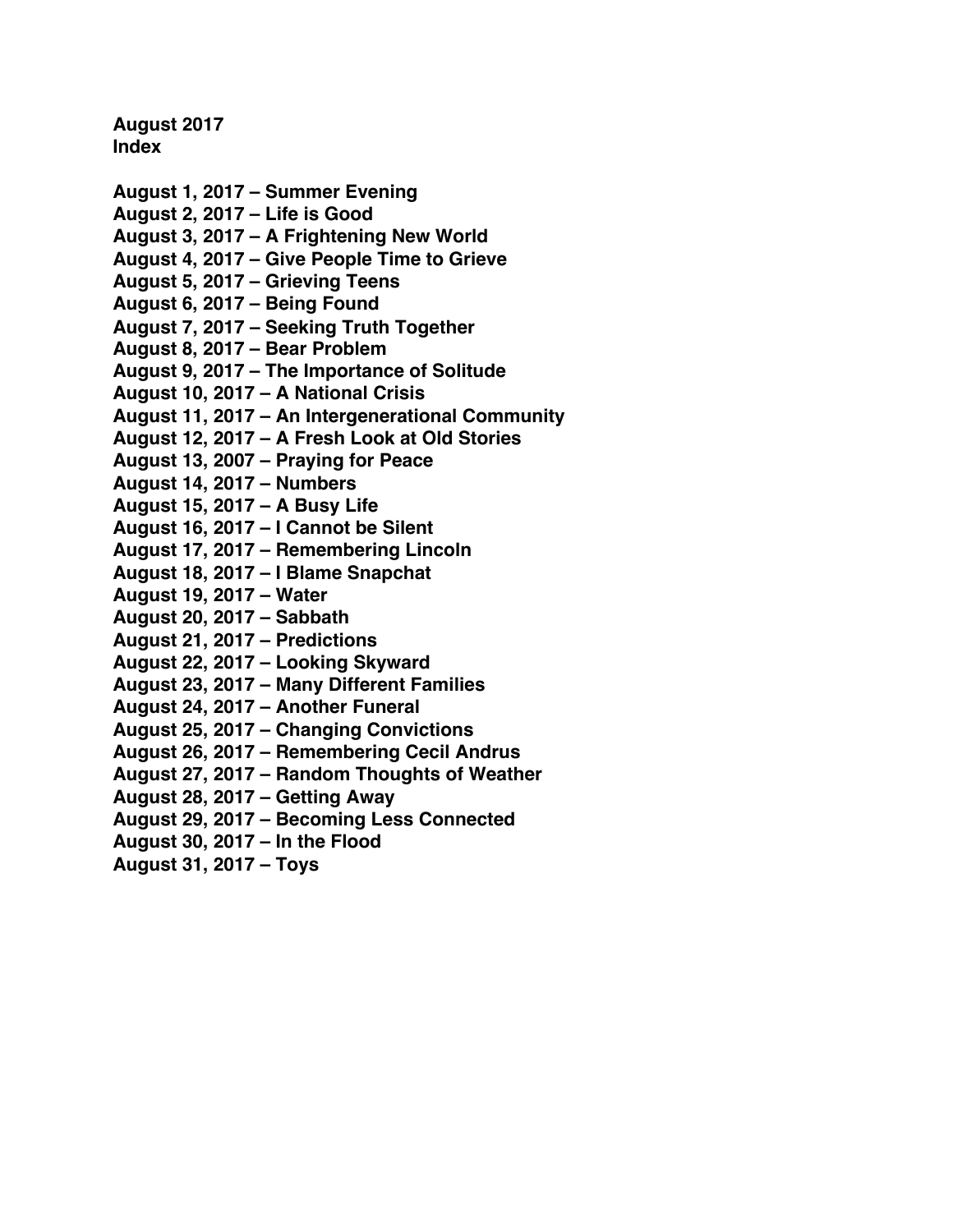<span id="page-1-0"></span>**August 1, 2017 – Summer Evening**



At the end of the 19th and the beginning of the 20th centuries, long before young people had access to automobiles and drive-ins, the vehicle for a young couple seeking some privacy was a canoe. Bicycling was available to many couples, but it didn't seem to afford the same kind of intimate get-away as the canoe. Canoe courting became so popular in places like the Charles River in Boston or at Belle Isle near Detroit. The sport was so popular that several writers commented that you could cross the Charles River without getting wet simply by stepping from canoe to canoe. At the height of the fad, there were policemen assigned to patrol by canoe as "morality enforcement." An article in the Boston Herald, in 1903, challenged the effectiveness of enforcement efforts: "It may not be wicked to go canoeing on the Charles with young women on Sunday, but we continue to be reminded that it is frequently perilous . . . The canoeist arrested for kissing his sweetheart at Riverside was fined \$20. At that rate it is estimated that over a million dollars' worth of kisses are exchanged at that popular canoeing resort every fine Saturday night and Sunday."

Old Town and White, among several other canoe companies, marketed speciallydesigned "courting canoes." The boats, generally about 16 feet long, had longer than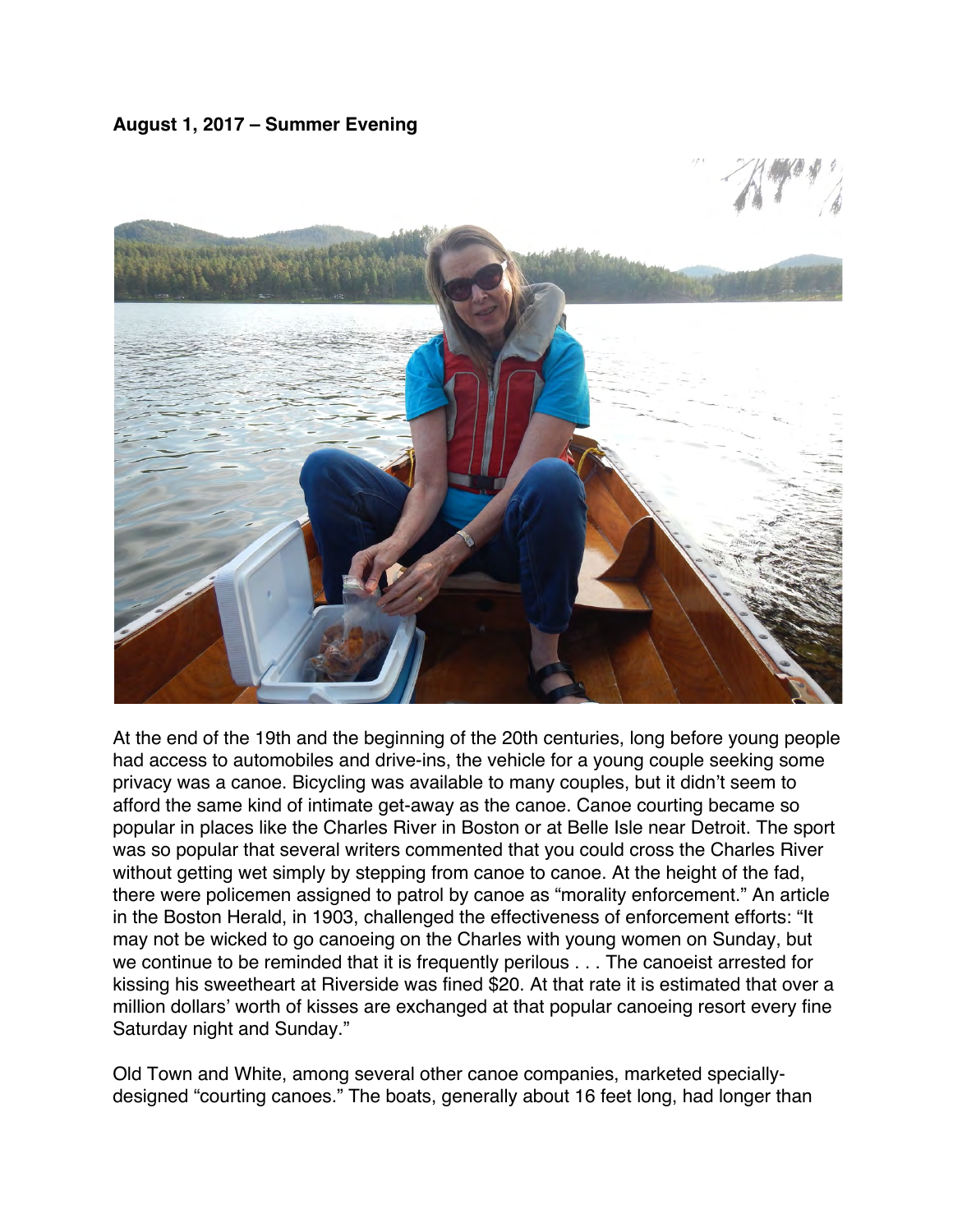normal decks, leaving an 8-foot elliptical cockpit. The young man would furnish cushions for the woman to sit in the bottom at the front of the canoe facing backwards, while he would paddle from a seat, or sometimes sitting on the deck of the boat. Canoes were customized with pillows, lanterns, and picnic supplies. There were even models with built-in phonographs long before mobile music was available in any other vehicle. In addition to paddling, popular activities were singing and reading poetry.

In Minnesota, the Minneapolis Parks Department issued 2,000 permits for canoes and the limits was easily reached. The Minneapolis Tribune, in a 1912 article was concerned that "misconduct in canoes has become so grave and flagrant that it threatens to throw a shadow upon the lakes and recreation resorts and to bring shame on the city." A curfew was imposed in an attempt to keep couples off of the lakes after midnight. The parks board further began to refuse to issue permits to canoes with offensive names such as "Cupid's nest," "Ilgetu," and "Joy-tub." And we thought that text messaging was the source of clever abbreviations.

The fad faded in the 1920s as access to motorcars became more common and there were other ways to get away with your gal.

Still, I find myself in some ways to be an old-fashioned guy. So last evening, I packed a picnic lunch, got my favorite gal and headed to the lake with a rowboat. I've got plenty of canoes, but the rowboat seemed a good match for a lake busy with motorboats, waterskiers and other activities. I rowed her across the lake to a secluded spot, pulled the bow of the boat up onto the shore and we sat and had our supper in the boat. Cold fried chicken, potato salad and a couple of bottles of water made up the menu.

We didn't see any morality police on the lake.

We did see a few couples, much younger than us, cruising around the lake on jet skis, pontoon boats and other water conveyances. None of them appeared to be having any more fun that we oldsters with our tiny row boat and picnic supper.

In checking out the courting canoe fad, I ran across a copy of an advertisement for the H.N Fish Chocolate Company of Boston: "Two is a company, three is a crowd, but a box of Samoset Chocolates is always allowed. No canoeing party is complete without them." I discovered that ad after we had returned home from our evening adventure. Having neglected to bring chocolates on our boat trip, I found some chocolate ice cream in the freezer and we shared a treat before retiring for the evening.

It was a delightful evening and a good way to invest a bit of our time in the midst of what is turning out to be a long, hot summer here in the hills. As the week goes on the number of motorcycles and the amount of noise in the hills will continue to increase. We will need to be especially careful when driving around and allow a bit of extra time for the extra traffic. I filled our cars up with gas yesterday so we won't need to join the long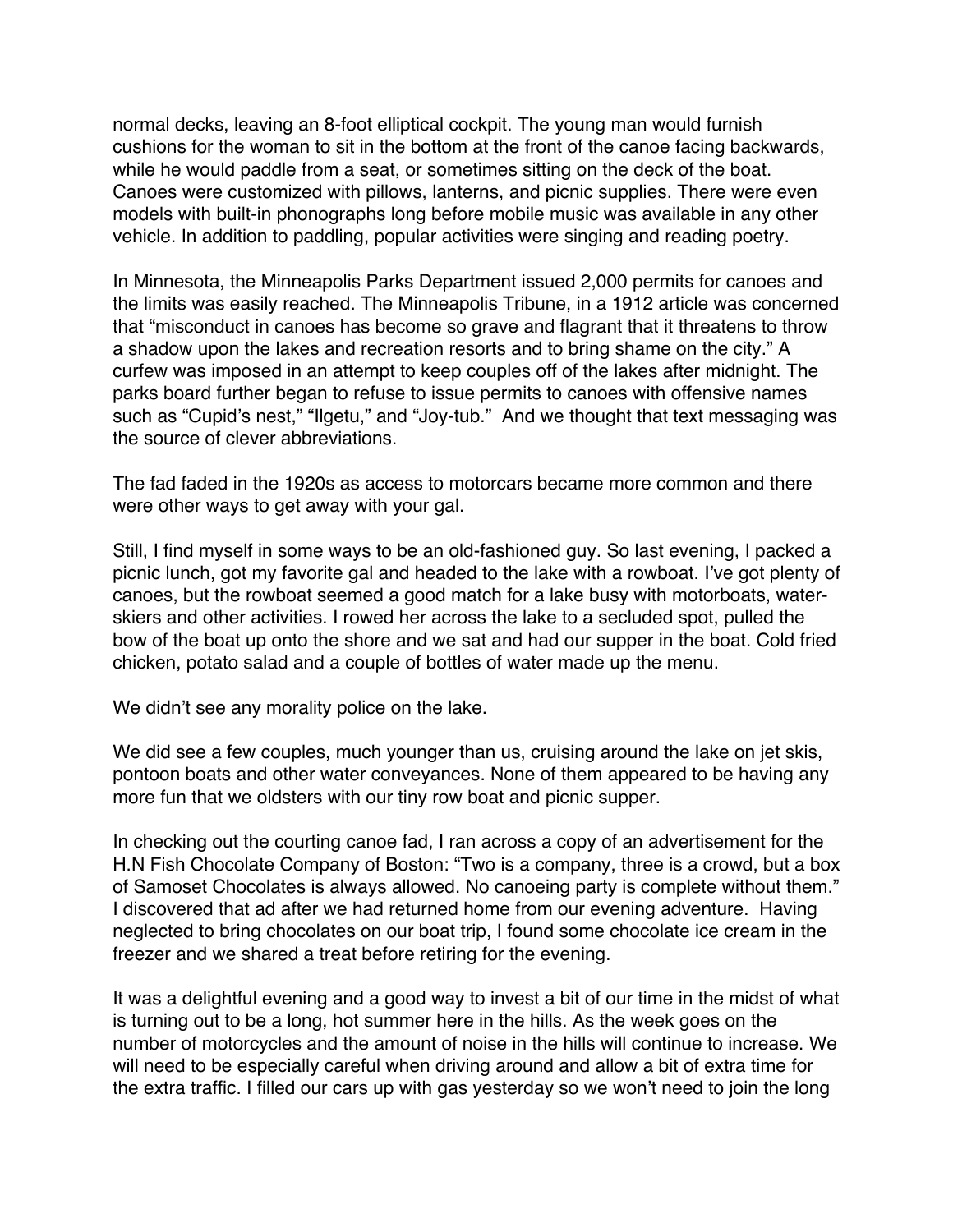<span id="page-3-0"></span>lines at the gas stations as thousands of motorcyclists fill up their machines as part of their annual tour of the hills. We see a lot of couples on motorcycles and more and more see couples who each have their own bike. I suppose for them the lure of the open road, the wind in their hair and the rumble of a powerful motorcycle beneath them is romantic. Somehow for me the quiet dip and splash of the oars in the water and the ease of private conversation is more appealing than the thrill of a motorcycle ride. As far as I can tell, my girlfriend agrees.

We're getting on in our years. We've been married for 44 years, more than twice as long as we experiences single life. And life has been good to us. We have enjoyed good health, a wonderful family and delightful grandchildren. We've traveled around the world together and gone on a lot of adventures. We've worked together and played together and had more years than many couples are granted. Still, there is a spark of romance left in the old couple. A little bit of free time, a picnic lunch and a trip to the lake makes for a delightful evening and reminds us of the reasons we were attracted to each other in the first place. An opportunity for an extended conversation without interruptions is a genuine pleasure.

I enjoy building boats and have been wondering what the next project might be. I may not be too old for a good old-fashioned courting canoe.

Copyright (c) 2017 by Ted E. Huffman. I wrote this. If you would like to share it, please direct your friends to my web site. If you'd like permission to copy, please send me an email. Thanks!

### **August 2, 2017 – Life is Good**

We do not have central air conditioning in our home. We do not need it. We do have window air conditioners in the upstairs bedrooms and in recent weeks, when it has been really hot, we have run them. Like others who live without central air we are practiced in opening our house for the cool of the evening and nighttime and closing it up during the day. The system works well. When the temperatures climb above 90 outside, we are comfortable inside.

When it is really hot, we tend to eat our meals inside. The rest of the time, however, we enjoy eating on our deck and enjoying the pleasures of living in the hills. A couple of nights ago we had four deer fawns in our yard all at once. We frequently see twins and a third fawn, but having all four together was a treat.

Last night, the temperatures were a bit cooler. I came home from work, harvested a summer squash from the garden, washed and sliced it, and grilled the slices alongside a couple of pork chops. I cook with charcoal most of the summer. Having the cooking heat outdoors is another way of keeping our home cool. Beyond that, we enjoy the charcoal flavor and I have everything set up to make cooking outdoors convenient. A bit of potato salad from the refrigerator and we had supper on the table. We lingered on the deck for a while after supper, talking and enjoying the evening. After the dishes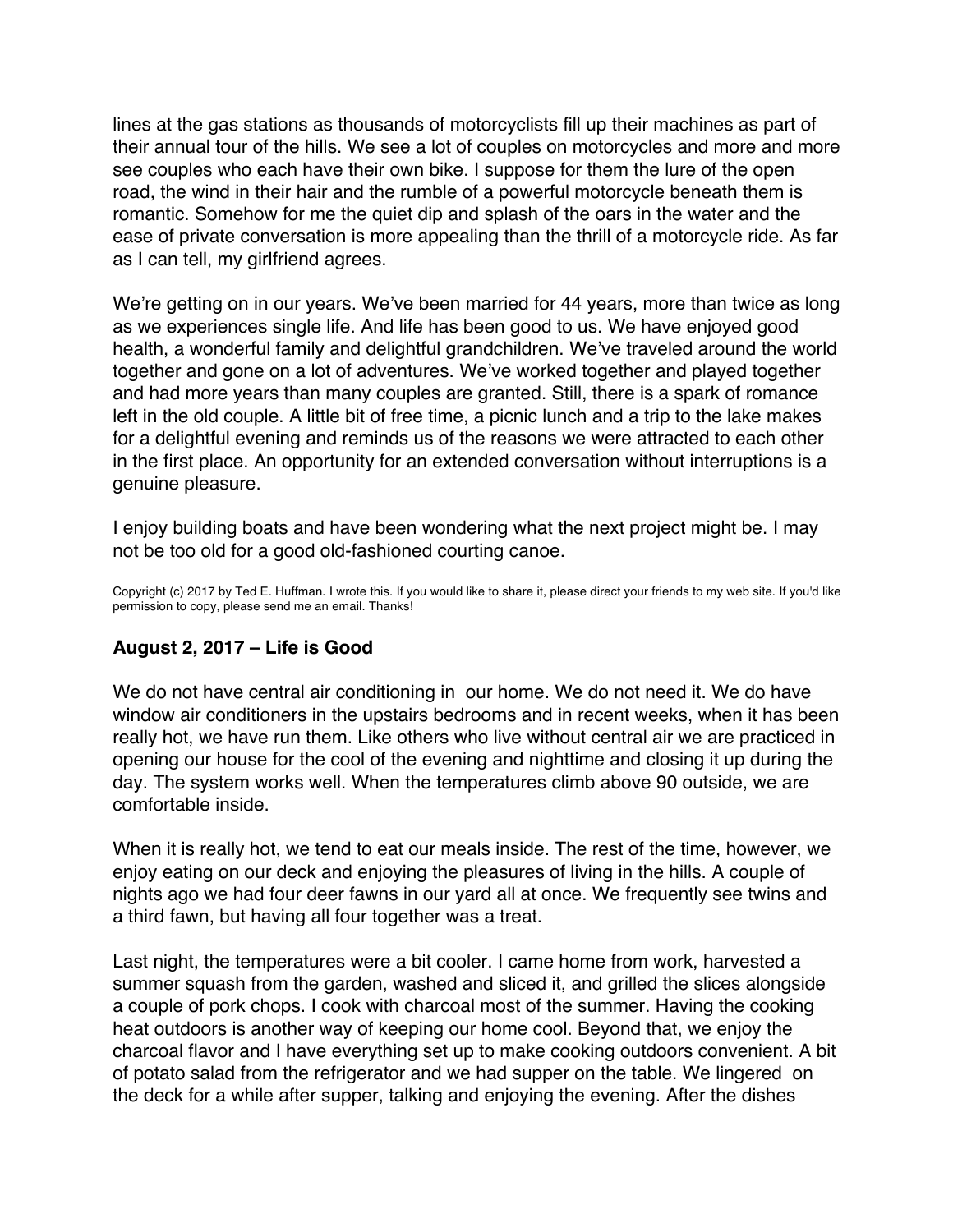were done I got out my mower and made the rounds of the yard around the house. I was mostly mowing weeds as the grass is going dormant from a lack of water. Each time the drought gets to our yard the weeks flourish and it becomes a battle to preserve the lawn for the next season.

It was all normal, everyday stuff. That in itself was a gift for me. It meant that there were no calls to respond to emergencies or crises, no special messages that needed to be composed and sent to reassure those who are deep in the midst of grief, no evening meetings to cause me to return to town. The evening was a delightful break from the sometimes frenetic pace of the last couple of weeks. I don't mean to complain. I like the excitement and much of what keeps me hopping is the result of decisions I have made about volunteer activities and the use of my personal time. But there are some times when it all gets a bit overwhelming. And things have been overwhelming recently.

Two evenings in a row of simply enjoying the place where we live and the natural world that surrounds us is a real treat. It is one of the reasons we live where we do.

I know so many stories of people who live in intense urban settings and who enjoy their lives and work, but have to travel to be in a natural setting. Some of them invest a lot of money and energy traveling to exotic locations to witness spectacular natural displays. Instead, we have chosen to live a bit closer to the natural world. We don't need to travel to be in the woods. We don't need to take days off from work to put a canoe in the water.

Every life has its rhythm. Before European settlers arrived in the place where we live, life was a difficult struggle for the indigenous folk. They had to follow the buffalo in order to earn their living. Their homes had to be portable and they moved multiple times each year. Everyday living was a struggle. The were able to come to the hills for ceremony and hunting during certain times of the year, but at other times they ventured out onto the prairies where there was less shelter and protection from thunderstorms and other severe weather.

Later miners, loggers and ranchers came to the area. Their days were long and the work was hard. Just surviving required that they pour their energies into work. A day off was a rare occurrence.

By comparison to other generations of people who have lived in this place, we have it quite easy. We work at jobs and, even though I haven't chosen a profession that is limited to 40 hours per week, I find sufficient time to just enjoy the place where I am. There is time for a short hike or a paddle. There is time to sit and watch our bird and animal neighbors. There is time to listen to the wind blowing through the pine trees, the chorus of the coyotes and awake to morning birdsong. Life is busy and it can become hectic, but we have a gift of leisure that wasn't available to many people who have lived in our area.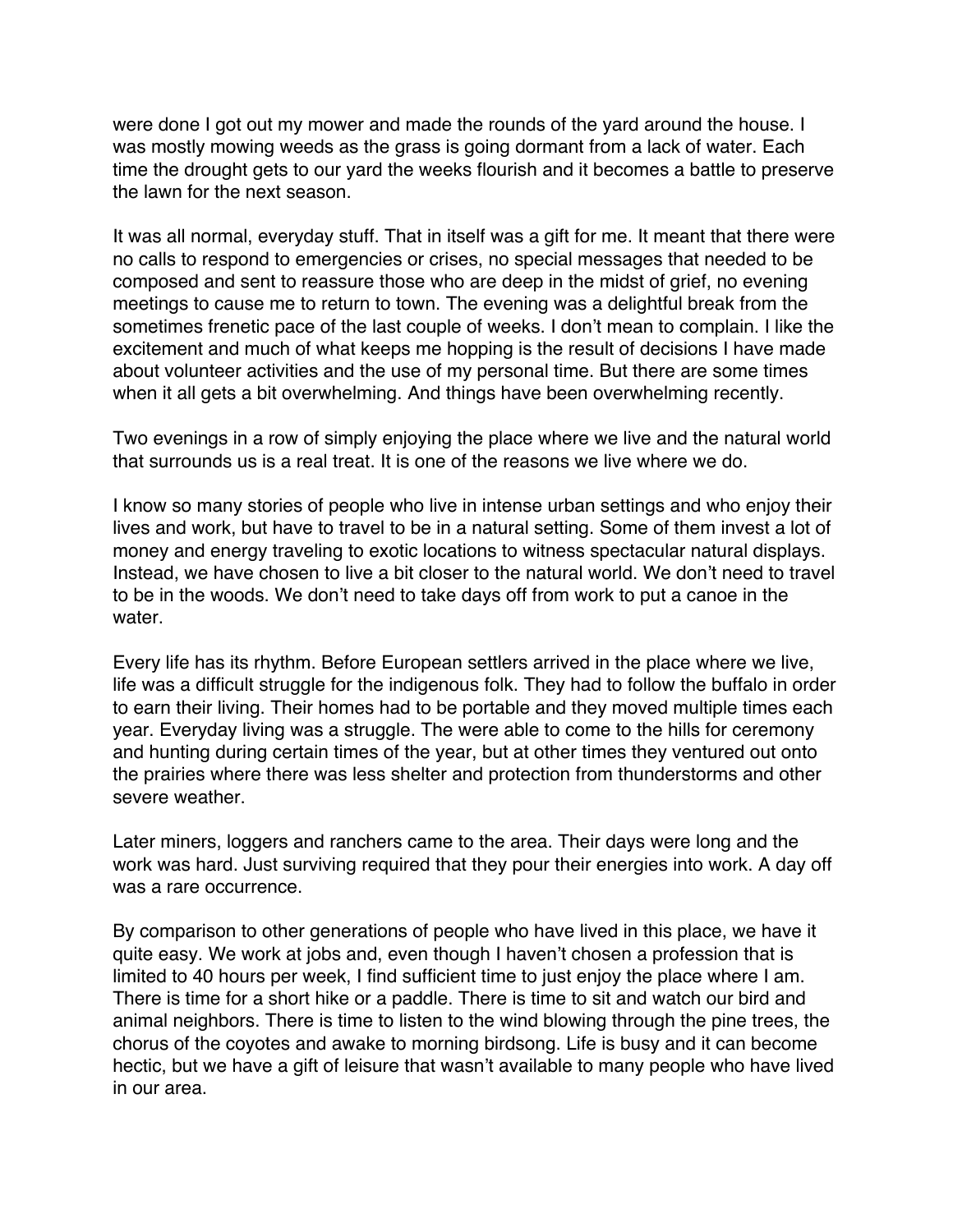<span id="page-5-0"></span>For me, taking time to appreciate the gifts of this life is an essential spiritual discipline. Gratitude is an essential element of religious practice. Even when we are experiencing hard times, there is much for which to be grateful. I need to give myself the time to express my gratitude in order to have a life of balance. Even in the moments of grief, there is an essential element of gratitude. I give thanks for the life lived at every funeral service. I am grateful for dedicated first responders in the midst of every crisis. I celebrate the beauty of sunrise every day.

It is possible that I have simply become an old fool, but if so, I count myself among the most fortunate of fools. I have been granted the grace to live in this place among good people. We don't always agree. We often have competing interests. We aren't always wise in the choices we make. But we are in this together and we need one another and we have somehow learned to live together with a degree of peace and harmony. Ours is not a perfect world. We have many unsolved problems.

One in a while, however, a peaceful evening at home is a refreshing gift to be savored and treasured. Life is good. God is good.

Copyright (c) 2017 by Ted E. Huffman. I wrote this. If you would like to share it, please direct your friends to my web site. If you'd like permission to copy, please send me an email. Thanks!

### **August 3, 2017 – A Frightening New World**

Over the years, I have earned a small portion of my income from free lance writing. Writing for contract is kind of a strange relationship. The writer has a guarantee that if he or she provides acceptable material on deadline he or she will be paid a set fee for the work. The writer, however, receives no further rights in the contract. The material that has been written has been sold and belongs to the publisher. The publisher can use it as it sees fit, including choosing not to publish at all, publishing all or part of it under another name, reprinting without out further compensation, and many other possible outcomes. A free lance writer sells their creative output. Once it is sold, it simply no longer belongs to the writer.

Those who earn their living as free lance writers usually end up doing a lot of copy writing. They write copy for advertisements, promotional materials, corporate training and other purposes. The contract specifies the content and often gives very specific style guidelines as well. The Great American Novel will not be produced on a copy writing contract. Sometimes free lance work seems a bit demeaning for the skills and abilities of the writer. Those who are most successful at copy writing simply go for volume and don't worry too much about content. It isn't the most creative of endeavors, but it is a way to earn a living.

I was thinking about free lance work a couple of days ago as I listened to a recent podcast of Radioolab. Simon Adler reported on technologies that make it possible for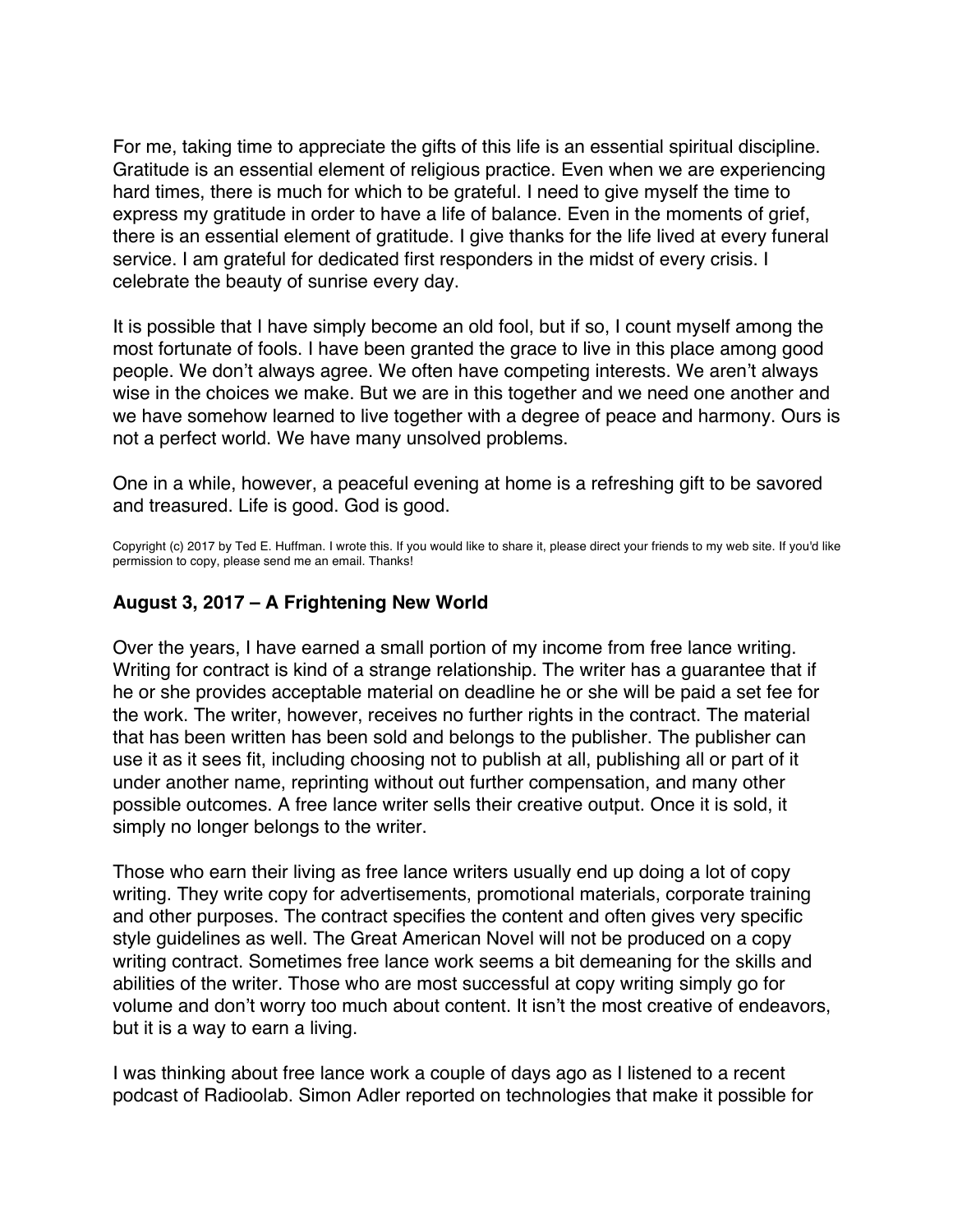individuals to manipulate the speech of others. In some cases, they are able to produce manipulated video of a person saying words that the person never said. The technology is not yet fully functional, and the sample video posted by Radiolab is less than convincing, but it was enough to get me thinking. That was the intent of the podcast. Do we really want to live in a world where people can create fake videos and attribute false statements to others? Do we really have a choice as the technological advances continue?

The program included what is becoming a standard interview in technology shows. One of the engineers working on a program that will allow voices to be edited made the claim that she is a scientist and as such doesn't need to think about the ethical implications of her work. She is simply advancing the technology beyond current limits. How that technology is used is not her concern. As an ethicist and amateur philosopher, I am completely unconvinced by such arguments. Technologists have the same ethical responsibilities as other people. How a piece of technology is used does fall, in part, on those who developed it. If society didn't believe that, there would be no argument for arresting those who deal in illegal drugs. "I just provide the drugs, I don't make any judgements about how they are used." Trust me, that argument won't hold much sway in court.

Advancing technology combined with issues of ownership of creative work are creating a host of ethical problems as our culture and society move froward. The Internet is already filled with photographs that have been altered to change the perception of reality. It isn't just that photoshop is employed to remove blemishes or remove wrinkles from garments. It is used to place people in locations they have never visited and in situations that never did exist in reality. It can be a very sophisticated form of lying, but it is lying nonetheless. As the technology makes it more and more easy to edit voice and facial expressions in video, the power of the lie becomes even more sophisticated and possible.

The copyright laws of the nation are simply insufficient to protect against this. The software uses somewhere in the neighborhood of 80,000 vocal bits that can be rearranged. Obtaining those different elements requires between 20 and 40 minutes of speaking. In other words, they have to have a reasonable recording of the speaker's voice ini order to create the basis for vocal manipulation. It is shockingly simple for them to obtain that recording of one's voice. For demonstration purposes, the podcast used former U.S. Presidents Barak Obama and George W. Bush. They have made countless public speeches and there are plenty of vocal recordings of both of them in the public domain.

The potential for additional false information and manipulation of elections is evident. But this software won't stop at politicians. It is fairly easy to obtain vocal patterns of everyday citizens as well. Anyone who has ever narrated an audio book has lost ownership of their own voice. The publisher owns the vocal recordings and the unique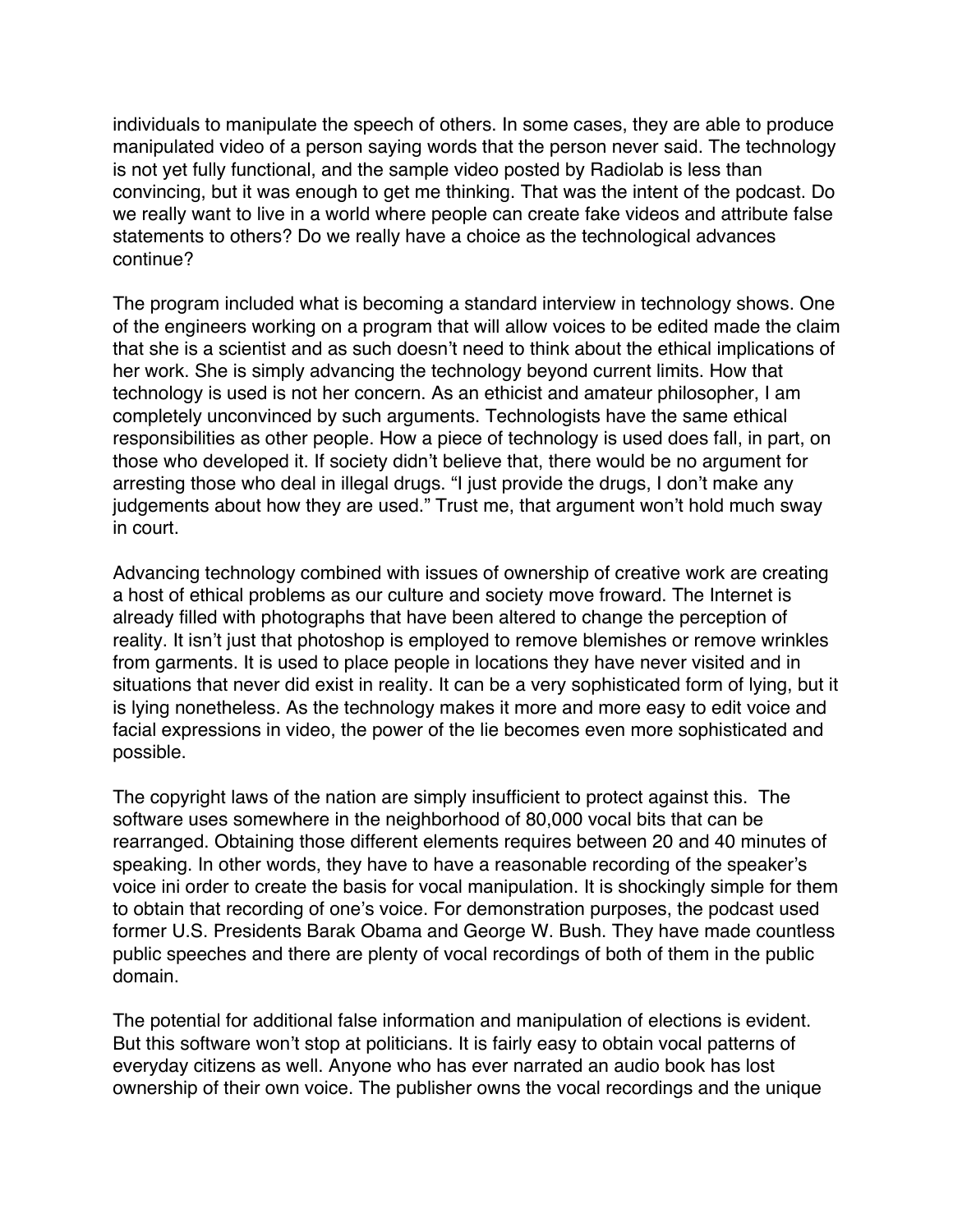<span id="page-7-0"></span>features of an individual's spoken voice no longer belong to that individual. You can see why this reminded me of free lance writing. Once you don't own your own voice, others can use it for purposes far different than you intended.

It isn't just audio books, either. YouTube currently is experiencing upload rates in the neighborhood of 300 hours of video uploaded each minute. When a video is uploaded to YouTube it no longer belongs to the producer or actor. There are literally billions of hours of video whose actors and producers have been alienated from their rights. Most of those hours are pictures of everyday citizens who now have made it possible for others to edit, manipulate and twist their videos and use them for purposes far different than originally intended.

It has been called a "post truth" society. Some believe that we have moved beyond the existence of any truth at all. They are wrong. Objective truth still exists and will continue to exist even if it is overshadowed by fake news and outright lies. Just because the lair is the loudest voice in the room, and perhaps the only one heard, doesn't make the lie into the truth.

It is indeed a frightening world. Our grandchildren will deal with issues that we have not imagined. I'm no opponent of Science, Technology, Engineering and Math (STEM) education, but experts in those fields will not advance civilization without Theologians, Philosophers and Ethicists.

Copyright (c) 2017 by Ted E. Huffman. I wrote this. If you would like to share it, please direct your friends to my web site. If you'd like permission to copy, please send me an email. Thanks!

### **August 4, 2017 – Give People Time to Grieve**

I'm pretty sure that the people who read my blog don't need to hear what I am about to say and I'm pretty sure that the people who need to heart it don't read my blog, but I've got to get this off of my chest: "Listen people! Grief is a painful process. It hurts to lose someone you love. Death has a deep and abiding impact on human lives. People don't get over it!"

I'm heading out to another celebration of life ceremony today. I attend quite a few of these. While it is true that the people whose lives we are celebrating are worthy of a celebration and they brought much goodness and joy to those who knew them, it is also true that those who were closest to them are in a world of hurt. Pretending that there is no pain, or sorrow or loss just doesn't make sense. It is as if we ask those who are grieving to suspend their grief in public. It is as if the public is unwilling to face the real pain of the situation.

It doesn't matter what you call the ceremony. I am not objecting to the title in the church bulletin or the funeral home flyer.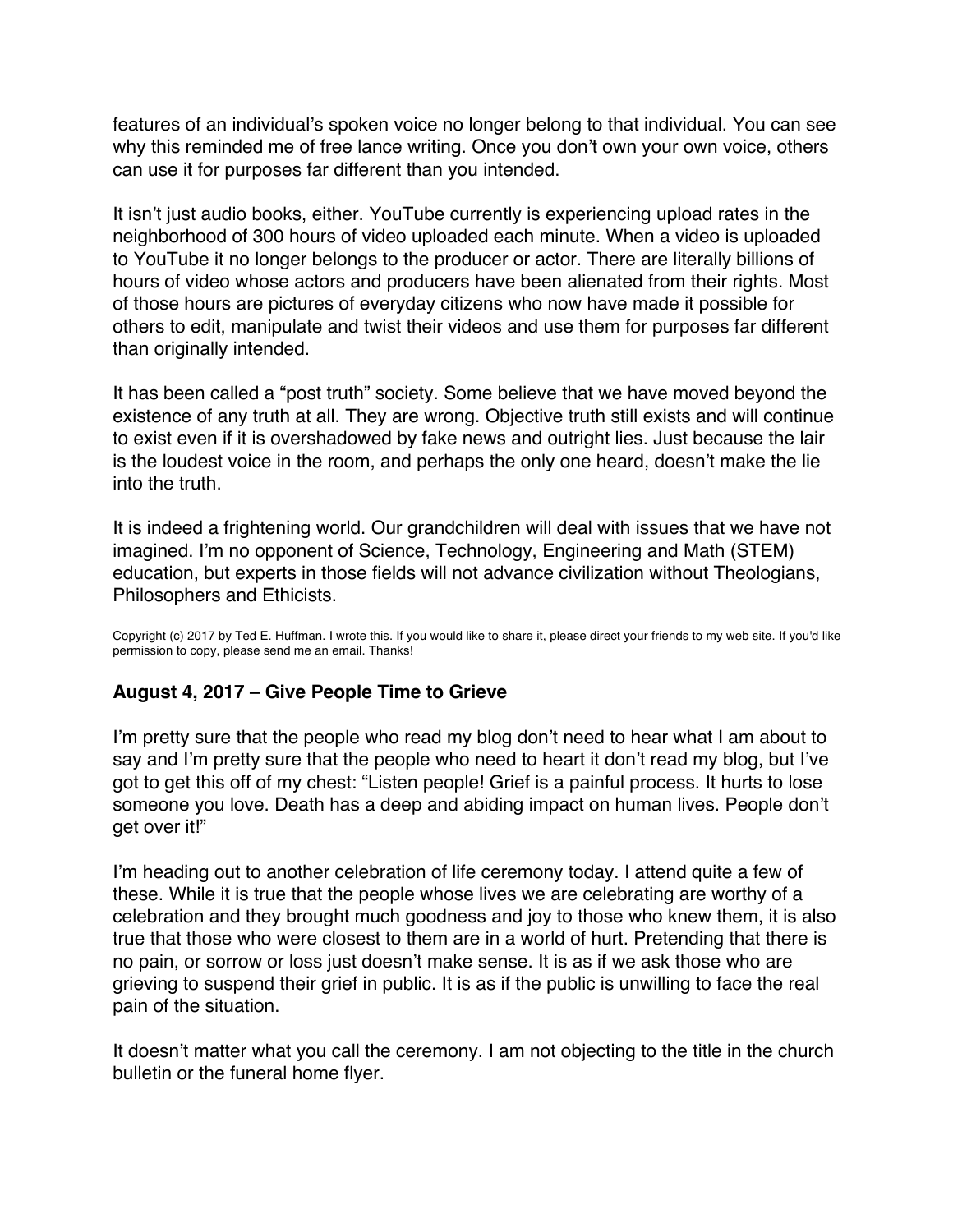What shocks and alarms me is the proclamation of a form of Christian Theology that seems to exist in the absence of pain and death. I don't know how to speak of Jesus Christ without speaking of his death. It makes me wonder, have these people ever even read the Gospel of Mark?

"Lets get together and share all of our good stories." I'm in favor of that, but everything has its place. Why are these people so unwilling to allow a family to grieve?

In the past month I have been with a dozen people shorty after they learned the news of the death of a loved one. At least three of them were reduced to a weeping form lying on the ground (or floor). Their intense grief rendered them incapable of conversation for a little while. Their pain was so great that there was little I could do to ease it except to remain present, to offer tissues or a glass of water, and to wait for the most intense phase to pass. None of these experiences was unduly difficult for me. Being with someone who is grieving is a normal human experience. I did not feel some urge to run away. More importantly I didn't feel some urge to speed up the process so that we could tell jokes and remember pleasant memories of the one who died. There will be time for that. It is important to remember the good times. But there is no need to rush.

I have decided that there are some Christians who don't have a very highly developed theology of pain and loss and grief. I guess it shouldn't surprise me. I've noticed for a long time that there are people of faith who attend church on Palm Sunday and don't show up again until Easter. They like the big celebrations and the good times, but they aren't much for prayer vigils and the reading of the passion narrative.

The problem with this form of incomplete Christianity is that it doesn't enable those who look at the world that way to prepare for something that is inevitable.

We all will die.

Nearly all of us will experience the death of a loved one.

Grief is a reality of life.

But too many people don't seem to know about the great resources for living through times of grief and death that are a part of the history, tradition and theology of the Christian Faith. They have attended entertainment churches and heard "gospel lite" preached. The prosperity gospel isn't much help on the days when you have lost everything.

Don't say, "Its for the best," or "You'll get over this" to any of the three sets of parents with whom I have visited who have buried one of their children in the past week. And you can call the funeral anything you want, but I guarantee that none of them felt like they were participating in a celebration on the day of the funeral.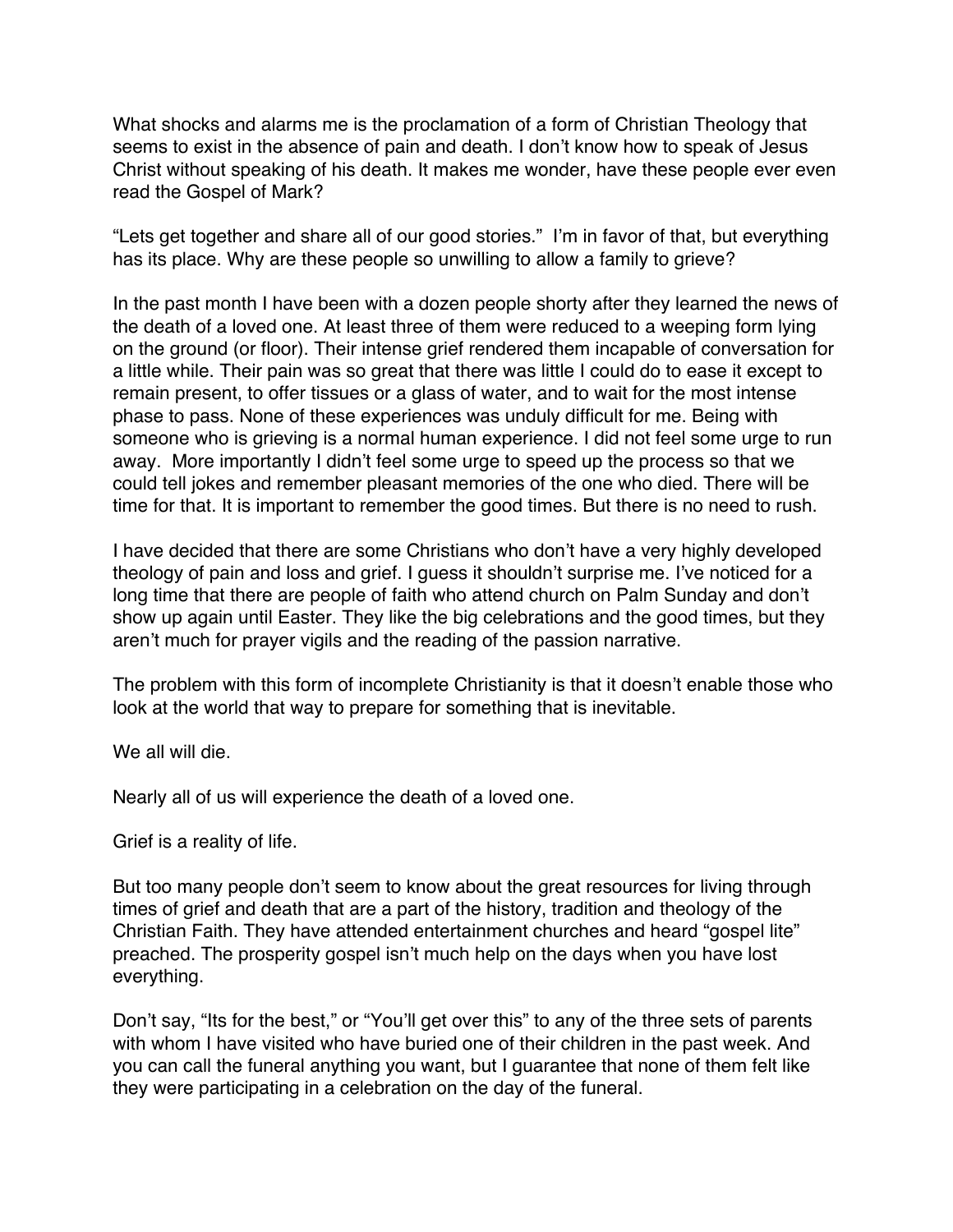<span id="page-9-0"></span>And, while I am on my soapbox, a note to my colleagues. Pastors, don't pretend that there wasn't a death when you officiate at a funeral. You are addressing real people who are really grieving. Pretending that this isn't so doesn't do anyone any good.

Paul wasn't afraid to quote Psalm 44:22 to the Romans: "For thy sake we are being killed all the day long." (Romans 8:36). You don't have to be afraid to say the word death or dying. Keep reading in Romans: "For I am sure that neither death, nor life, nor angels . . ." Our scriptures are filled with references to death. The people who have come to the funeral are well aware that death has occurred. Most of them know that when death occurs there is real pain and grief. Why, dear preacher, are you afraid to preach the Gospel to people who are in pain?

This moment isn't about your sense of who does and who does not get into heaven. This isn't about your need to prepare people for your particular vision of eternal life. This is about people needing to hear that death is not the end. As painful and as miserable and as awful as this moment is, it is not the end. Love never dies. (I Corinthians 13:8). And God is love. (1 John 4:8)

Being with people who are grieving is not a chore. It is a blessing. Those of us who are privileged to be there understand it better each time we witness the amazing power of grief and the amazing power of love in the midst of grief. There really is nothing to fear. There is no danger in speaking of the realities of this life.

Not every moment in the lives of the people we serve is a celebration. But each moment has the potential to be a moment of love.

Copyright (c) 2017 by Ted E. Huffman. I wrote this. If you would like to share it, please direct your friends to my web site. If you'd like permission to copy, please send me an email. Thanks!

### **August 5, 2017 – Grieving Teens**

August is here and it won't be long before we turn the calendar page to September. As the end of August approaches, the articles, television specials and other media attention will turn to the 20th anniversary of the death of Diana, Princess of Wales. It was, at the time, one of the world's largest outpourings of public grief. Diana died on August 31, 1997. By the next day mourners had left so many flours outside the gates of her Kensington Palace home that guards had to use a different entrance. There was a tsunami of blooms, teddy bears and cards. It is estimated that more than 12 tons of bouquets were left in her honor around the city. Mourners waited 11 hours and more to sign condolence books. Citizens wept openly in the streets.

And now, 20 years later, stories are emerging of the effect their mother's death had on her two sons, aged 15 and 12. Prince William, who was 15 at the time has spoken openly about the emotional impact the loss had on him: "The shock is the biggest thing,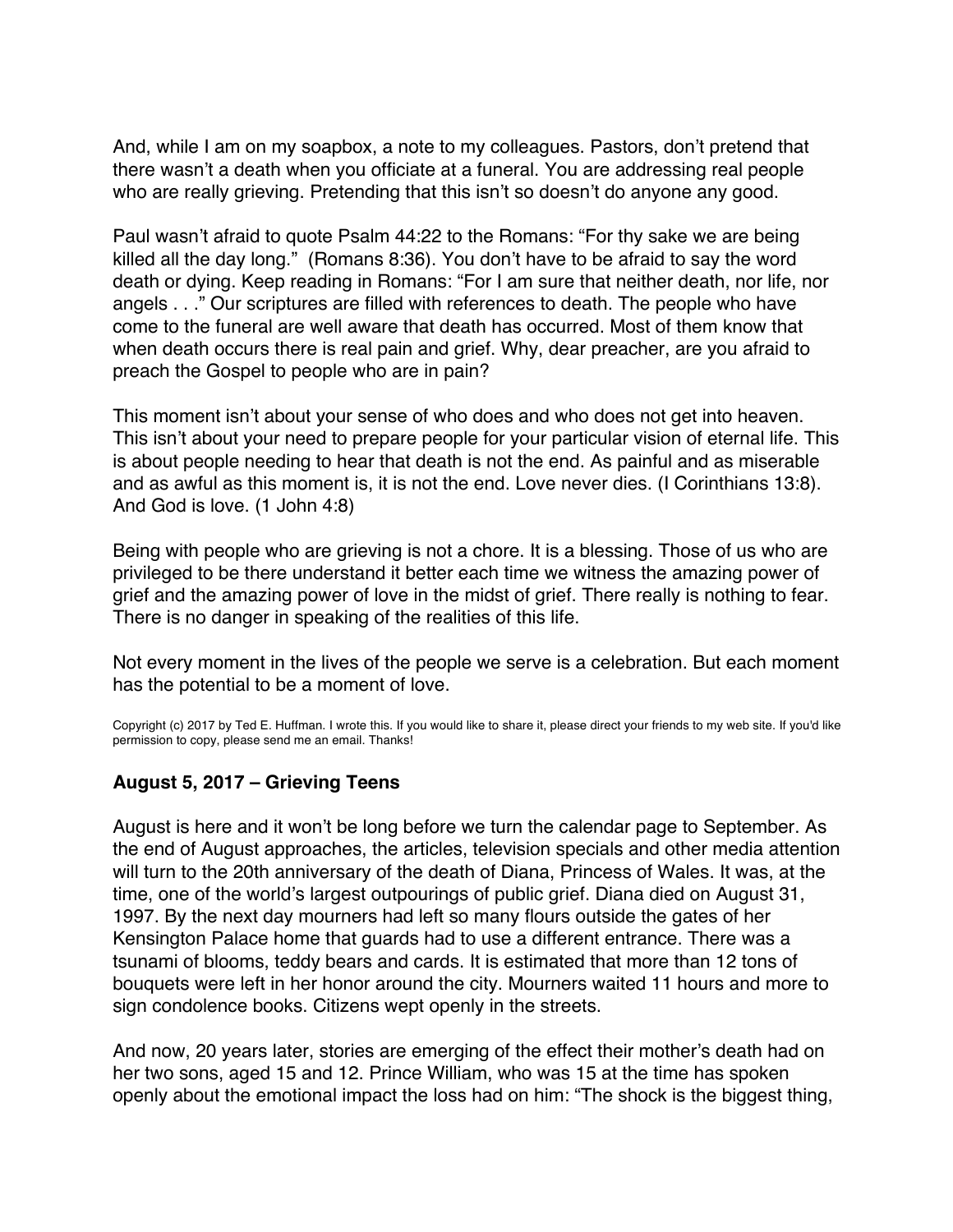and I still feel it 20 years later about my mother. People think shock can't last that long, but it does. It's such an unbelievably big moment in your life and it never leaves you, you just learn to deal with it."

William's brother, Harry, in April, gave an emotional interview in which he spoke of seeking professional help four years ago after years and years of struggling with the grief of his mother's death.

The British "stiff upper lip" mentality wasn't helpful to the teens as they struggled with their emotions and the shock of such a traumatic loss.

I've been thinking of teens and how they learn to deal with traumatic loss in recent weeks because I have been working with teens as they deal with the death of one of their classmates. Their mental health has been on my mind.

Of course the world is much different now than it was 20 years ago. When Princess Diana died, the Queen, with her grandsons at Balmoral Castle in Scotland, shielded the young princes from the media and ordered that all television sets be placed out of view. She insisted that the young princes lives run as close to normal as possible, including the family attending church services less than 24 hours after the princes received the news of their mother's death. The pastor was ordered not to mention the death during the service. To the nation it seemed as if the royals were being cold and distant in the face of the loss. The Queen was trying her best to protect her young grandsons.

It would be nearly impossible to shield teens from the media today. Within minutes of receiving the news of a shocking death, teens in our community were texting friends. Social media lit up with the event. Teens who weren't in the inner circle of friends began to make public displays of grief over the loss. Parents began to worry about their own teens as the emotion swept over the community. Groups of teens gathered to talk about what had happened, often without having access to the actual facts of the situation.

Still, I have an understanding of the desire of those who love teens to isolate them, even just a little, from social media. In the midst of intense grief, one of the things a parent might do is to suggest that the phone be turned off for a little while. As I worked with teens, I urged them to put their phones on vibrate and not answer voice calls, but they couldn't actually put down their phones and even, when I asked them not to send messages, they continued to read text messages as they came in. Their world is constantly connected and simply putting down the phone causes anxiety.

In retrospect, I wish a different choice could have been made about the place of the memorial service. A high school theater is a location of exaggerated emotion for teens already. It is the place where they act and exaggerate emotions as part of their learning and growing. Theater style seating is designed to focus attention on a stage, where all of the action is occurring. Putting the death of a teen on stage makes other teens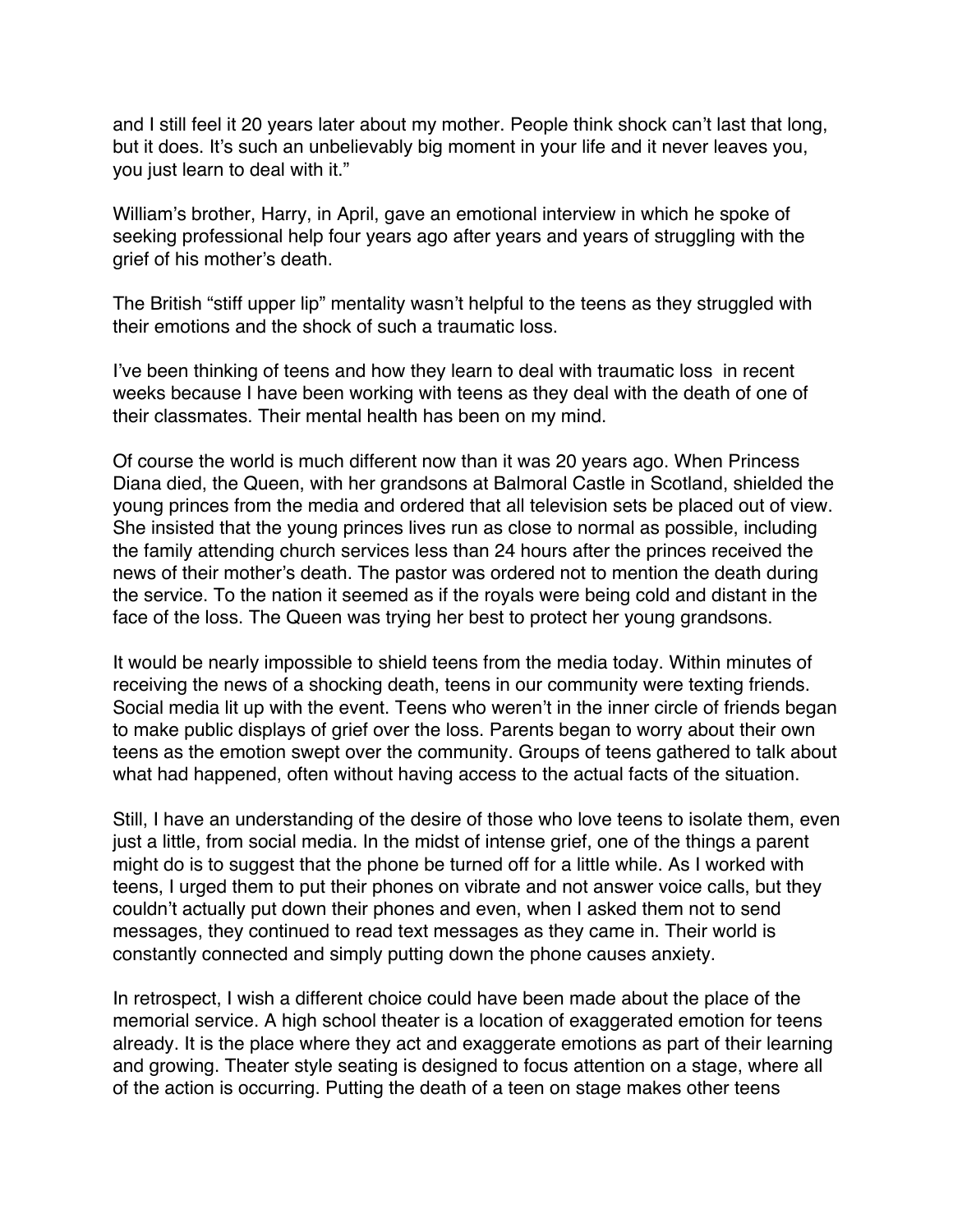<span id="page-11-0"></span>wonder what it might be like for them to be the focus of such attention. Having all of the youth clustered in the dark makes it hard for those who care to see their emotions. And the emotions of teens raise when they are with other emotional teens.

If we take the lessons from Princes William and Harry seriously, we understand that the events of the past week in our community have lasting effects on those who are involved. These teens will be impacted by this loss well into their thirties. Decades of learning to cope with grief. Many will need professional counseling to help them deal with the intensity of their emotions.

Shielding youth from public displays of grief is not the answer, despite our instincts to protect them.

What worries me the most was the large number of teens who came to the memorial service alone or in groups of three or four teens. Those who had a parent attend with them, had someone to share their grief and a model on how grief is expressed. Far more common were the teens who were sitting exclusively with other teens, who also had no experience of grief and were left with no adults to model the grieving process. I couldn't help but wonder where their parents were as they struggled with the intensity of their emotions.

The first few days after a loss, there will be plenty of gatherings and lots of attention. But society moves on quickly. Before long those same teens will be back at their summer jobs. Social media will light up with other events and happenings. Some of the teens will feel that they they are the only ones experiencing on-going emotions from this loss.

That is when we need to be there for them. I hope we are equal to the task. As the interviews with William and Harry revealed, how we deal wth the grief of teens has lifelong consequences.

Copyright (c) 2017 by Ted E. Huffman. I wrote this. If you would like to share it, please direct your friends to my web site. If you'd like permission to copy, please send me an email. Thanks!

# **August 6, 2017 – Being Found**

The view of the area where I live from space at this time of year looks like an island of green in a sea of brown. The surrounding prairies have dried with the hot summer weather and the pine and spruce tree-covered hills really stand out from the surrounding countryside. The hills themselves are a relatively small area of land, about 125 miles by 65 miles. It has been described by geologists as the oldest mountain range in the United States. The land is held as sacred by the indigenous peoples of the region, and several tribes used the hills as a place of ceremony and vision. Since gold prospectors arrived in the mid 1800's there has been a heightened sense of dispute over the land. The 1851 Fort Laramie Treaty recognized the area that includes the Black Hills as land belonging to the Lakota people, named as Sioux in that treaty. It was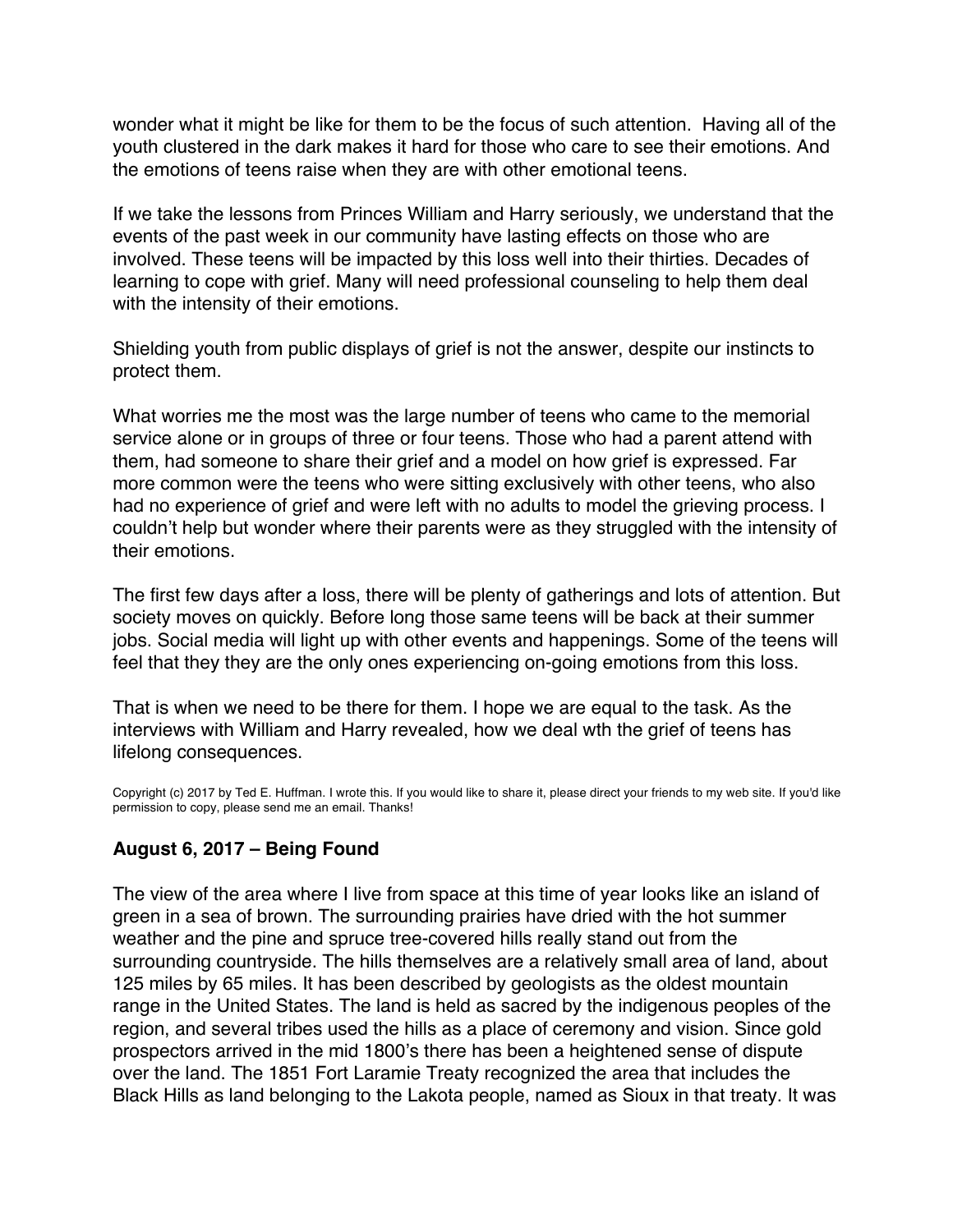an attempt to sort out indigenous lands by tribe and mentions land rights for Cheyenne, Sioux, Arapaho, Crow, Assiniboine, Mandan, Hidatsa and Arikara nations. The subsequent 1868 Fort Laramie Treaty sought to protect the Black Hills from white settlement. In 1874, George Armstrong Custer led a military expedition into the hills and publicly announced the discovery of Gold in the hills. In what was later determined by the Supreme Court of the United States to be an illegal action, the Manypenny Agreement was imposed in 1877 removing the hills from Native territory.

People have been arguing about ownership of the land ever since.

I guess I am drawn to places where people have competing claims about the ownership of land. Prior to moving to South Dakota 22 years ago, we lived for a decade in Idaho. Idaho is relatively small as western states go, but 63 percent of the total land of Idaho is under federal control. It is especially attractive to people who argue that since the land belongs to all of us, they should have rights to occupy and use the land for all kinds of purposes including mining, logging and recreation. It is also attractive to people who believe that the federal government should not be in control of the land.

Prior to living in Idaho, we lived in North Dakota where the local people loved to argue about grazing contracts on federal pasture and disputes over the national grasslands was a regular topic of conversation over coffee.

About 25 percent of the total land mass of the United States officially belongs to agencies of the federal government. However, 89% of that land is in the West and the West is where I have lived most of my life. Out here we are practiced at arguing over ownership of land, and when we aren't arguing about the surface of the land, we are equally practiced at arguing about water and mineral rights.

Weekly when I head to the lake for a little rowing or paddling, I pass a sign that informs me that I am entering the Black Hills National Forest. My car and pickup have stickers on the windshield that show that I have paid my annual fee for recreational access to the area and I am entitled to use the parking lot and boat ramp at the lake. I might call it "my" lake, but I am well aware that it belongs to all of us and I have no problems sharing the lake with lots of other recreational users.

I would be pretty disappointed if access were denied.

When I take time to contemplate the land, however, I realize that all of this argument over who owns the land is pretty silly. The land existed before humans came along. After all, the Black Hills are the country's oldest mountains. They were here before there were any humans on the planet. They will be here when we are gone. Any illusion of ownership is just that - an illusion. At best you might say that we have temporary custodianship of the land.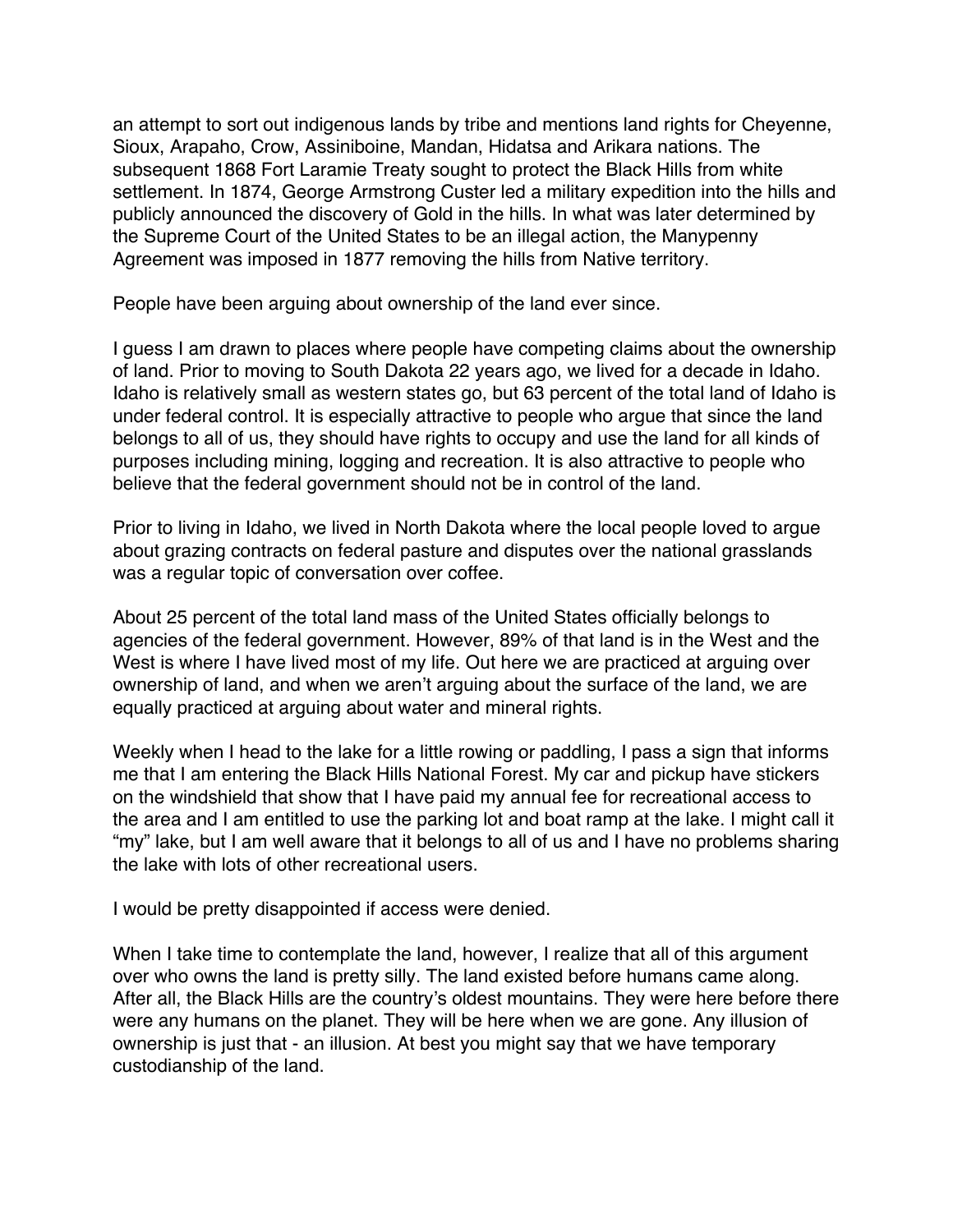Recently teacher and blogger Parker Palmer challenged his readers to meditate on a poem by Margaret Atwood:

*The Moment by Margaret Atwood*  The moment when, after many years of hard work and a long voyage you stand in the centre of your room, house, half-acre, square mile, island, country, knowing at last how you got there, and say, I own this, is the same moment when the trees unloose their soft arms from around you, the birds take back their language, the cliffs fissure and collapse, the air moves back from you like a wave and you can't breathe. No, they whisper. You own nothing. You were a visitor, time after time climbing the hill, planting the flag, proclaiming. We never belonged to you. You never found us. It was always the other way round.

Thinking about this poem as I rowed across a completely calm lake in the early morning yesterday, I was reflecting on the man-made nature of the lake. At the height of the summer, with lots of heat from the sun, the vegetation in the lake is growing at a rapid pace. All around the edges of the lake, where the water is shallow, my oar blades bring up bunches of water plants with each stroke. Even in the middle of the lake, the algae bloom is evident. The water looks green because of all of the plants thriving on it. The lake is on its way to becoming a meadow. It continues to fill with silt, provide a good place for plants which complete their life cycle and add to the depth of organic material that is slowly filling up the lake reducing its capacity to hold water. It will take centuries, but the lake will one day fill in. Humans created the lake with a dam, but that did not stop the natural processes.

Even the lake proclaims that it never belonged to us. We own nothing. We are visitors, time after time, just as the poem proclaims. It was always the other way round. And I feel this truth each time I take time to experience the beauty and glory of this land.

It is indeed a joy to be able to go to a wild place and feel oneself "found."

Copyright (c) 2017 by Ted E. Huffman. I wrote this. If you would like to share it, please direct your friends to my web site. If you'd like permission to copy, please send me an email. Thanks!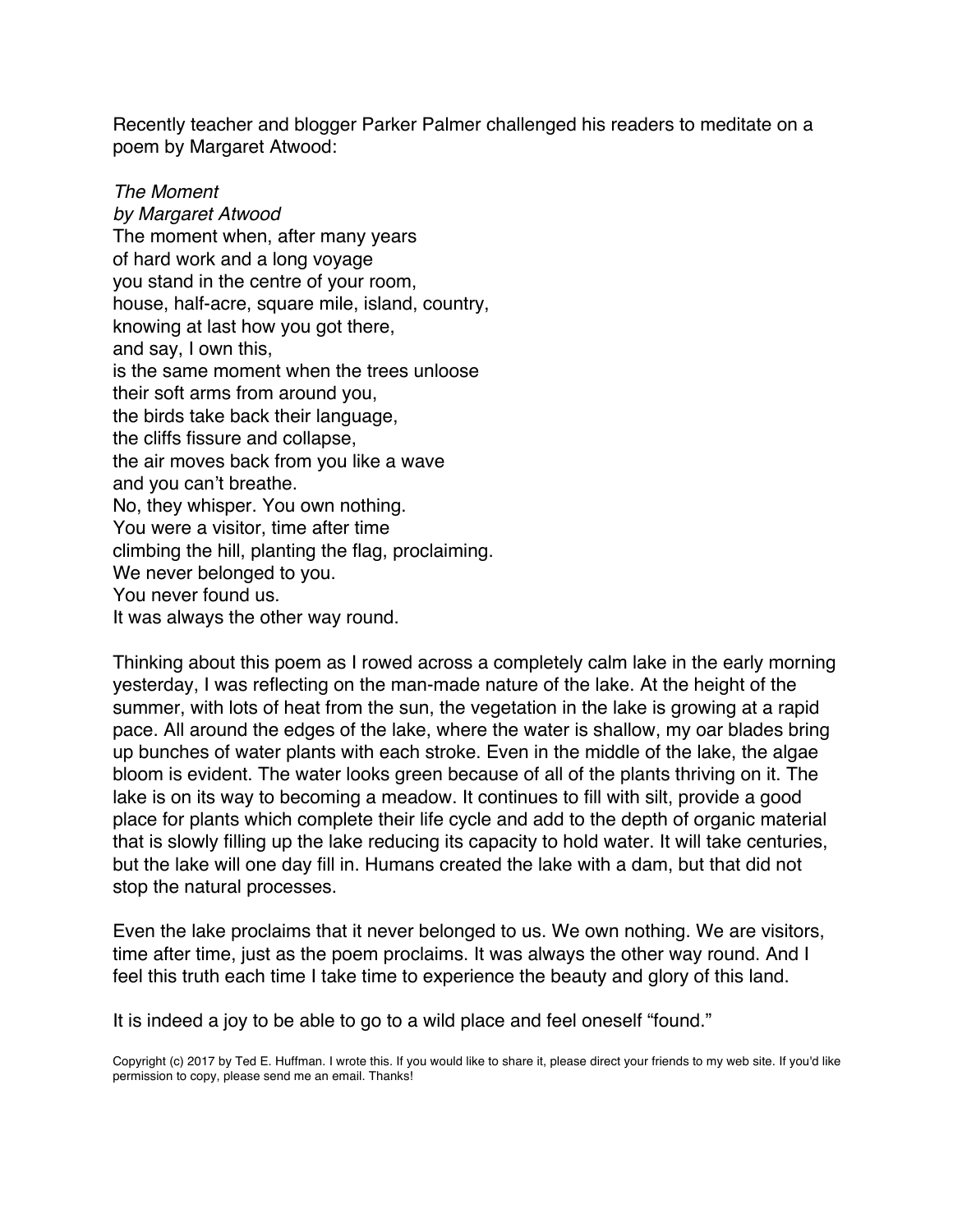## <span id="page-14-0"></span>**August 7, 2017 – Seeking Truth Together**

I recently heard a story told by Neil deGrasse Tyson about an experience in a coffee shop. Tyson, who doesn't drink coffee, ordered a cup of hot chocolate with whipped cream on the top. When the drink was served, Tyson noticed that there was no whipped cream. He asked the server about it and got this response, "It must have sunk to the bottom of the cup." Tyson, ever the scientist and ever the communicator, responded: "Either the laws of physics have spontaneously reversed in this coffee shop, or there is no whipped cream in my hot chocolate." He then proceeded to suggest that they conduct an experiment on the spot. He instructed the server to get the whipped cream dispenser and put a bit more in the cup and observe whether it floated or sank. Of course the cream immediately floated to the top. Tyson, in telling the story said that this is how science is done. He proposed a theory: "Cream floats on top of hot chocolate." A skeptic questioned his theory: "It must have sunk to the bottom." He suggested an experiment to demonstrate his theory: "Lets put a little more to see whether or not it floats." The skeptic eventually saw that the theory was proven to be correct. Tyson goes on to say that he hopes that the server will be able to replicate the experiment in the future.

Of course the story is amusing. It may even have been embellished a bit in the telling as stories often are. The basic facts, however, are obvious. Cream does float to the top. Whipped cream on hot chocolate will not sink to the bottom. More interesting is what the story has to offer our society by way of how to conduct conversations when disagreement occurs.

It certainly seems as if the tone or rhetoric in our country has become one of people shouting at each other and rarely trying to find ways to reach common understanding. If you don't like the opinions expressed on a particular channel of television, grab the remote and switch channels. If you don't like what you hear on the news, declare that it is fake news and continue to be entrenched in your opinion. When people disagree, they simply accuse their opponent of lying and go on. Neither party is given any reason or incentive to change their opinion.

Neil deGrasse Tyson has used his position as the director of the Hayden Planetarium in New York City as an opportunity for public education and the promotion of science. I'm aware that he has his critics. Sam Kriss wrote an opinion piece in Wired in the spring of 2016 in which he accused Tyson of sucking the fun out of science and making everything boring. I think the Kriss piece is overstated, but there is probably a bit of truth in that. Tyson does spend much of his public time talking about things that are very obvious. Even his story about the incident with the whipped cream can be seen as a form of condescension. Was he really engaging the server or just making fun of him?

However you answer the question, the fact remains that we need to find ways of speaking with those with whom we disagree and together seeking the truth. Seeking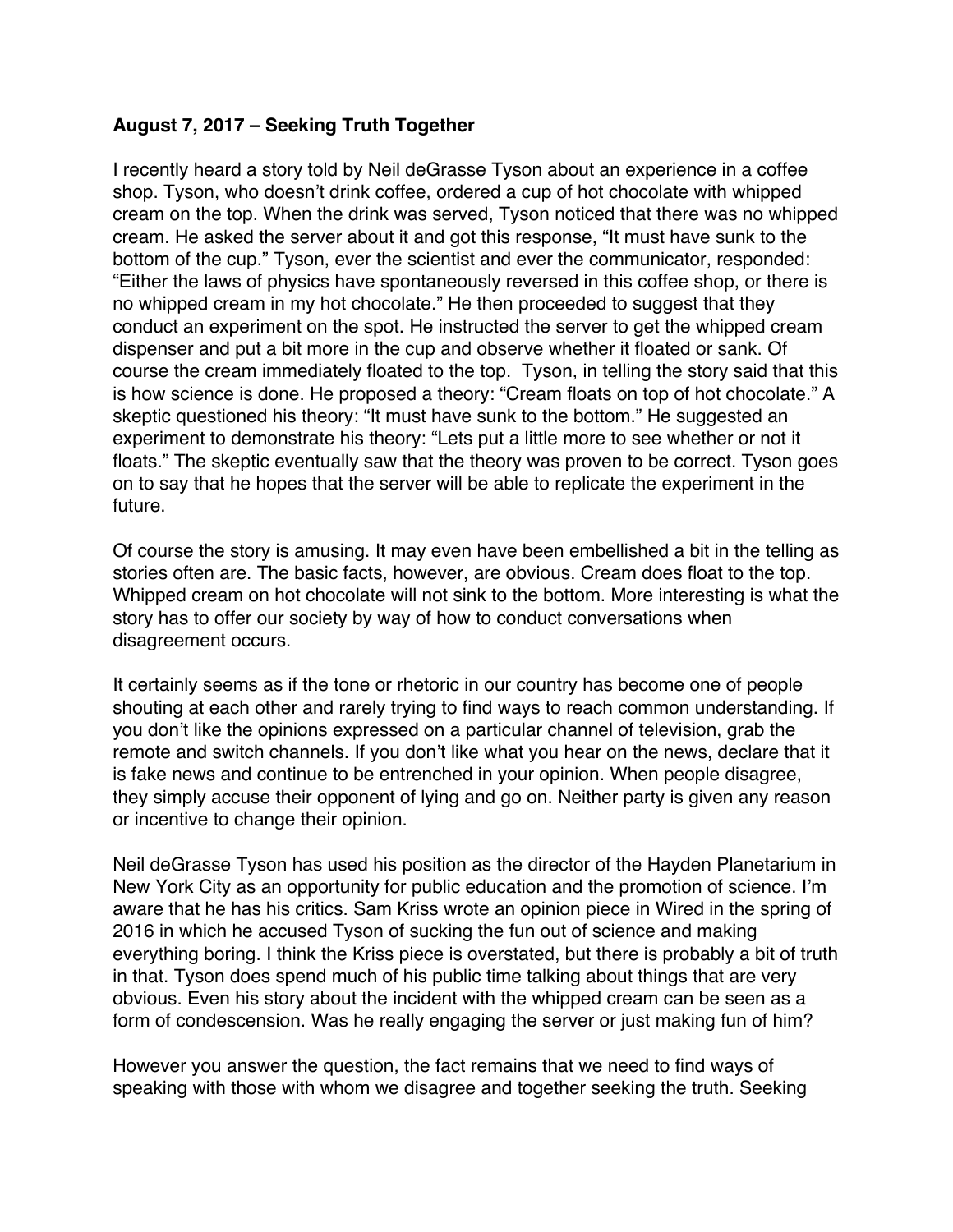truth is the essence of education. Educators have not always been faithful to that task, sometimes placing imposing culture, presenting a particular bias, or imparting cultural values above the search for truth. We have tended to think of science as somehow more pure that some other disciplines, following established methods in the search for answers. But there is no lack of bias in modern science. The results of scientific endeavors often reflect the intentions of those who are providing the funding for the experiments.

Tyson has been quoted as saying "The good thing about science is that it's true whether or not you believe in it." His opinion matches that of others who portray science as objective and without bias or opinion. But it would be hard to deny that Tyson believes in science. He has placed his faith in a particular set of inquiries. I don't disagree with him. I, too, believe in the value of scientific method and the contributions of scientific inquiry. But I would assert that we are incapable of complete objectivity in our observations. We always see things from a particular perspective and the more aware of that perspective we are the more completely we can understand what is going on in the world around us.

As we move forward as a society, we need people who are willing to stand up not only for what they believe to be the truth, but those who are willing to engage others in conversation that leads to discovery of new truths.

There is nothing to be gained from simply shouting that you are right and the other is wrong. Tyson's story wouldn't be interesting if it were only of him claiming that the server didn't put cream on the chocolate and the server continuing to claim that he did. What we are interested in is that Tyson offers a story in which the issue is resolved without an impasse.

It makes me wonder what "experiments" we could propose for Senators so that they might consider the opinions of their opponents to be valuable. Might it be possible for members of different parties to come up with common agreements and work together for real solutions instead of resorting to win/lose scenarios? How do we, for example, reach beyond our common agreement that the opioid epidemic is a crisis and work together to propose solutions that effectively decrease the pain and suffering of those who are addicted? Might we propose an experiment in which we compare the costs and results of addiction treatment to the costs and results of imprisonment of addicts to see which produces the best outcome for society?

Maybe we could improve the quality of dialogue in our society by serving hot chocolate to those with whom we disagree. Don't forget the whipped cream!

Copyright (c) 2017 by Ted E. Huffman. I wrote this. If you would like to share it, please direct your friends to my web site. If you'd like permission to copy, please send me an email. Thanks!

#### **August 8, 2017 – Bear Problem**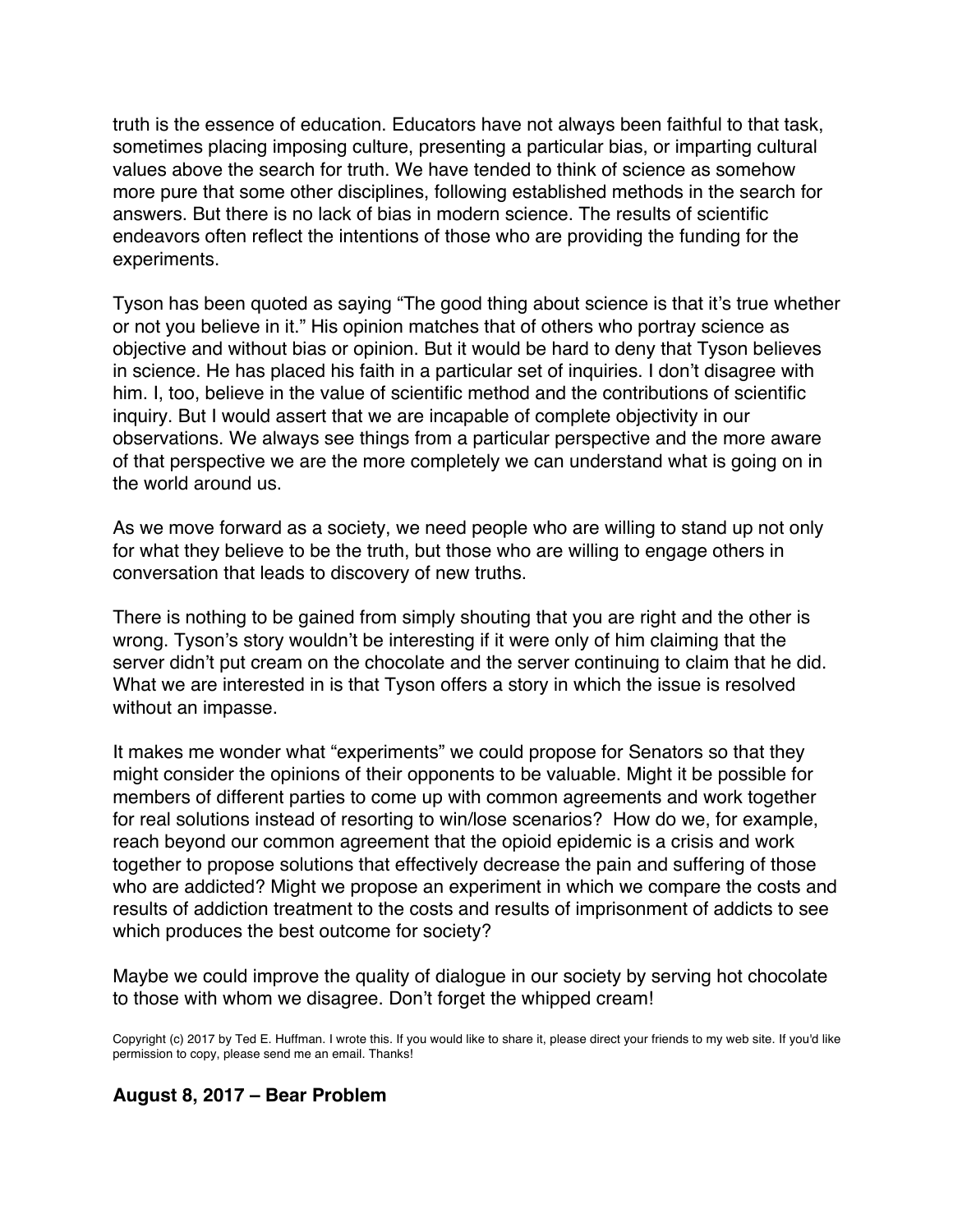<span id="page-16-0"></span>It is a story that I have told many times before and I suspect I may even have told it in my blog, but one of the problems of growing older is that you don't always remember which stories were told in which contexts, so here we go. Or perhaps, here we go again.

Managing our church camp was a summer job for us for two years. It was a shoestring operation, with a short budget and lots of needs, especially when it came to maintenance. We had succeeded in getting a new well drilled the first year and plans were in place to build a new dining hall. A group was engaged in raising the necessary funds and meanwhile we were struggling to get the old building to serve for one more year. The year began with a myriad of water leaks. I became proficient at sweating copper pipe. At least some of the leaks resulted from improper draining of the system, but there were a lot fewer than had been the case the first year. I was learning. The kitchen had to pass state health inspection. We focused on food storage, making sure that all of our containers were insect and rodent proof. We scrubbed all surfaces with a bleach mixture to make sure that they were clean. We reviewed dish washing and knew this would be a challenge because we had no dishwasher, which was standard in most commercial kitchens. We still used a three-tank method with wash, rinse and sanitizing tubs.

After the initial stock-up trip in which we hauled groceries over 120 miles from Billings, MT, we did a weekly trip of 43 miles each way for perishables and other groceries. The camp pickup truck, 25 years old and suffering from a less than professional overhaul job, was in need of repairs beyond my capabilities so we were operating with a borrowed Chevy cary-all belonging to my father. It was only a dozen years old and started and ran reliably. We had removed the back seats so we could use it like a pickup to haul whatever was needed. During the week it was a work truck, used to haul firewood and construction supplies for our projects. On grocery day, I'd hose it out and get it as clean as possible and make the run.

Grocery day wasn't only for hauling groceries. All of the supplies we needed from town had to be obtained in a single trip. One day, I started at the lumber yard where I got several supplies, including a bag of patching cement to be used in repairing some stone work. Then I made the stop at the grocery store and finally stopped by the locker plant for the week's meat. I rushed back up the dirt road to get the supplies transferred to the kitchen. The meat was frozen so it would be fine when we arrived despite the hot day.

It was a long day and as soon as we arrived and got unloaded at the kitchen we had to scrub up and help with serving dinner and with the after-dinner clean up. I had everything unloaded from the truck except that bag of patching concrete. Darkness came and I decided to wait until the next morning to deal with that particular job. I didn't check the truck. The tailgate was closed, but the window above it was left open overnight.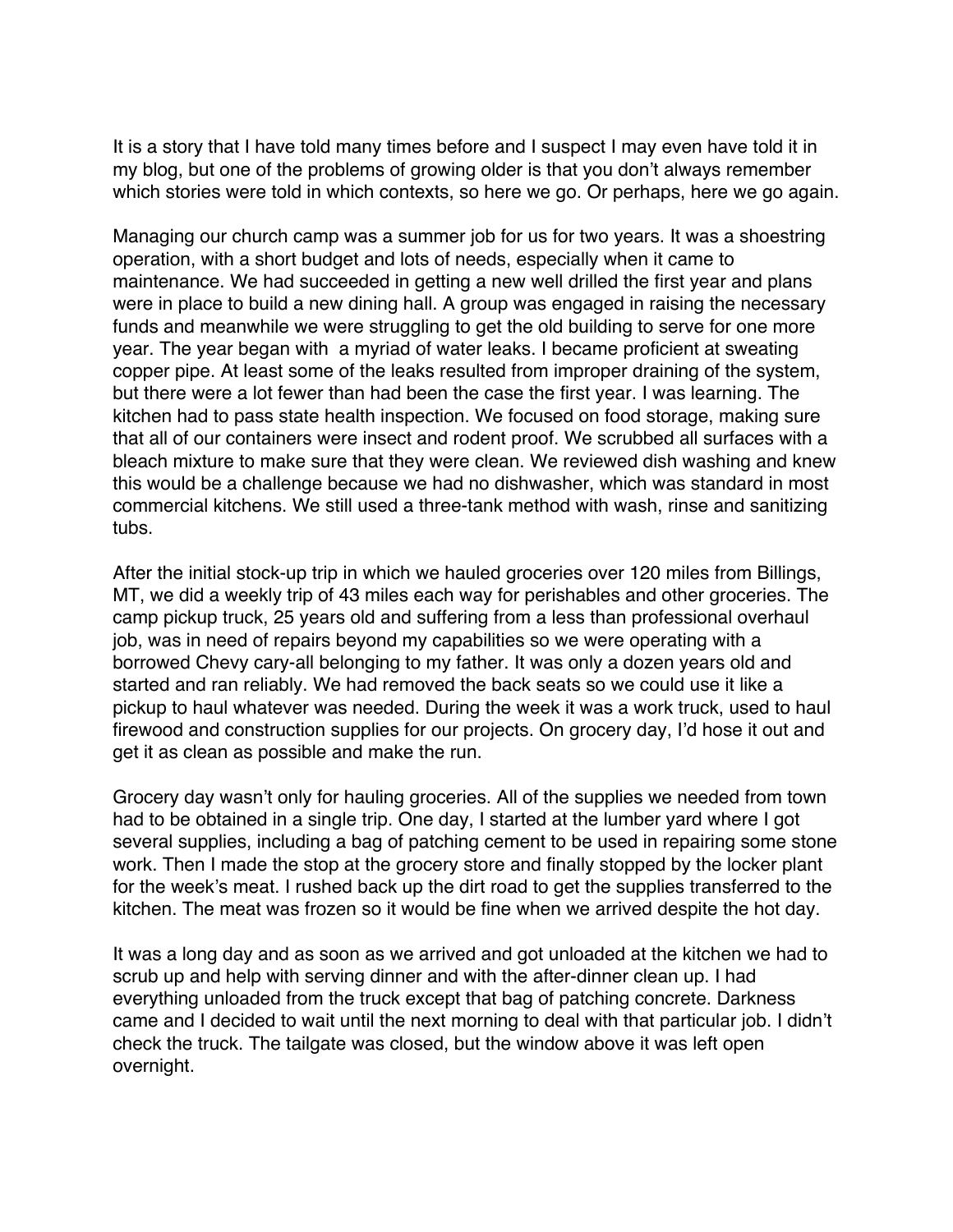The next morning, the inside of the truck was filled with cement dust. There was gray dust everywhere - on the seats, on the steering wheel, on the dashboard, on the headliner. Dust flew from the vents when the defroster was turned on. Fearing problems with water, I went to work cleaning with a broom and a big brush. It took quite a while before the truck was useable at all. That gave me time to figure out what had happened.

I knew that there was a bear that had been hanging around camp. We were taking our garbage a half mile away from camp and storing it in a bear-proof container to provide some separation between the bear and the campers. The smell of the garbage attracted the bear and there were some pretty impressive scratches on the container. That after dinner trip with the garbage had left some of the smell inside of the truck, which attracted the bear. Once inside, the bear did what bears do: used his claws to scratch at any potential source of food.

Two nights later I saw the bear, still gray from all of the cement dust on its back.

The story came to mind this morning as I read a story from the Durango Herald about a Subaru whose driver woke to find his vehicle crashed at the bottom of the hill at the end of his driveway after having run over his mailbox. The inside of the car was trashed, with the steering wheel ripped off and huge gashes in the dashboard. The gear shift lever, which he had carefully left in 1st gear, was in the neutral position. It didn't take long to figure out what had happened. Durango officials say that two or three bears get stuck in cars each week in the area. The bears, a bit hungry because of a lack of natural foods, have even learned to open car doors when they are left unlocked. And people eat in their cars. They smell like food to bears.

"Usually, I don't get up at 5 o'clock unless there is a bear driving a car down the street," the owner joked to the Durango Herald newspaper.

It isn't just Colorado and Montana. Bears have been roaming the streets in Romania scavenging for food. There have been so many that it has become a big problem. One witness reported that a bear had entered an old woman's house and ate her pancakes off of her table. "It was no problem," he said. "It didn't hurt her. It just wanted the pancakes."

As far as I know the only bears in the hills are in a tourist attraction, Bear Country USA. Still, I'm thinking it might be a good idea to make sure the windows are up and your car is locked if you leave it outdoors. I learned my lesson many years ago.

Copyright (c) 2017 by Ted E. Huffman. I wrote this. If you would like to share it, please direct your friends to my web site. If you'd like permission to copy, please send me an email. Thanks!

### **August 9, 2017 – The Importance of Solitude**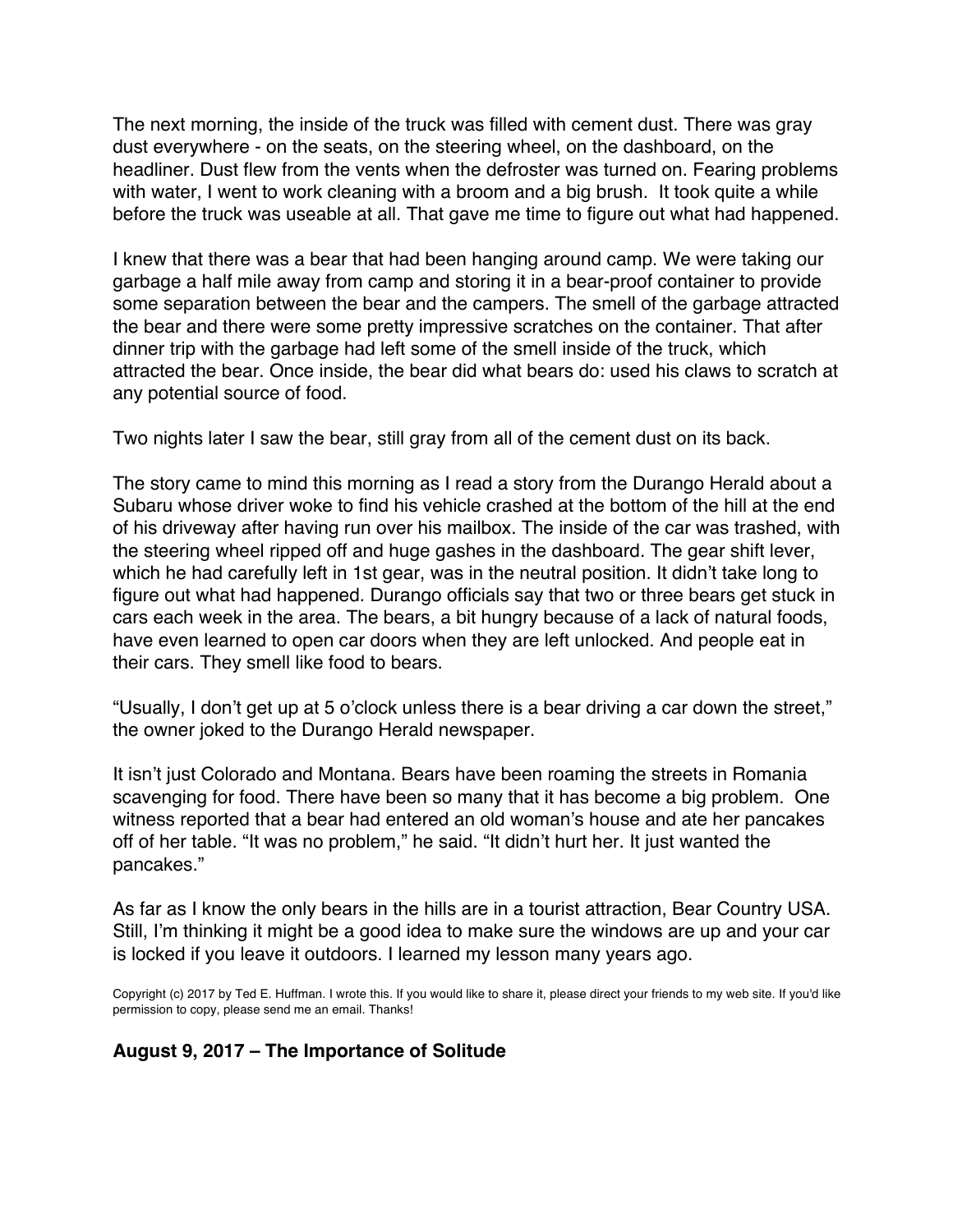<span id="page-18-0"></span>The need for solitude is embedded deeply in the history of intellectual thought. In "The Republic" Plato tells a story in which Socrates celebrates the solitary philosopher. The philosopher retreats to a cave where he is alone, but not lonely. Engaged in contemplative thought, the philosopher becomes attuned to the inner self and to the world.

Ralph Waldo Emerson was quoting Pythagoras when he wrote, "In the morning, solitude; . . . that nature may speak to the imagination, as she does never in company." Emerson wrote that the wisest teachers press upon their pupils the importance of "periods and habits of solitude." He believed that solitude was required for "serious and abstracted thought."

Of course there are plenty of other teachers throughout history who remind us of the importance of solitude.

Hanna Arendt, a journalist who covered the trial of Adolf Eichman for the New Yorker, was surprised to find that Eichman was "quite ordinaryu, commonplace, and neither demonic nor monstrous." She attributed his capacity to participate in the absolutely evil actions of orchestrating the Holocaust to his lack of imagination, his consummate conventionality. He was simply, "thoughtless." He couldn't stop and think and this inability permitted him to participate in mass murder.

She came to believe that evil dwelt in the person who had no capacity for being alone. The one who must always be a part of a group - a member of a crowd - is incredibly dangerous.

Her thoughts remind one of Edgar Allan Poe's "man of the crowd." "He refuses to be alone," Poe wrote, He "Is the type and the genius of deep crime . . . He is the man of the crowd."

Thinking on a deep level requires a balance of solitude and interaction. Creative thought is born in taking time to be alone. Then the thoughts are refined in conversation with others. Decades ago, when I attended theological seminary, students were required to live at the seminary, to immerse themselves in the entire lifestyle of the institution. A schedule that provided for both times of solitude and community was designed into the program. We had access to private cells in the library that were designed for individuals to be alone in a very quiet place. We also were expected to discuss the books that we had read in private with our colleagues over meals and evenings of discussion and debate. The result is that I have continued ever since to seek times of solitude and times of community. I am eager to discuss the books I read with colleagues and have two meetings each week which are set up for collegial discussion and interchange. But I invest an equal amount of time in solitary activity. I read and think and pray and allow my imagination to soar.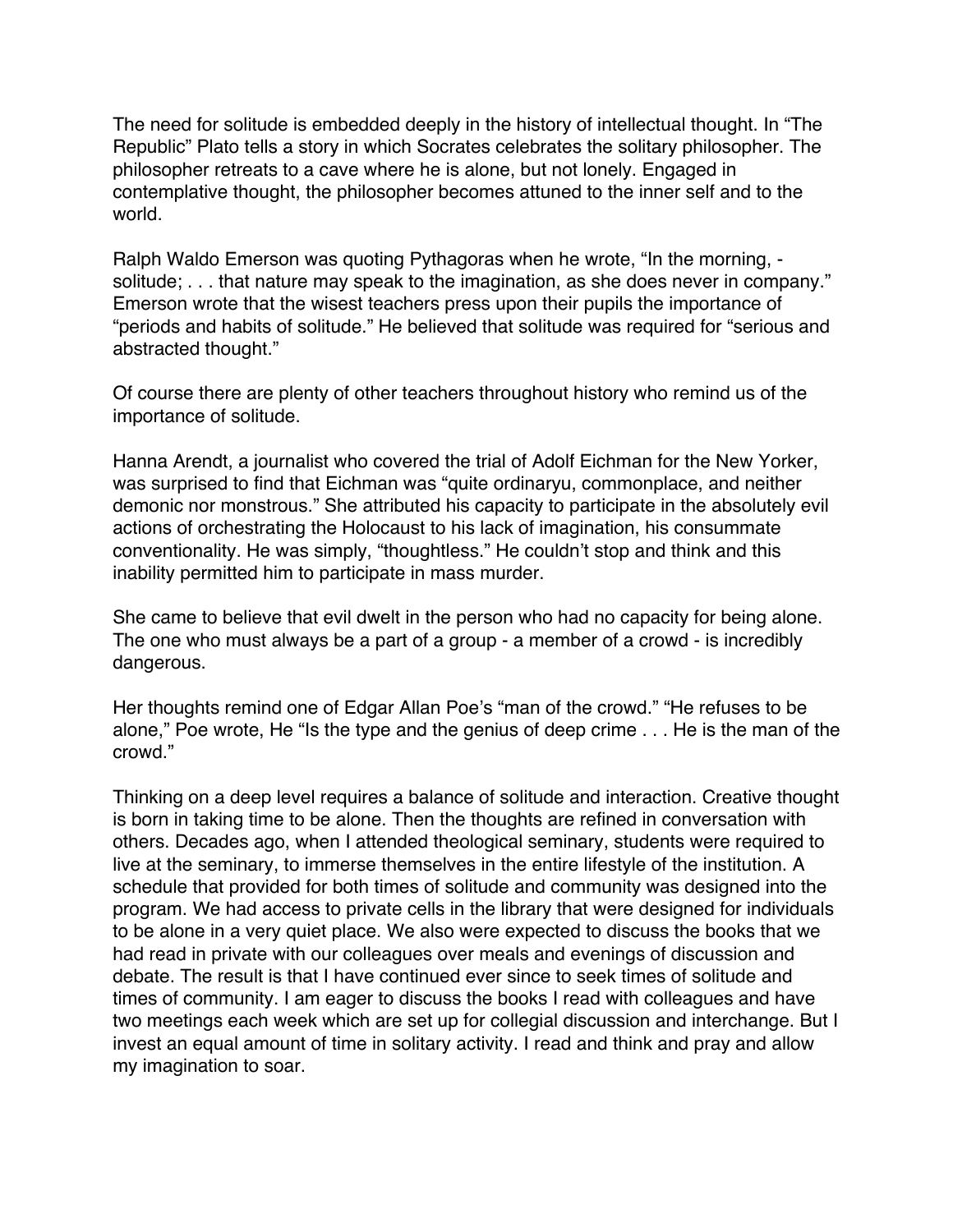These thoughts give me reason to worry about some teens that I know. I have witnessed teens who seem to be incapable of disconnecting from social media. One young person who was constantly texting as I was trying to converse with her told me that she keeps her cell phone right next to her bed so that she can keep up with what is going on. When I asked her if she could set it aside for a few minutes, she put it on vibrate and stopped answering voice calls, but continued to read each text message as soon as it came in. She would set down the phone, but pick it up as soon as it signaled a new message. I don't know if she has developed the capacity to be alone. Of course she is young and capable of learning a lot. But she is not alone in her constant use of social media.

It isn't difficult for me to remember before cell phones existed. I've driven tens of thousands of miles by myself with no telephone in the vehicle. I used to do it all the time. Sometimes I would listen to the radio, but other times I would simply allow my mind to wander over the events of the day. Driving alone was one of the ways I worked through the grief of my father's death. I still will turn off the stereo when I am driving and just listen to my own thoughts.

Today's teens, however, do not remember the world before portable phones and constant connectivity. A weak cell phone signal or a loss of wi-fi seems to them to be a crisis. They expect to remain constantly connected.

I am not predicting rampant evil. I don't know what effects this will have on individuals and society. I just think that we need to be serious about teaching young people the importance of solitude. I know a family that requires all cell phones to be put away in a common room when it is time for bed. I have been working with some of the teens of our church to practice silence. At first it was difficult for them to remain quiet for just a few seconds. After practice they learn to sit quietly for several minutes. It is a skill that can be taught and learned.

Arendt writes that if we lose our capacity for solitude, or ability to be alone with ourselves, then we lose our very ability to think. We risk getting caught up in the crowd. We become vulnerable to being "swept away by that every else does and believes in" no longer able to distinguish "right from wrong, beautiful from ugly."

If she is right, and I believe that she is, the stakes for society are incredibly high. We must be serious about teaching the need for and the practice of solitude.

Not long ago I worshiped in a congregation that is very different from the one I serve. I left agitated by the constant noise and the frenzy of the activities. There was no time when the room was quiet. What was called prayer was a barrage of music and words. Congregants were expected to sit and listen to what seemed to me to be a concert with a bit of commentary between songs. I would be easy to get swept up in that crowd - in Arendt's words "swept away by what every one else does and believes in."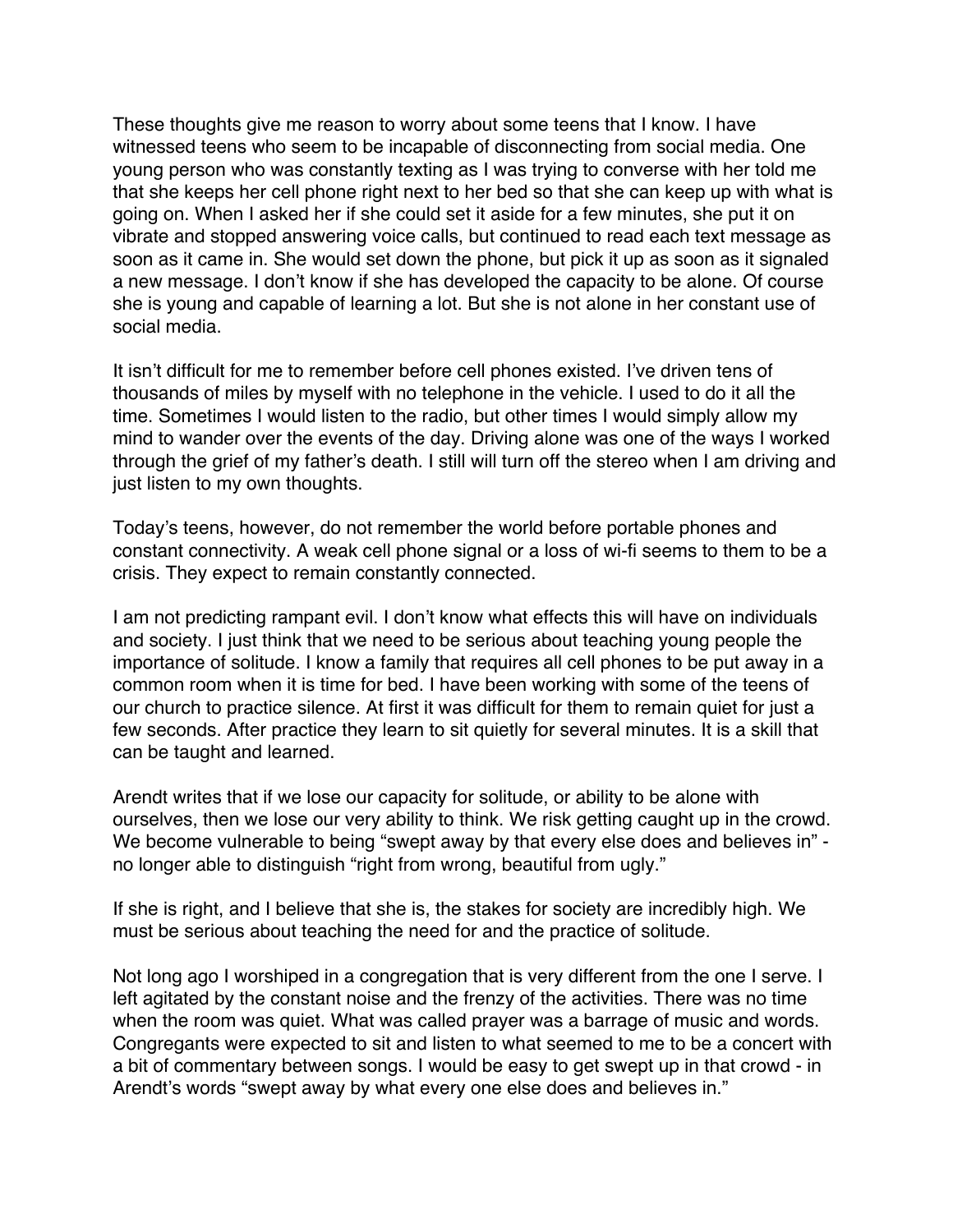<span id="page-20-0"></span>It gave me pause to think about how we practice our faith in our congregation and how important quiet is in the flow of worship. I hope that we will succeed in teaching our children the value of solitude.

Copyright (c) 2017 by Ted E. Huffman. I wrote this. If you would like to share it, please direct your friends to my web site. If you'd like permission to copy, please send me an email. Thanks!

### **August 10, 2017 – A National Crisis**

It is ancient history for the youth of today, but one of the events that shaped the lives of people my age was the Vietnam War. Today a traveling memorial to those lost in that war goes on exhibit in Chamberlain at the rest area above the Missouri River. The location is known to all South Dakotans. It is the place where a huge sculpture, Destiny, is displayed. It has commanding views of the River below and is a common stopping place for those driving across our state. The "Wall that Heals" is a 3/5 scale replica of the memorial in Washington DC that contains the names of 58,220 men and women who died while serving in Vietnam.

I may not make it down to Chamberlain. The display is only going to be there for four days and it is 210 miles one way. And I have see the original wall in Washington D.C. It is a moving tribute and the way that the wall is displayed in DC is very effective. As you walk along the wall, you go deeper and deeper into the ground, not unlike the feeling we had as the US became deeper and deeper in its involvement in Vietnam.

Most impressive to me, however, are the names. I know a few of the people who died. There is an attraction to looking for their names. The names are arranged by year of death, so it isn't too difficult to find a specific name. Still the mass of names is overwhelming. 58,220 is a lot of names.

It is a little less than the number of people who died from drug overdoes in the United States in 2016. It takes a long time to certify a drug death, so it will take several more months before the Centers for Disease Control and Prevention will finish their calculations. The current estimate for 2016, is 59,000 to 65,000. To put that number in perspective, that is more than the peak year for U.S. Citizens killed by guns, 1993. That is more than the peak year for HIV deaths of US citizens (1995). That is more than the peak year for car accident deaths of US citizens (1972). That is more than the total deaths in the Vietnam War. And that is just one year. Furthermore, there is no intimation that the crisis has peaked. Preliminary estimates are that 2017 will be much greater in terms of loss of life than 2016.

It is the largest health crisis our nation has ever faced.

A special panel studying the crisis released its report this week. The commission's headline recommendation was that the President declare the opioid epidemic a national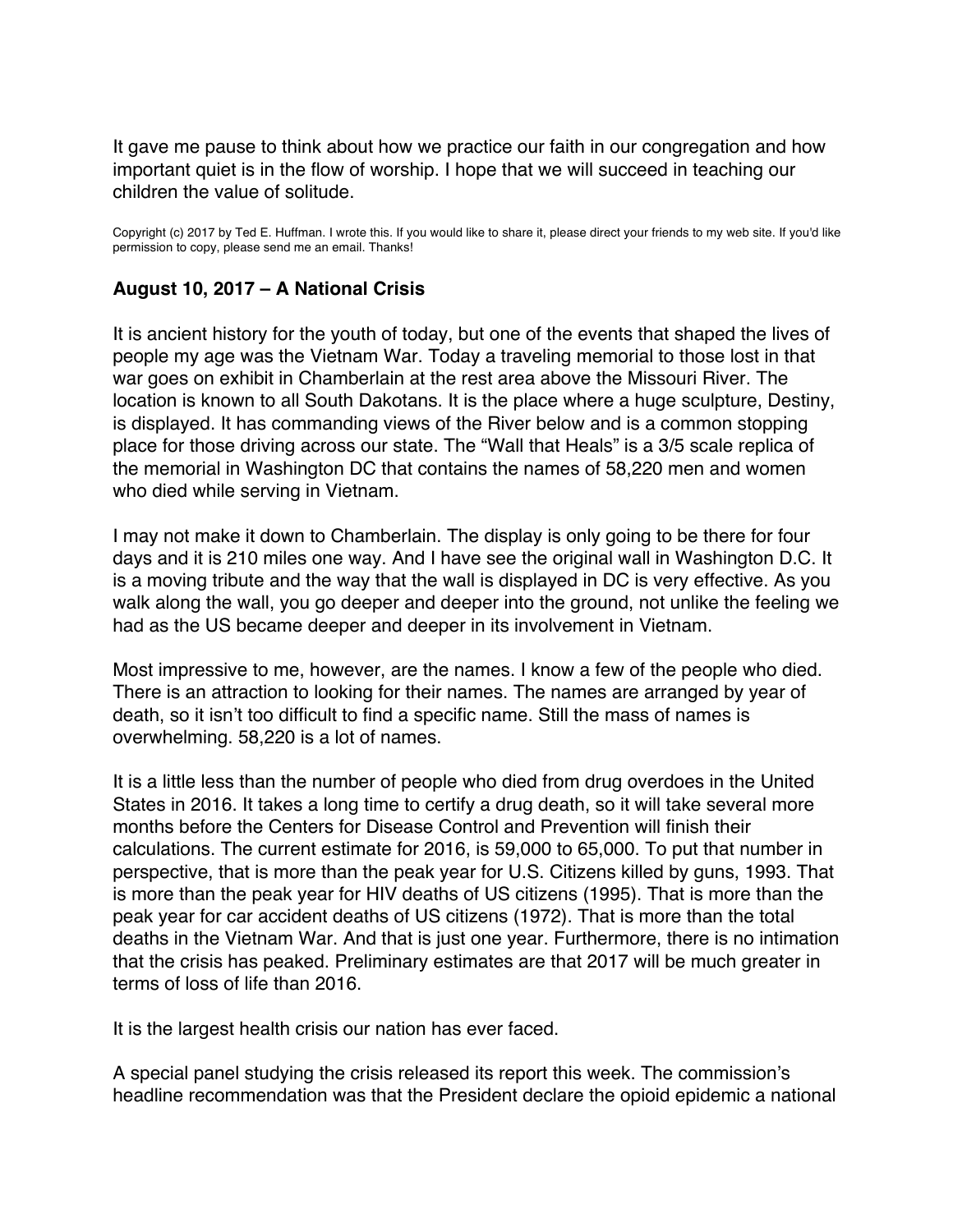emergency. Doing so would have a symbolic impact. More importantly, it would open up federal funds for states and permit federal agencies to take steps currently prohibited such as allowing Medicaid funds to be used for drug treatment in large-scale in-patient facilities. However, our President and his Health and Human Services Secretary, Tom Price, indicated in a news conference on the subject that the administration will not be adopting that recommendation.

In fact the President used the news conference to make a partisan attack on his predecessor, launching an attack on the Obama's administration's move to reduce drug prosecutions and shorten sentences for those convicted. It was, for many, a disappointing statement. The opioid crisis in America is not a partisan issue and it has, heretofore, brought Democrats and Republicans together. Whether or not you agree with the actions of the Obama administration, for most of the years of that presidency, the epidemic was growing through legal channels, starting with physician prescriptions. The Obama administration did clamp down on that through tightened national prescription guidelines.

Partisan politics aside, however, and meaning no disrespect to the office of the President or the current President of our country, it simply is not possible to arrest our way out of this crisis. We don't have enough space in prisons and we cannot afford the number of prisons it would take to arrest and give longer sentences to drug users and street dealers. Law enforcement must be focused on the illegal importation of fentanyl and carfentanil, much of which is coming from China and passes through Mexico on its way to the US market. Distracting law enforcement officers with increased arrests of users and petty dealers and tying up courts with thousands upon thousands of cases will lead to increased, not decreased illegal activity as decades of the war on drugs have already illustrated.

Drug addiction is an illness that can be treated. The number of fatalities can be decreased through prevention and treatment. Increasing addicted patients' access to inpatient treatment and medications combined with enhanced monitoring of opioid prescribing and improved training for health-care providers are proven methods of decreasing the impact of this tragedy.

In 2012 alone, physicians wrote enough prescriptions to give every American adult their own bottle of opioids. Four in five new heroin users over the past decade first became addicted by misusing prescription painkillers. This is all legal activity. For the most part, physicians do not have access to patients' prescription history when responding to complaints of pain.

Research indicates that opioid use is strongly linked to mental illness and economic insecurity. It will take more than changing drug prescription policies to address this crisis. The failure to provide adequate mental health treatment services costs more than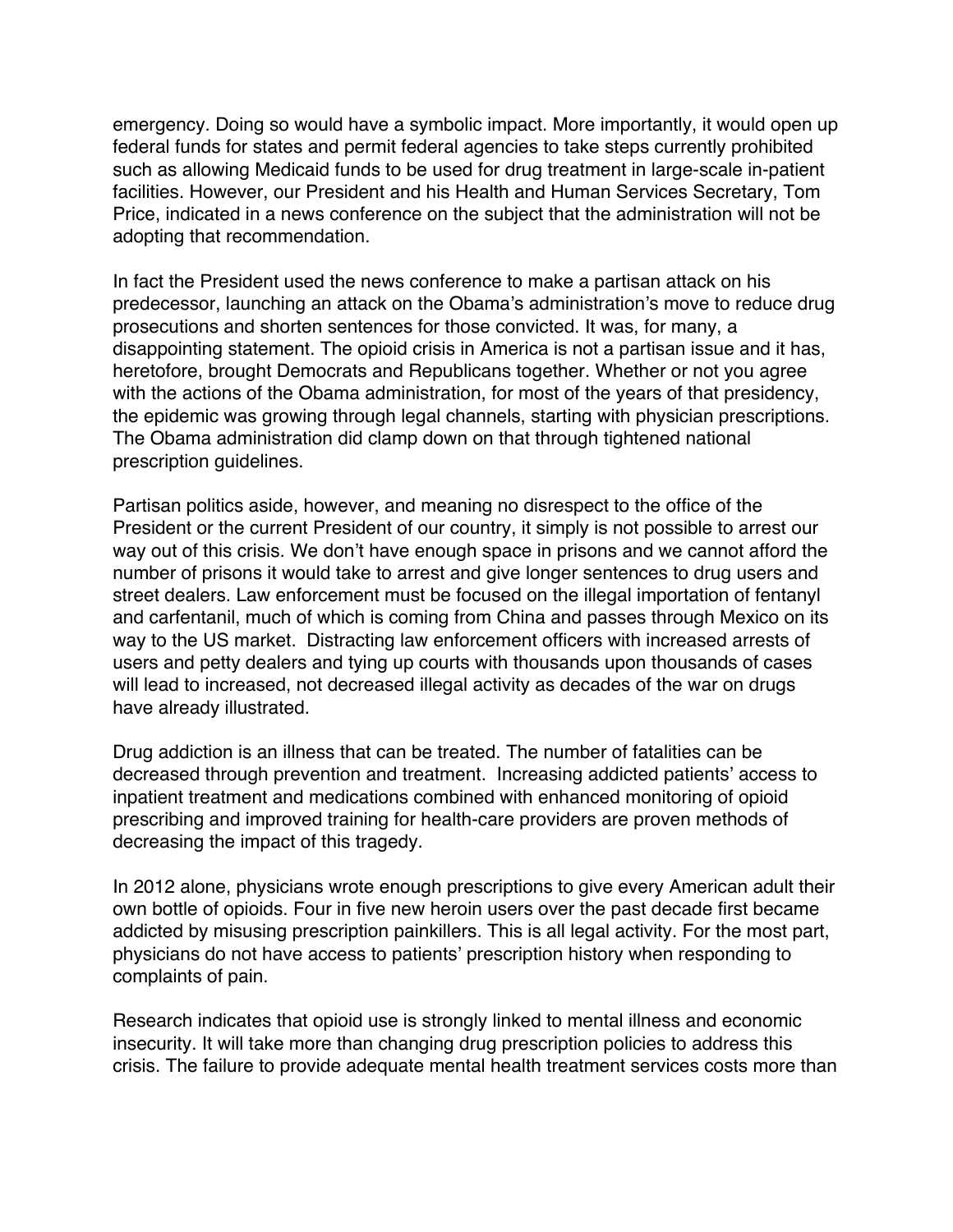<span id="page-22-0"></span>the patients who go without treatment. It has direct social costs as well. When we fail to treat illness, everyone pays through increased governmental costs.

Ambulance services and other first responders are reeling at the increased costs of naloxone, sold under the brand name, Narcan. The drug is very effective in reversing the effects of heroin overdose and saving lives. A dose of Narcan has gone from under \$7 to nearly \$18 in the past year. Easier to use solutions, such as profiled syringes (\$50 per dose) and atomizers (\$165 per dose) are outrunning first responder budgets. The Evzio auto-injector hit the market in 2014 at \$575. The cost today is \$4,500. Just like the Epi-Pen, the price has been raised as high as possible to increase profits.

This is a complex problem. There are no simple solutions. We don't have time to blame others or engage in political grandstanding. We all need to work together. So if our president is going to focus on enforcement, lets not spend any energy resisting him. We need that energy for prevention and treatment.

We could never afford a wall with the names of the victims of this crisis.

Copyright (c) 2017 by Ted E. Huffman. I wrote this. If you would like to share it, please direct your friends to my web site. If you'd like permission to copy, please send me an email. Thanks!

## **August 11, 2017 – An Intergenerational Community**

I grew up in a large family. We were spread out enough that there never was a time when we all lived together at the same time. By the time my youngest brothers arrived, my oldest sister was out of the house. Still, we had enough to be five children at home most of my growing up years. And four of those five were boys, so the concept of having my own room was never a consideration except in the summers when we lived in a set of old tourist cabins by the river. I used to joke that I had my own house, but it wasn't a house really. It had no plumbing and wasn't livable in the winter, but for a few months during school vacation it was a bit or private space. We shared bathrooms in the "main cabin."

Having had a roommate all of my life, I was a bit surprised to find that college roommates were a challenge for me. I began my college career on academic probation, so my first roommate's penchant for bringing beer into the room was a threat to my academic career. We were both underage for legal consumption and the dormitory had a ban on alcohol. He and I had no classes in common and I wondered whether he was attending class at all some of the time. I learned to study at the library and return to the room only to sleep, which might have worked if his sleeping hours were anything near to mine, which they weren't. I switched roommates at semester break. My new roommate was a friend I had met at church camp and I thought it would work out well, but it turned out that our sleep and awake schedules weren't at all the same. I guess I thought that most people slept at night and got up in the morning, but this didn't seem to be the pattern with college roommates. I never did figure out how he got around the dormitory's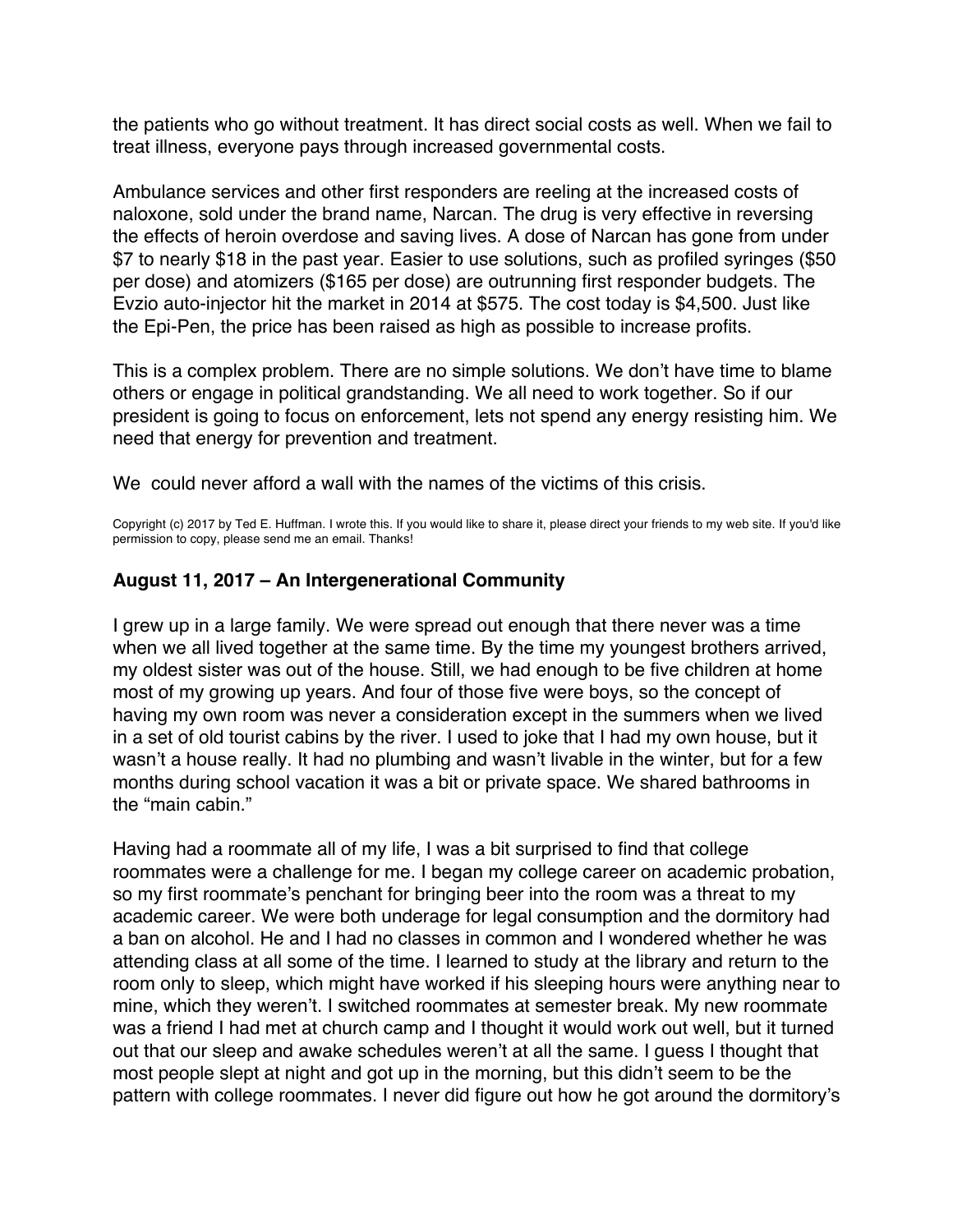curfew, but that wasn't the only dorm rule that he circumvented. I went shopping for a new roommate. Roommate number 3 lasted to the end of my first year of college at which time I had filled out an application for a single room, a luxury I enjoyed for the next two years.

Having a private room in a dormitory isn't exactly the same as living by yourself, however. There are still shared bathrooms and sound travels from one room to the next very easily. Our college had a single dining room for all students so we were developing the skills of living together and adjusting to our differences every day. My place of solitude during my college years was the library. I obtained a work-study position at the library and became the person to open the building at 6 am. I usually had the whole library to myself for an hour or more each day. An occasional professor would wander through and find a specific item and the population would rise to five or six students during the panic of finals week. Other than that I practiced solitude.

After college, we moved to Chicago for seminary. I remember the first time I saw our apartment building. I arrived a few weeks before the start of the term and placed our household possessions, which weren't many, in a basement storage area. I had to have a key to enter the building and another one to exit the stairway at the basement level. All of that city security made me a bit nervous about our possessions which were in a pickup that could not be locked, but I accomplished the task without incident. There were people all around, but I knew none of them.

Soon we arrived, checked into our apartment and retrieved our possessions from the basement. I think I locked my keys in my car a dozen times that first semester. I became obsessed with all of the locked doors. But that first day in our apartment, we heard a knock on the door and two preschool faces greeted us. They were the children of neighbors and were going around our shared floor of the apartment building greeting everyone. They didn't know very much English, but they understood the word "cookie" perfectly.

It turned out that we were grateful to be living in an apartment building with children. There was a lab preschool on the first floor of the building and before long that school became an important part of our seminary education. Our classes were challenging, with a lot of reading and the books we were reading were dense and often required much discussion to understand the complex thoughts being presented. We got to know the other members of our class very well and most of them were near our age. The preschool offered contact with those who were younger than us and the director was older than our parents, so it gave our community a much-needed intergenerational flavor.

What I was learning was that I need to be a part of an intergenerational community. I need regular contact with those who are older and younger than I in order to develop perspective. Intergenerational community is something at which the church excels, so I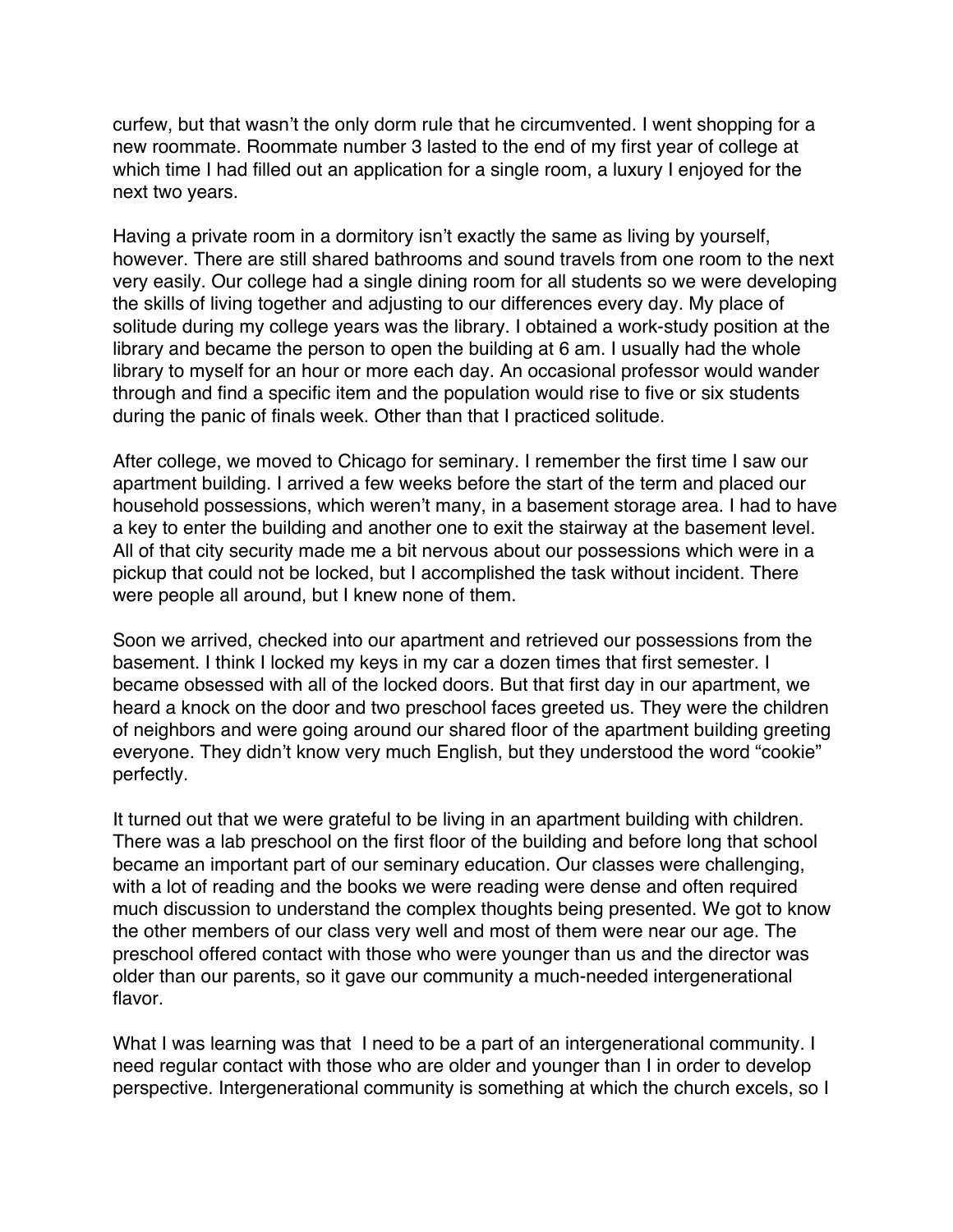<span id="page-24-0"></span>have been well suited to my vocation. Just last Sunday I had conversations with two people who are in their nineties and then was allowed to rock a one-month-old baby in the nursery for a few minutes. I get to get down on my hands and knees with preschoolers and sit at the table with residents of a senior living facility in the same day. I work with young adults planning their weddings and with couples who've been married for 50 years and more who are planning their funerals. I have watched the wonder on the faces of newly weds when they discover that we've been married 44 years. And this week I paid a visit to a couple who celebrated their 25th anniversary the year after we were married.

Community is best when it includes all ages and I am deeply grateful for the intergenerational nature of the church. It is a quality upon which I depend for balance in my life.

Copyright (c) 2017 by Ted E. Huffman. I wrote this. If you would like to share it, please direct your friends to my web site. If you'd like permission to copy, please send me an email. Thanks!

# **August 12, 2017 – A Fresh Look at Old Stories**

This summer I have been enjoying following the Hebrew Scriptures that are a part of the Revised Common Lectionary. The track that we are following started after Pentecost with the stories of Abraham and Sarah and will continue to Christ the King Sunday and will take us through the history of Israel through the Exodus. I love these stories for many reasons, not the least of is that they show that from the beginning our people were flawed. The grandfathers and grandmothers of our faith made mistakes, misunderstood what they were being told, ended up in reconfigured and fractured families, got themselves into messes that were so convoluted and complex that they ended up wondering what was going on. Those things are very remarkable. More remarkable is that we treasured and kept these stories and are still telling them today, thousands of years after they happened.

Of course, like any stories that have been treasured for generations, there may be a bit of embellishment, and if not embellishment, then perhaps just a bit of having certain nuances lost in translation. There are puns that are obvious in Hebrew that are no longer puns when translated into English. There are phrases that made sense in the time that a particular translation was made and then the language shifted and meanings are not longer as clear. Words change over time. Vocabularies shift. Grammar rules are fluid. We don't speak the way that people did in Victorian England. We shouldn't be surprised if certain passages in the King James Version of the Bible don't flow easily off of modern tongues.

Still, there are basic truths that continue to come through our stories. There are compelling reasons to keep telling them. There are reasons to make fresh translations and to tell the stories in new ways.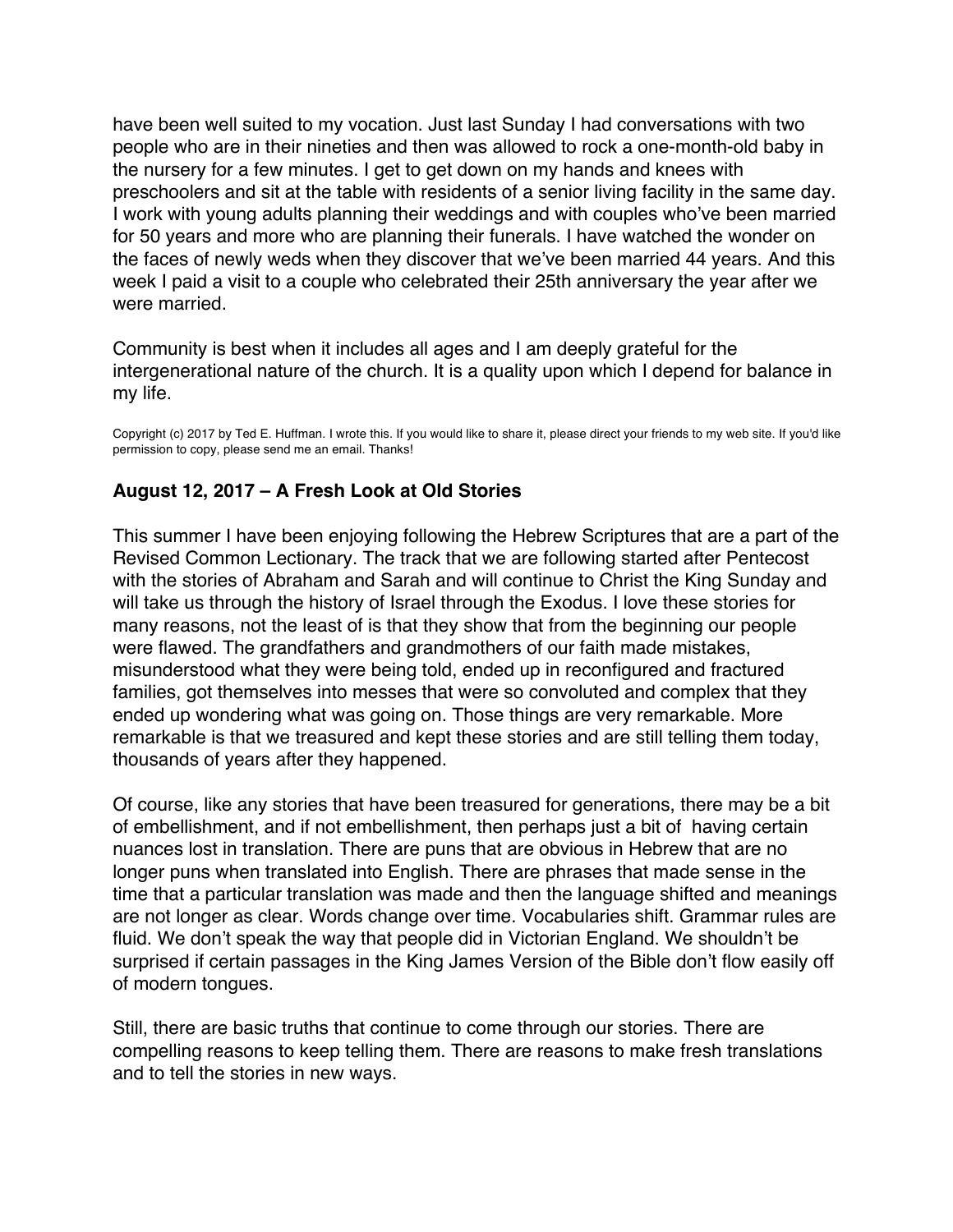A short time ago I ran across a piece by Sara K. Runnels in "McSweeney's Internet Tendency that brought a smile to my face and reminded me that we need to continue to look at scripture in new ways. McSweeney's is a humor site on the Internet published by the publishing company that was started by Dave Eggers. It often has really interesting and very funny bits of poetry, literature, short stories and more. I can't describe Runnels' piece adequately and it is too long to quote here, so I'll do what I rarely do and provide a link to her piece. Chick it out at https://www.mcsweeneys.net/articles/and-godcreated-millennial-earth.

If you haven't followed the link, this probably won't make sense, but I really cracked up on verses 12 and 13: "The land produced vegetation; mostly ingredients for green juice and wine, TBH. Then there was evening, and there was morning - the third day. And God added it to his Instagram Story." (Hint: TBH means "to be honest.") I also think she got her paraphrase just right with verse 26: Then God said, 'Let us make mankind in our image, in our likeness, so that they may SLAAYYYYYY over all the non-humans,' which was a pretty savage thing to say."

McSweeneys has published several other pieces inspired by the Bible. I hesitate to mention too many of them, just as I hesitated before including the link to this piece because some of them use words that we don't use in church. They are a bit irreverent and I can understand how some faithful people might take offense at that kind of thing. That doesn't mean that I didn't laugh reading them.

The reason I bring up the article, is that I find myself regularly laughing at the Bible when I read it from a scholarly translation like the New Revised Standard Version. God's people do some pretty strange things. We have kept some pretty strange stories about our people. Some of the heroes of our stories are real jerks. Take this week's reading. God sense Joseph to check out what his brothers are doing up near Shechem. He was curious because those boys had stirred up some real trouble there before when they thought that someone from Shechem had messed with their sister. The problem was that the kid Joseph was only 17 and he didn't have a clue. He couldn't even find the place. He ends up wandering in the fields before he finally finds them. Finally he asks for directions and ends up in a real mess with his brothers. Sibling rivalry? Perhaps. At any rate the kid almost ended up getting himself killed, which would have really created a pickle, but in the end his big brother Reuben ends up saving his skin, although he may have been mostly motivated by money. The piece we read for this Sunday ends up with Joseph in shackles on his way to slavery in Egypt while his brothers soak his favorite coat in sheep blood and make up a story to snooker their father, who is the guy who snookered his own brother out of his inheritance by tricking his own father. Like father, like sons, they say.

It would be pretty funny if it weren't so deadly serious. It is the beginning of the story about how the people for whom God intended for freedom end up being slaves in a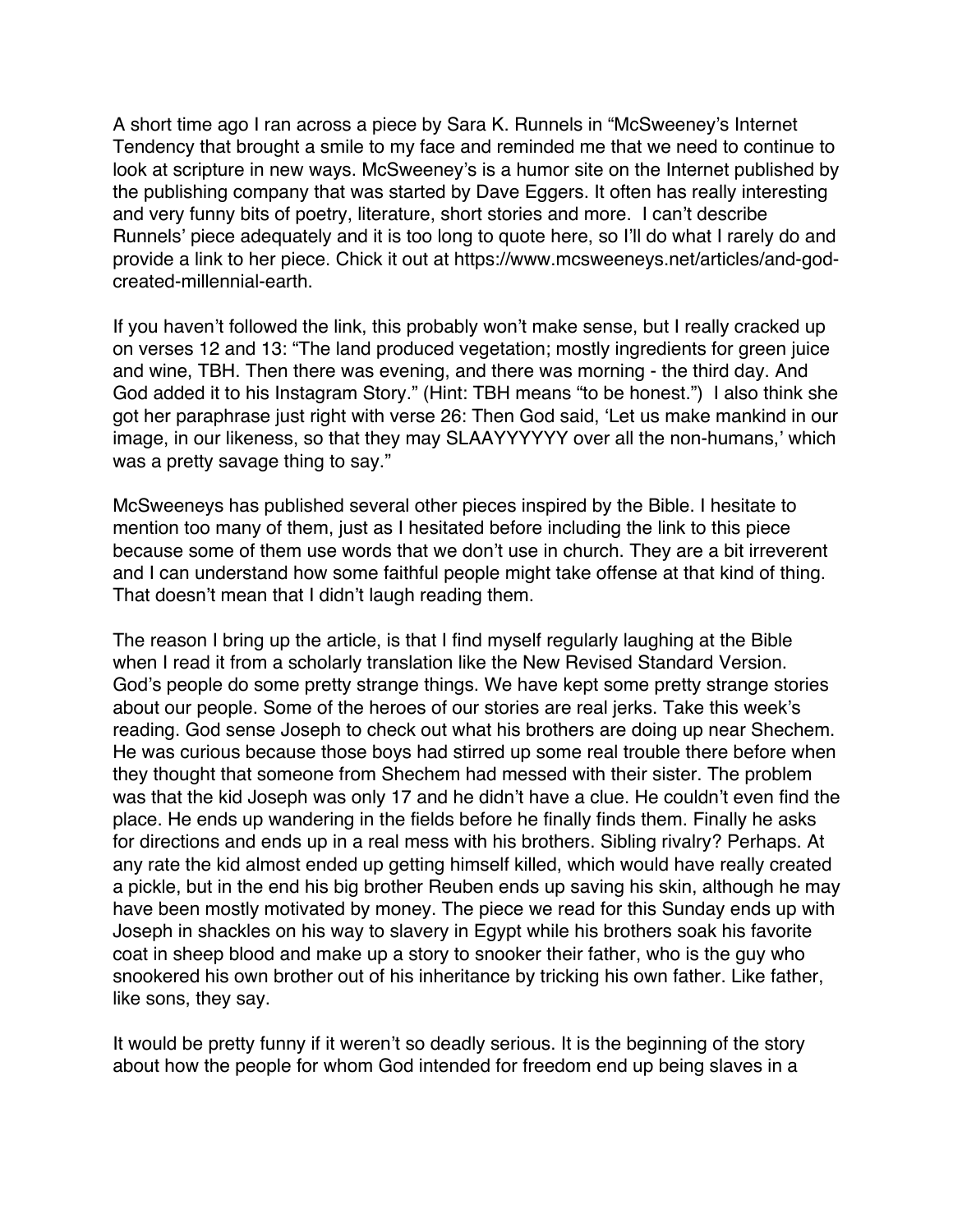foreign land - a land where they were never intended to live in the first place. It isn't the first story of our people getting into trouble in Egypt and it won't be the last.

Anyway, I hope that we can retain our ability to laugh at the stories of our people. Our people could use a good laugh and I think that our ancestors had to have had good senses of humor to keep telling these stores on their ancestors. There are lots of people - and lots of religions that would have discarded some of these stories.

Furthermore, I pray that sometime in the future - generations from now - those who come after us might keep their sense of humor when the tell their children about our time on this earth. No matter how straight they hold their faces when they report what is going on in our generation, their hearers are sure to believe that it is all a joke and just something that they made up. Truth really is stranger than fiction.

Copyright (c) 2017 by Ted E. Huffman. I wrote this. If you would like to share it, please direct your friends to my web site. If you'd like permission to copy, please send me an email. Thanks!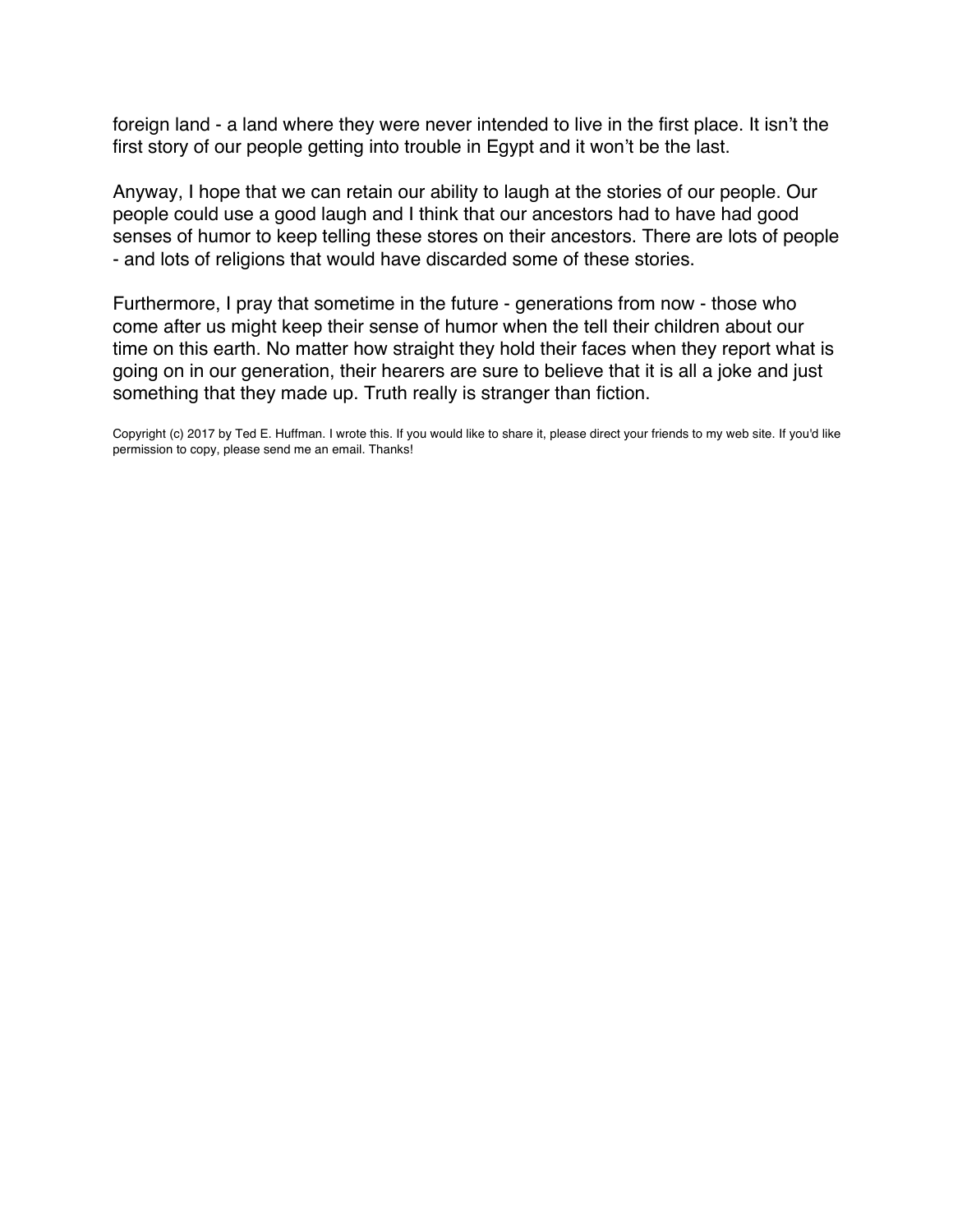<span id="page-27-0"></span>**August 13, 2007 – Praying for Peace**



I went rowing early yesterday. A busy day and the slight shortening of days worked together to get me on the water in time for sunrise, an event that I have missed for several weeks. The humidity following a good rain shower on Friday and the chill of the morning meant that there was a mist rising from the lake. I love to paddle or row in the mist, but it is difficult to photograph in the low light conditions. Besides, I wasn't really into taking pictures yesterday anyway. I was out for the exercise and for the peace of the lake. I leaned into my oars and the boat quickly accelerated to the point that I could feel the chill on my back, which was turned towards the bow of the boat as I skimmed across the water. Rowing towards the west, I had a view of the rising sun on my way out across the water.

Out east, two time zones away, it was later. I suppose that some of my colleagues had finished up their early morning prayers as Charlottesville, Virginia, braced for another day of confrontation between white nationalists and KKK members who had paraded through the campus of the University the night before with torches and weapons. The clergy of the city had drawn together to offer training in nonviolence for counter protestors and planned to don vestments and stand in peaceful witness in Emancipation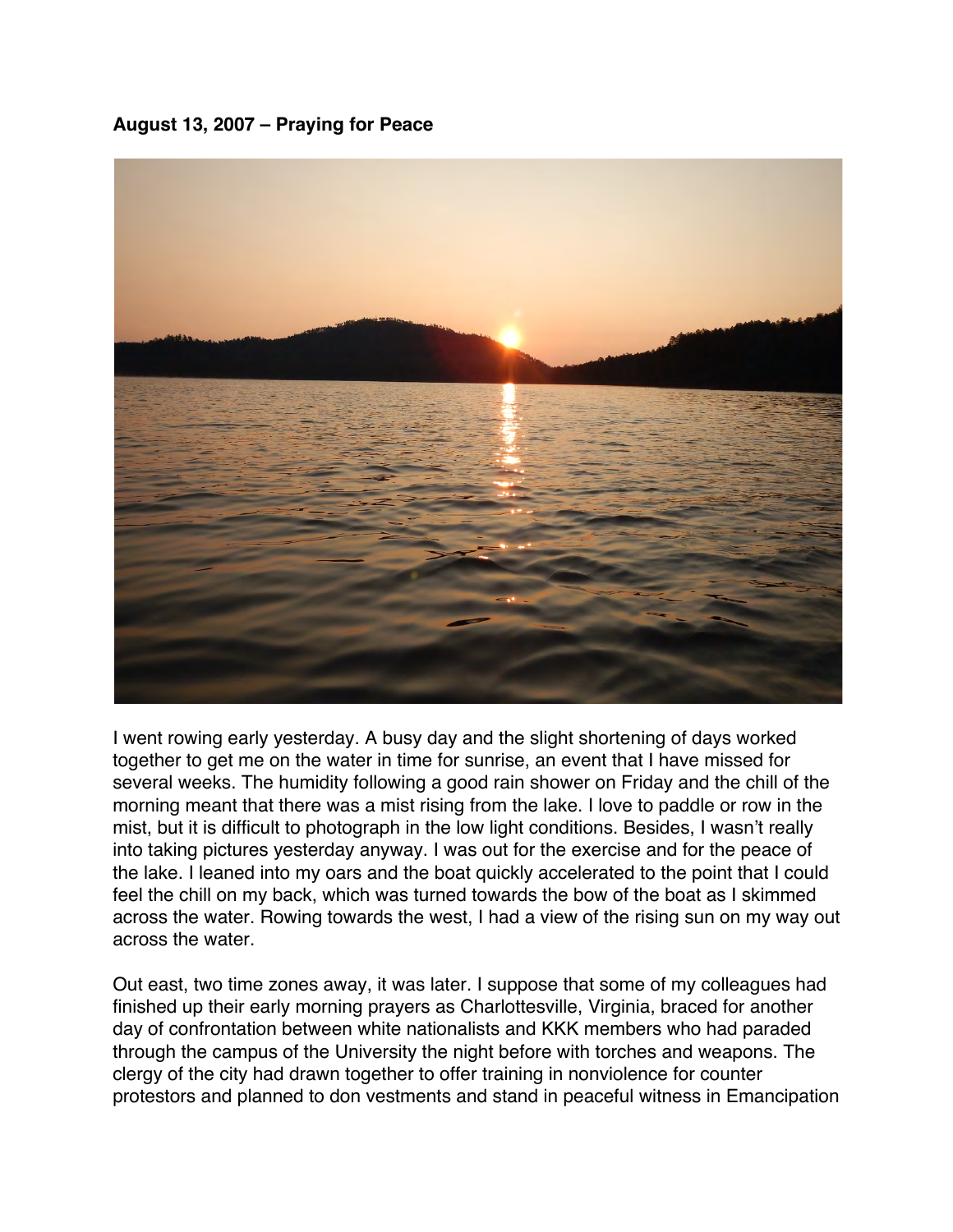Park where a 28ft statue of Confederate general Robert E Lee, slated to be removed by the city, has become the focal point of the largest gathering of the Ku Klux Klan in recent years and where David Duke, former grand wizard of the KKK was slated to speak to the mostly male, all white gathering.

As I sat in peace in a place of beauty, my spirit restored by the glory of nature and the gift of quiet time alone, others were preparing for what turned out to be a day of terror. Deputy Mayor Wes Ballamy of Charlottesville was allowed a brief moment in the park at the heart of the city before being whisked away under the protection of police. He has been receiving daily death threats. He has been told he will be hung from the statue. He has been told he will be hung from the trees in the park. With the history of lynchings, the police thought it prudent to take those threats seriously.

You can read about the violence in the news. I have no reason to repeat the reports here. The day did not turn out to be one of peace in Charlottesville. One was killed in an automobile attack against peaceful counter protestors that can easily be seen as an act of terrorism. The driver has been arrested and charged with murder. Two officers died in a helicopter crash. It took the Virginia State Police and the National Guard to restore order in the city.

Those pastors who had prayed and worked for peace in their city are likely already awake as I write my blog this morning. I'm running a little late as I struggle with the right words to write. They are up early, trying to find the right words to say to troubled congregations. We all are praying for peace.

Three years ago, Charlottesville was named America's happiest city by the National Bureau of Economic Research. "Joy Town, USA," the media called it. Spirits are somewhat lower this morning as reflection rises on the streets that yesterday were filled with chaos and violence.

Rev. Brenda Brown-Grooms is preparing to preach to her congregation. "I come from a people who were enslaved, and if you are going to make it through that misery, there has to be a spirit which allows you to see past what your eyes see in front of you and what your ears hear, and to understand how hope forms in your heart," she said. "As our people used to say, trouble don't last always. It might last all of my lifetime, but not always."

The fifth chapter of the book of Romans gives a bit of perspective on suffering; "we rejoice in our sufferings, knowing that suffering produces endurance, and endurance produces character, and character produces hope, and hope does not disappoint us, because God's love has been poured into our hearts through the Holy Spirit which has been given to us." (Romans 5:3-5)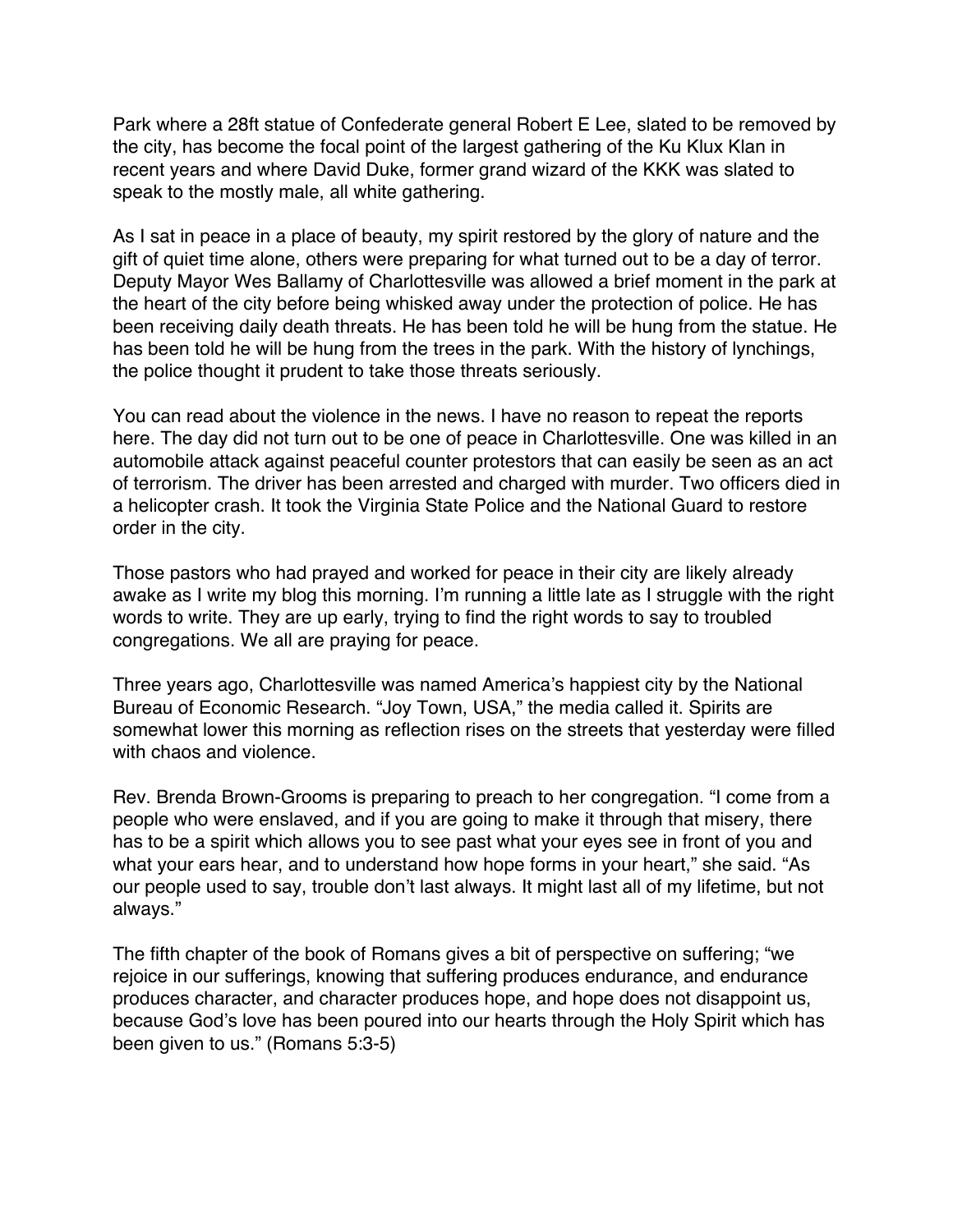<span id="page-29-0"></span>These are days for endurance. We may not have gotten to the place of hope as a nation in the face of these tragic and violent events. The hatred and racism that we thought we had put behind us have once again reared their ugly head and brought violence to our streets. Terror held sway for a day and no one is sure when it will go away. But I feel a sense of solidarity with my colleagues way across the country. I sense their prayers as I pray for peace in their city. I was not physically standing with them yesterday, but I stand with them in spirit.

My sermon notes were prepared before the violence in Charlottesville. They were prepared before I took my little boat to the lake and enjoyed the beauty and peace that are a gift of God. And I am unsure of what I will actually say to the congregation I serve when I stand to lead them in worship today. By comparison, my task is light when compared to that facing my colleagues in Virginia. They are close to the center of yesterday's violence. They see the bitter divisions that lie in their communities. Their peace has been shattered in a way that it is difficult for them to find places of peace. They will walk the streets of Charlottesville as they prepare for worship today. Some are out there as I write these words.

I pray that they can feel the prayers and tears of their colleagues. I pray that they will know the support we offer. I pray they will know of our feeble attempts to share their pain. I pray that they will know that "trouble don't last always."

Copyright (c) 2017 by Ted E. Huffman. I wrote this. If you would like to share it, please direct your friends to my web site. If you'd like permission to copy, please send me an email. Thanks!

# **August 14, 2017 – Numbers**

There are certain numbers that stick in my head. I can tell you the telephone number of our home when I was growing up and the telephone number of my father's business in those days. I know the street number of the apartment we lived in 40 years ago. One of the numbers that I have in my head is 4490. That is the elevation, in feed of the airport in Big Timber, Montana, where I flew with my father as a child and where I learned to fly as a teen. If you know the elevation of the current location of your airplane you can set your altimeter. In those days before GPS and other satellite-aided instruments, altimeters worked by barometric pressure. As you go up in altitude the barometric pressure decreases so you can have an instrument that will tell you how high you are. In an airplane this is an important measurement because you need to know altitude to avoid hitting obstacles and to make accurate estimates for landing. But barometric pressure is not constant. It changes with the weather, so altimeters need to be set on a regular basis at least at the beginning of each flight and often in route if the flight is covering much distance. Automated flight information radio services provide local barometric pressure for adjusting altimeters in flight. There is a little room for inaccuracy in flying by visual flight rules. The official altitude of the airport in Big Timber is 4493.9, but we set 4490 as a round number. We did the same thing in Billings, a nearby city, where the airport elevation is 3652, but we set our altimeter at 3650.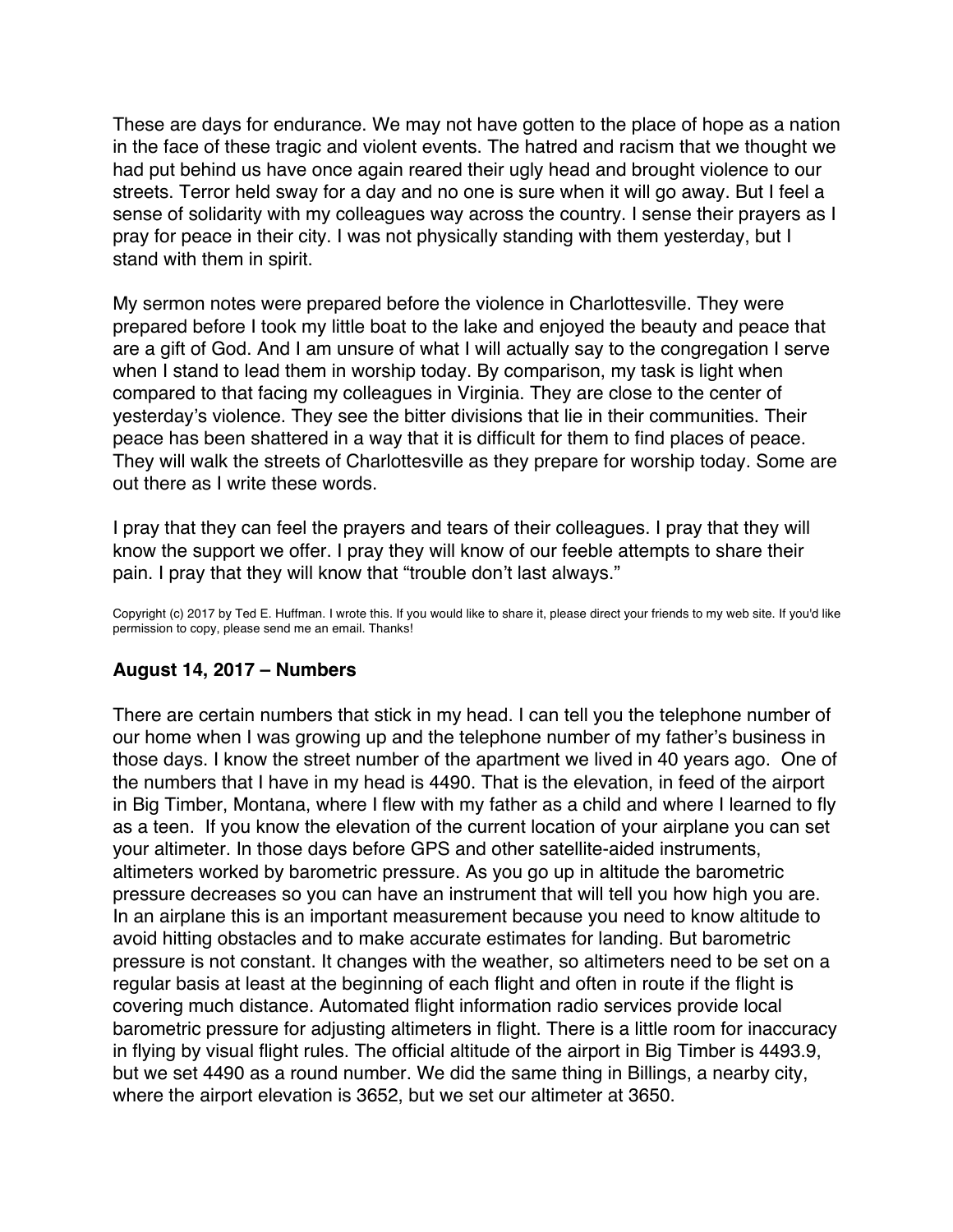I also know the elevation of granite peak, the highest point in Montana. It is 12,808 feet above sea level. The airplane in which I soloed had a service ceiling of 16,500 feet which meant that it would, if conditions were right, be able to fly over granite peak. However, our practical limit was 12,000 feet because we didn't carry supplemental oxygen, so we never did.

I was thinking of elevation recently because I am reading Jonathan White's excellent book, "Tides." It is a comprehensive discussion of the rise and fall of tides around the globe. It is obvious, from reading that book, that sea level is a theoretical number not an actual place. In the first place the sea is never level. It sloshes around the planet affected by a lot of different factors including the moon's gravitational pull, the sun's gravitational pull, friction of water moving over the sea floor, which itself isn't level, geographical features on the coastlines, the amount of the earth's water that is currently in the form of ice, the rotation of the planet, and a host of other features.

Because of their interest in the movement of waves and tides, scientists have long employed devices called stilling wells to measure the level of water in a particular location at a particular time. The device is a essentially a big pipe that is placed vertically so it extends above the water level with a small hole below the water line to allow water to enter the pipe an rise and fall without having the surface disrupted by wind or other factors. Even though waves are changing the level of water on the outside of the pipe, inside the gauge the surface of the water is calm.

By measuring with a stilling well at multiple locations over a long period of time, an average can be measured. The scientific community has come to a mutual agreement of a theoretical point labeled sea level and the height of features on land as well as the depth of the ocean are based on variations from this theoretical point. These days satellites are deployed to make accurate measurements of geographical features.

The concept of measurement of any thing is based on direct observation within the parameters of some basic assumptions. We measure the height of mountains or buildings because we have made an assumption about the location of a theoretical sea level. It works because we have agreed to all use the same starting point, as opposed to someone living on the Bay of Fundy using a local number and someone living on the Indian Ocean using another. All around the world, elevation is measured form the same theoretical starting point. We do this with all of our measurements. Time is measured by dividing the earth into time zones and agreeing on a "prime meridian" which runs through Greenwich England. That same location is used for measuring latitude and longitude around the globe. Everything we measure has an agreed-upon starting point.

Of course these measurements are made from the perspective of living beings who occupy a moving planet in the midst of a moving solar system on the edge of a moving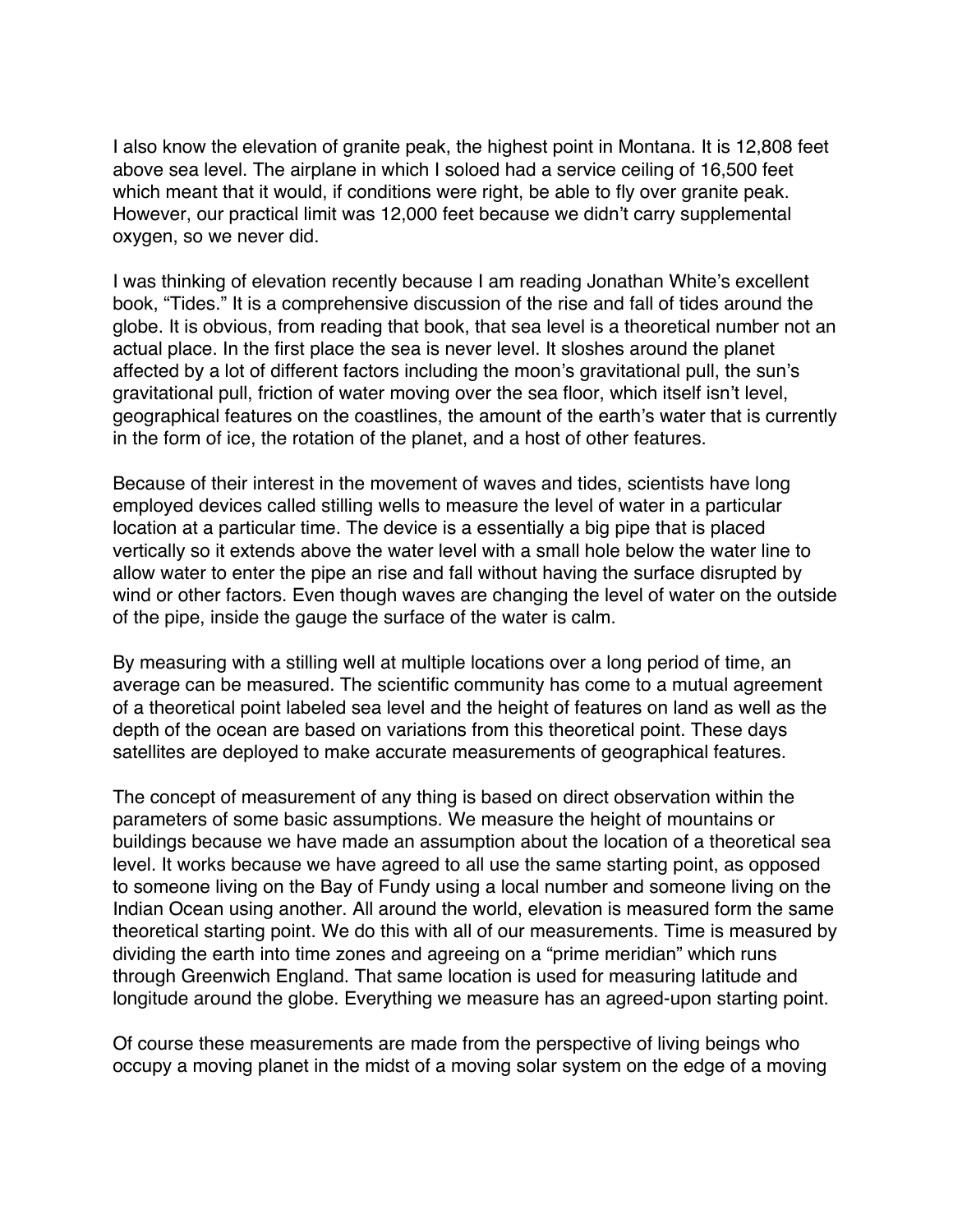<span id="page-31-0"></span>galaxy in an expanding universe. Nothing is really static. Everything is in motion, even features such as mountains that appear to us to be static and fixed.

These days I use numbers for a wide variety of different purposes. The digital locks on my home and the church require four digits. I routinely use another lock at the Juvenile Services Center that has a six digit code. I have Personal Identification Numbers (PIN) for my bank card and access to my voice mail. Sometimes I use previously memorized numbers, though not the ones mentioned in this blog post, to facilitate remembering my PINs. These numbers appear to be more random than the measurements we make for altitude or distance. However, if you figure that most people are choosing numbers that they can remember and that we remember specific numbers like addresses and dates better than other numbers, any given pin is probably not quite as random as you might expect. I suspect that there are more addresses, phone numbers and birth dates employed as PINs than completely random numbers.

I suppose that at some point as I age I will begin to forget some of the numbers I know. In the meantime, it is nice to know a few elevations and heights. After all, if I forget my PIN, I won't be able to access my computer to check Google to get the numbers I need.

Copyright (c) 2017 by Ted E. Huffman. I wrote this. If you would like to share it, please direct your friends to my web site. If you'd like permission to copy, please send me an email. Thanks!

# **August 15, 2017 – A Busy Life**

The tomatoes are starting to come on in the garden. We've had a few and the plants are healthy and filled with ripening fruit. For the next several weeks, we'll be able to harvest a few each day and, if the weather holds, we'll be eating tomatoes fresh from the garden well into September. The tomato plants like it best when it stays warm, with overnight lows around 60. When it gets much colder than that, they slow production of fruit. The last few weeks have been nearly perfect and in the last week, afternoon showers have even watered the plants for me. So far we've avoided hail, but that is always a possibility in the hills. We heard of others who saw hail yesterday. We got a couple of very healthy rain showers and avoided the hail. Not bad for the middle of August.

There is something about a garden tomato that is a taste of summer for me. You don't have to be a gardener to get that flavor. Both the food coop and the farmer's market have tasty local tomatoes this time of year. But the flavor difference between a homegrown tomato and those that are sold in the supermarket is dramatic. I find my self snacking on tomatoes and cutting thicker slices for my sandwiches. And when I go to the garden to pick the cherry tomatoes, I always pop a few directly into my mouth. I've been doing it for years and so far have suffered no ill effects from not washing the fruit first.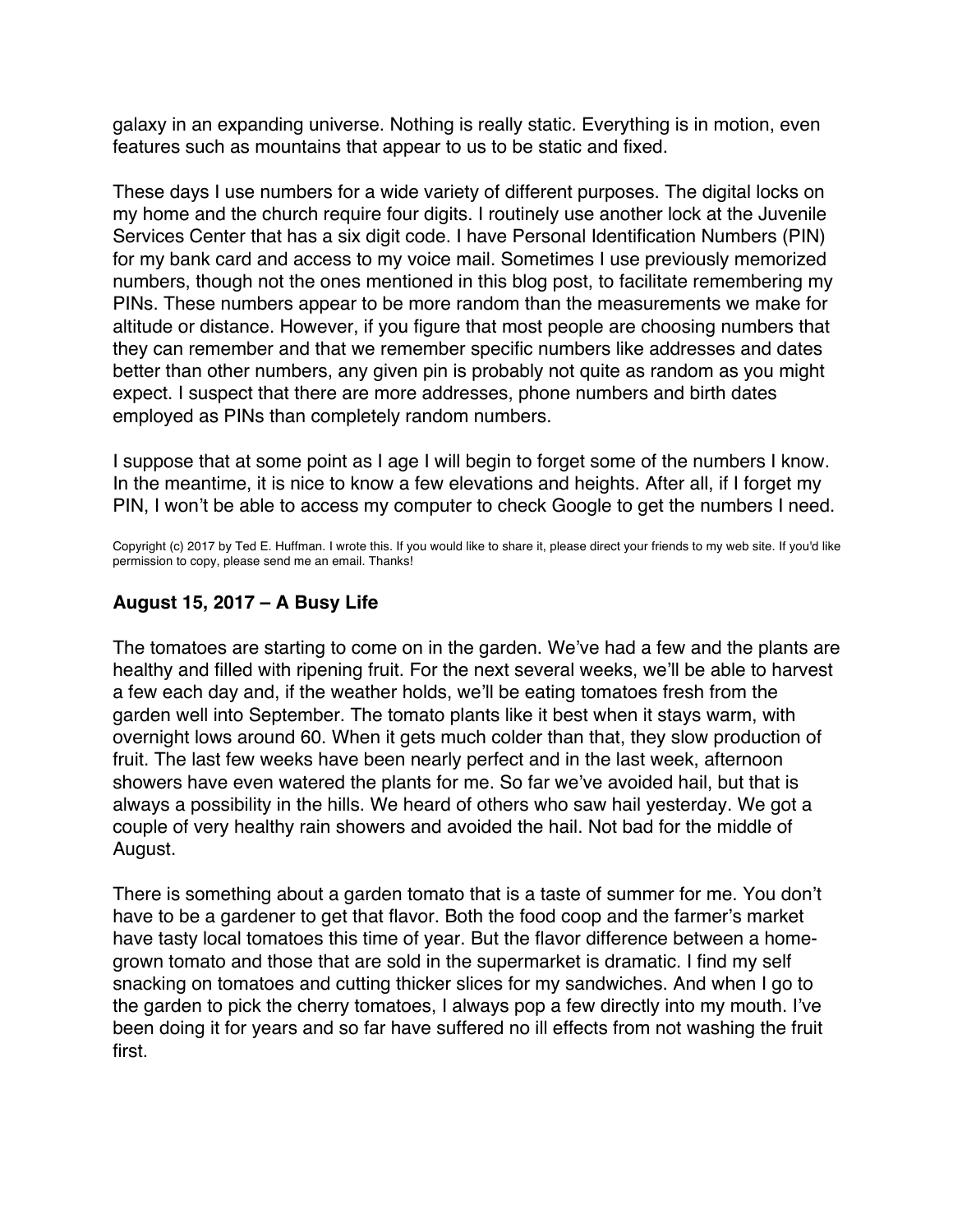What I am best at growing in my garden are weeds. They seem to get ahead of me every year and of course they are constantly reseeding new weeds for coming years. I know that a dedicated gardener wouldn't tolerate them and would find ways of controlling them, but I have so many other summer hobbies that I often neglect my garden. The plants that do best in my garden are naturally tough and can compete with weeds.

I grow a lot of sunflowers. They don't have much practical value, but the produce seeds for the next year and they really attract birds. It's kind of nice to have natural bird feeders in the garden. Sometime in late September or October the pinion jays will arrive in mass at the garden and finish the harvest for me.

Regular readers of this blog know that I love to take a canoe, kayak or rowboat to Sheridan Lake a couple of times each week. I also build boats and have a project in my garage that is at an exciting phase, attracting me to work on it most days when I have a little time.

Then there is the "hobby" of community service. I volunteer as a chaplain for the Sheriff and I am a member of our L.O.S.S. Team. The L.O.S.S. (Local Outreach to Suicide Survivors) Team program started with a handful of people who had lost a loved one to suicide and wanted to provide support to others experiencing such a loss. Suicide grief is unique in some ways and having information and resources early in the grief process is a big help to those who are suffering. For more than ten years now, the L.O.S.S. team has been partnering with the Pennington County Sheriff for rapid team deployment by Sheriff's dispatch. This means that we have to be organized into teams of two or three members ready to respond to calls 24 hours a day, seven days a week. My Sunday obligations mean I can't be on call for seven days in a row, but I frequently am on call six or more days each month. This month that number is doubled due to traveling team members and increased demand. The past two months have been uncommonly busy for our team.

Which is why I was headed to the lake yesterday when my cell phone rang and why I pulled into the Whispering Pines Fire Department parking lot to take the call and turn around. Within a few minutes I was in my car heading to pick up another team member and drive to a rural area of our county to join Sheriff Deputies in responding to a call.

And that is how I spent over six hours of my day off: comforting the bereaved, assisting with notification to family members, providing resources and counseling, making phone calls to employers and generally assisting people on what they will always remember as one of the worst days of their life.

I'm just saying that I have a pretty good excuse for all of the weeds in my garden. At least that's the way I look at it. I suppose that there are other citizens who are also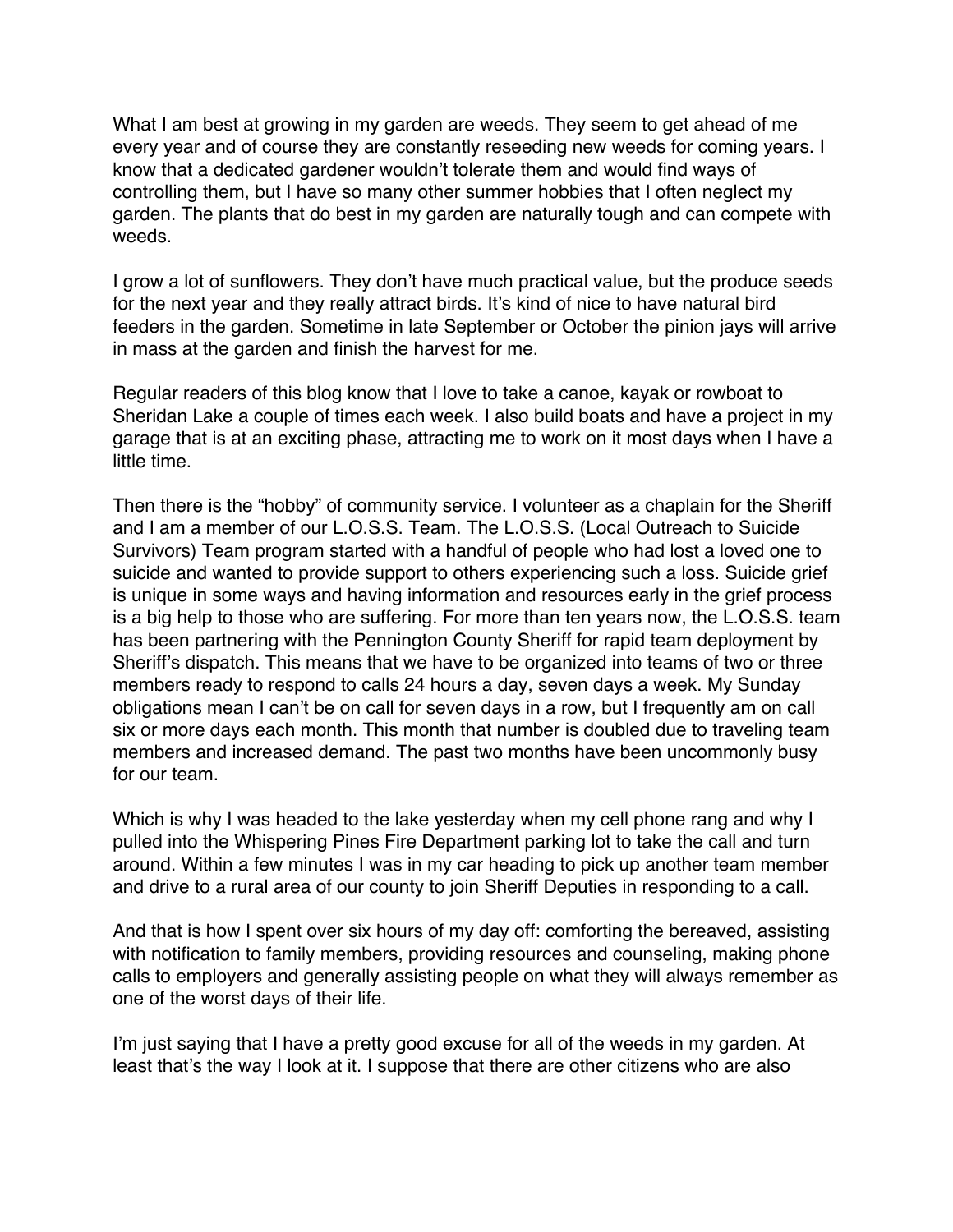<span id="page-33-0"></span>dedicated volunteers who find the time to keep their yards and gardens pristine. I admire them, but I haven't figured out how to imitate them.

I'm not complaining. At least I think I am not. I have a very good, full, rich and meaningful life. I understand that my priorities for the use of my time are the result of decisions that I make. No one is forcing me to invest my time the way I choose. But the lifestyle I have chosen leaves me with a pretty constant feeling that there just isn't enough time for all of the things that I would like to get done. As a result, I frequently go to bed with undone tasks.

My desk at my office doesn't look any better than my garden. It is prone to clutter and sometimes projects get buried beneath the current work that I have going. I prefer to plan worship with a half dozen resources at hand. I'lll get multiple windows open on my computer monitor, which is usually cluttered with lots of items on the screen. I'll have a couple of books open on my desk along with several sheets of paper notes. It is how I work best, but it isn't a model of neat organization.

Someday, I say, I'll retire. That'll force me to clean my desk and give me time to keep my garden better. But that is someday. Today I need to find my notes for the meetings that lie ahead and hope that my phone doesn't ring.

Copyright (c) 2017 by Ted E. Huffman. I wrote this. If you would like to share it, please direct your friends to my web site. If you'd like permission to copy, please send me an email. Thanks!

# **August 16, 2017 – I Cannot be Silent**

As I sit down to write this morning, the website of the Rapid City Journal shows op ed pieces by Governor Dennis Dugaard,, Senator Mike Rounds, Senator John Thune, and Representative Kristi Noem. All show the date stamp of one hour ago, or roughly 4 a.m., meaning that they were probably sent to the Rapid City Journal sometime last evening. It is obvious that the leaders of the Republican Party are engaged in a concerted public relations effort and that elected representatives of that party have been instructed to get to work and get their names in the news.

Not one of those op-ed pieces mentions the events in Charlottesville, Virginia over the weekend or President Donald Trump's controversial responses to those events.

I understand partisan loyalty. I am aware that the Republican Party holds our Senate, House and Governor's seats. I am aware that the party holds overwhelming majorities in the state house and senate. I have a lot of friends who are members of the Republican Party and I am in regular conversation with them. The organization of the Republican Party is impressive and it has led to many election victories in our state and around the nation.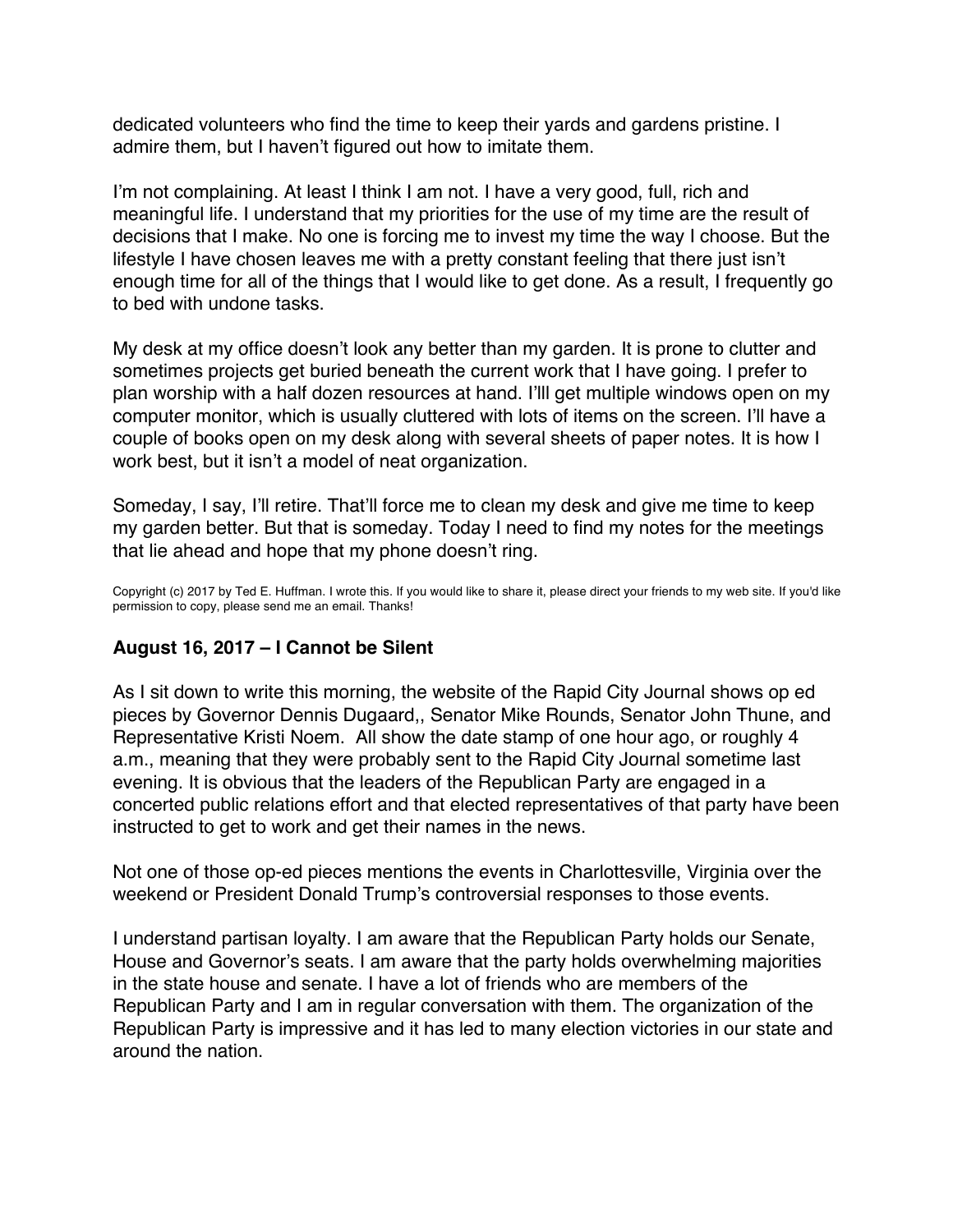However a torchlight parade of white nationalists and neo-nazis heavily armed with automatic weapons and riot gear through a peaceful college town and the use of an automobile as a weapon of terror against unarmed citizens is not something we can ignore.

The organized flurry of words trying to distract the attention of the citizens of South Dakota from the events in Charlottesville and the clear statements of our President in support of the alt-right organizers of a display of racism and hatred is, pure and simple, a shameful failure of courage on the part of our elected representatives.

We need our leaders to stand up in the face of hatred and violence. The parade of submissions to the newspaper, clearly organized and timed to arrive at the same time, is a clear failure of courage on the part of our leaders.

I am not prone to make political comments in this blog. I am not prone to making political comments in worship. But there are some moral lines that cannot be crossed in silence. It was the silence of religious leaders that contributed, in part, to the rise of Nazism in 20th Century Germany and yielded the result of a Holocaust that claimed six million victims.

We can no longer afford silence.

The events in Charlottesville were not a case of two sides with equal moral standing as our President has implied with his statements about "both sides."

Racism is wrong.

Our nation is founded on the absolute conviction of certain basic assumptions: "that all men are created equal, that they are endowed by their Creator with certain unalienable Rights, that among these are Life, Liberty and the pursuit of Happiness."

When our President puts Nazis on the same moral plane as anti-Nazis, he is wrong. When our President compared Robert E. Lee and Stonewall Jackson to George Washington and Thomas Jefferson he was wrong. With all due respect, Mr. President, the father of our country and the author of the Declaration of Independence are not on the same moral plane as two men who made war on America.

I struggle to find words for my disappointment and sadness that the President of the United States would so denigrate the office to which he was elected. For our Governor, Senators and Representative to lack the courage to stand up to the President is even more disappointing.

Violence is wrong.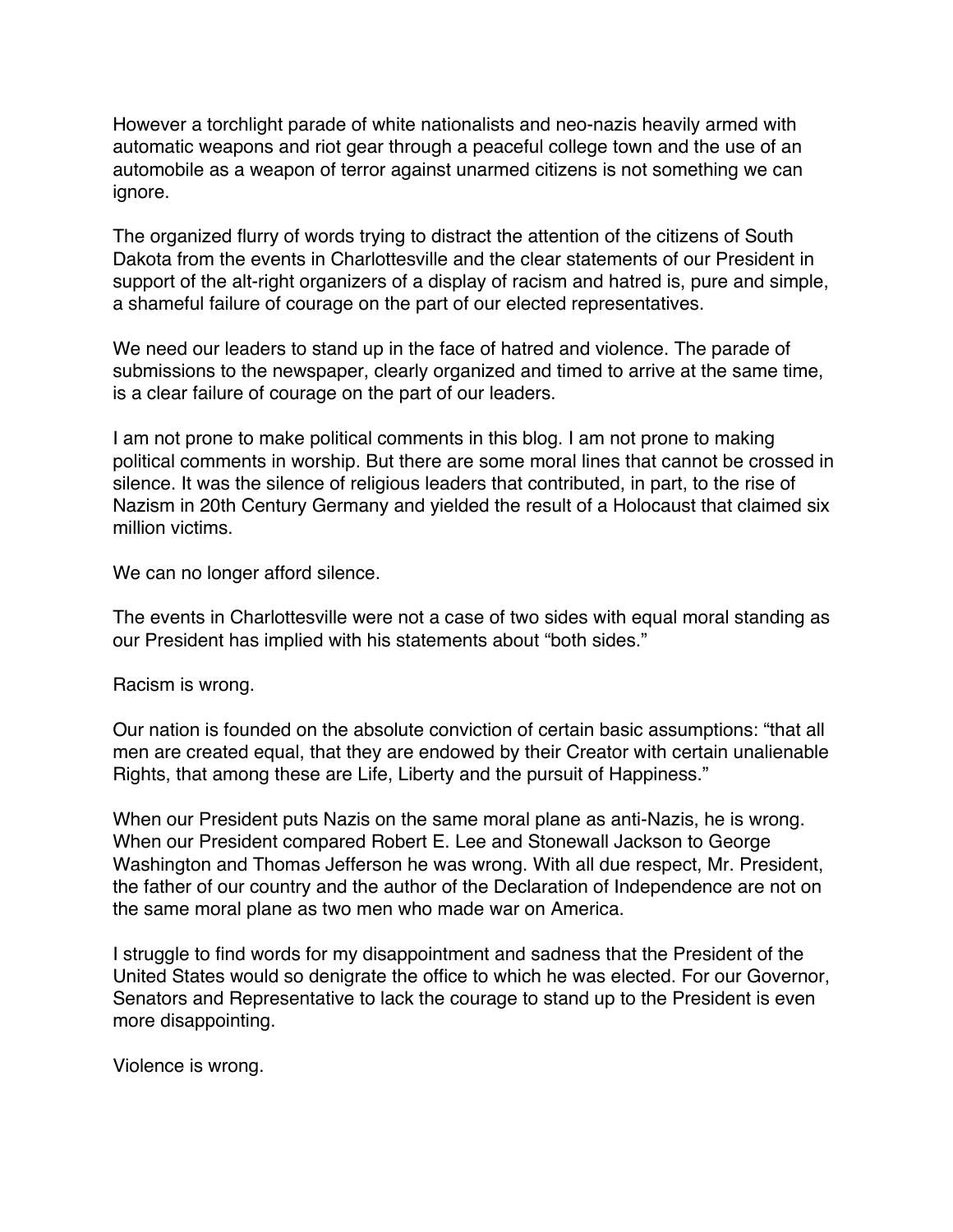Blaming the victims is wrong.

I love this nation and the principles for which it stands. I respect the offices of our leaders and the electoral process by which we have chosen them. And I am called to serve a church that has many supporters of these elected officials. But this is a sad time for our nation. Our president has all but declared that he will protect the KKK, neo-Nazis, and white supremacists. I acknowledge the rights of people to engage in peaceful demonstration. A rally where swastikas and semi-automatic weapons are born and racist and anti-Semitic epithets are hurled is not, however, a peaceful demonstration. I do not advocate taking away the rights of those people no matter how abhorrent their rhetoric.

The only morally justifiable reaction to such a demonstration is disgust.

When our President fails to see this, I fear for the future of our democracy.

When our locally elected governor, senators and representatives fail to speak out in the face of this outrage, I weep.

There are reasonable arguments to be made for the preservation of the statues of Confederate generals. There are good and moral citizens who believe they should remain. There are good people who fear a loss of the history of our nation if we take down all of the monuments. I understand their point of view and I believe that there is a reasonable public debate over our history and how it should be remembered and taught. But in the face of death and terror, this is not the time for that debate.

This is a time for mourning.

I am disappointed that our President has not called the family of Heather Heyer, the young woman mowed down on Saturday. I am disappointed that he has not expressed his condolences too the 20 people who were wounded. We look to our leaders to help a divided nation heal. Our president seems intent on making the wounds and divisions deeper. Our South Dakota elected officials seem intent on backing that effort.

Senator Thune, you are very popular in your home state. You are secure in your position. Would it be all that difficult for you to just once act with courage and stand up for what is right instead of remaining lock step with your party's directives?

Governor Dugaard, you are governor of citizens who are white and black and Native and Hispanic. You are governor of Jews and Christians and Muslims and Buddhists and those of no faith. Couldn't you at least acknowledge the existence of the minorities in the state you serve?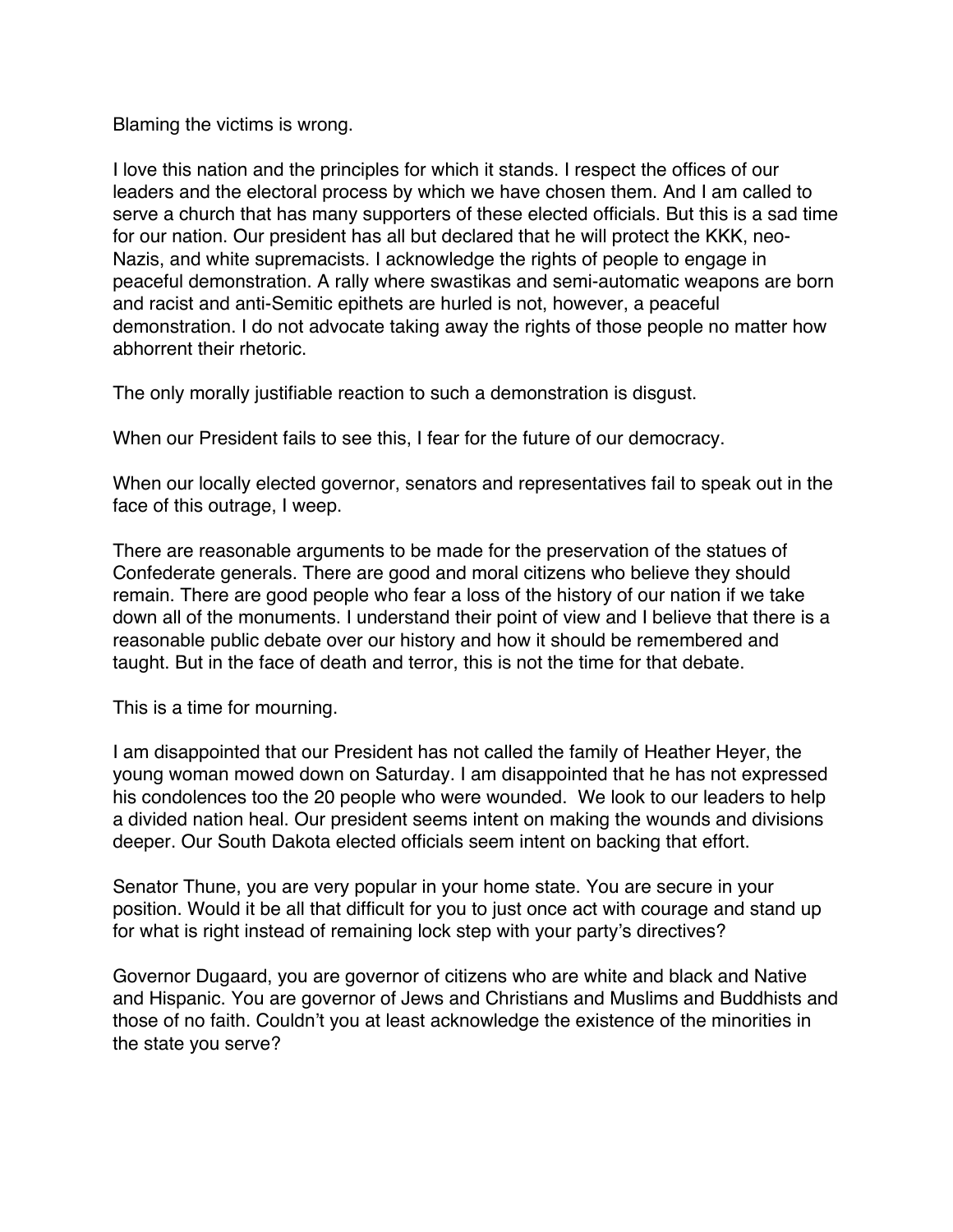<span id="page-36-0"></span>Today is not a day for making political gains. It is a day for mourning and weeping. It is a day to stand with the family of Heather Heyer and all of the victims of the attack in Charlottesville. Our nation has been wounded. Healing will take time and energy.

That healing is made more difficult by leaders who fail to lead.

Copyright (c) 2017 by Ted E. Huffman. I wrote this. If you would like to share it, please direct your friends to my web site. If you'd like permission to copy, please send me an email. Thanks!

### **August 17, 2017 – Remembering Lincoln**

Note: In Yesterday's blog, trying to make a point about false equivalencies and the absence of moral equivalency, I criticized the President's comparison of Stonewall Jackson and Robert E. Lee to George Washington and Thomas Jefferson. While my criticism stands, I did not mean to imply that either Washington or Jefferson were somehow perfect people. Both were slaveowners. Jefferson raped one of his slaves. I also did not mean to imply that we had fully fulfilled the vision of the Declaration of Independence. Equal rights for women, Native Americans, African Americans and many others have been slow in coming. We haven't yet achieved the vision of our founders. The main point of the blog, however, stands. These are critical times for our country. As BBC presenter Katty Kay wrote, "I've just returned to Washington after a few weeks in Europe. In 20 years of living in the US, I've never returned to a country so dispirited, nor so dismissed."

I have had the privilege of climbing the stairs and standing at the base of the pedestal and looking up into the gigantic statue face at the Lincoln Memorial in Washington D.C. I've wandered around the space and read the words etched into the walls. I have imagined the tensions and strains that this great American leader faced as citizens of this nation took up arms against one another and fought bloody battles. I have contemplated the terrible cost of the U.S. Civil War. I have also been moved by the monument and its role in the story of our country. Two years after my first visit, I could still remember the feeling of that place when we sat in the living room of our home and watched television as Dr. Martin Luther King delivered his now famous "I have a dream" speech to the crows overflowing the capital mall.

I remember thinking, as a child, that the statue seemed to express different moods. When we visited the monument and walked in that echoing chamber with people who spoke in whispers and muted tones it had seemed to me that the statue was sad. President Lincoln wasn't crying, but the mood seemed somber to me. Perhaps it was that I had been told the stories of the assignation of the President. Perhaps it was that my parents would sometimes express a sense of how things might be different in our time had President Lincoln lived to serve his entire second term.

When I saw the statue on television as a backdrop for a powerful orator making a mighty speech, it seemed to me that President Lincoln was demonstrating great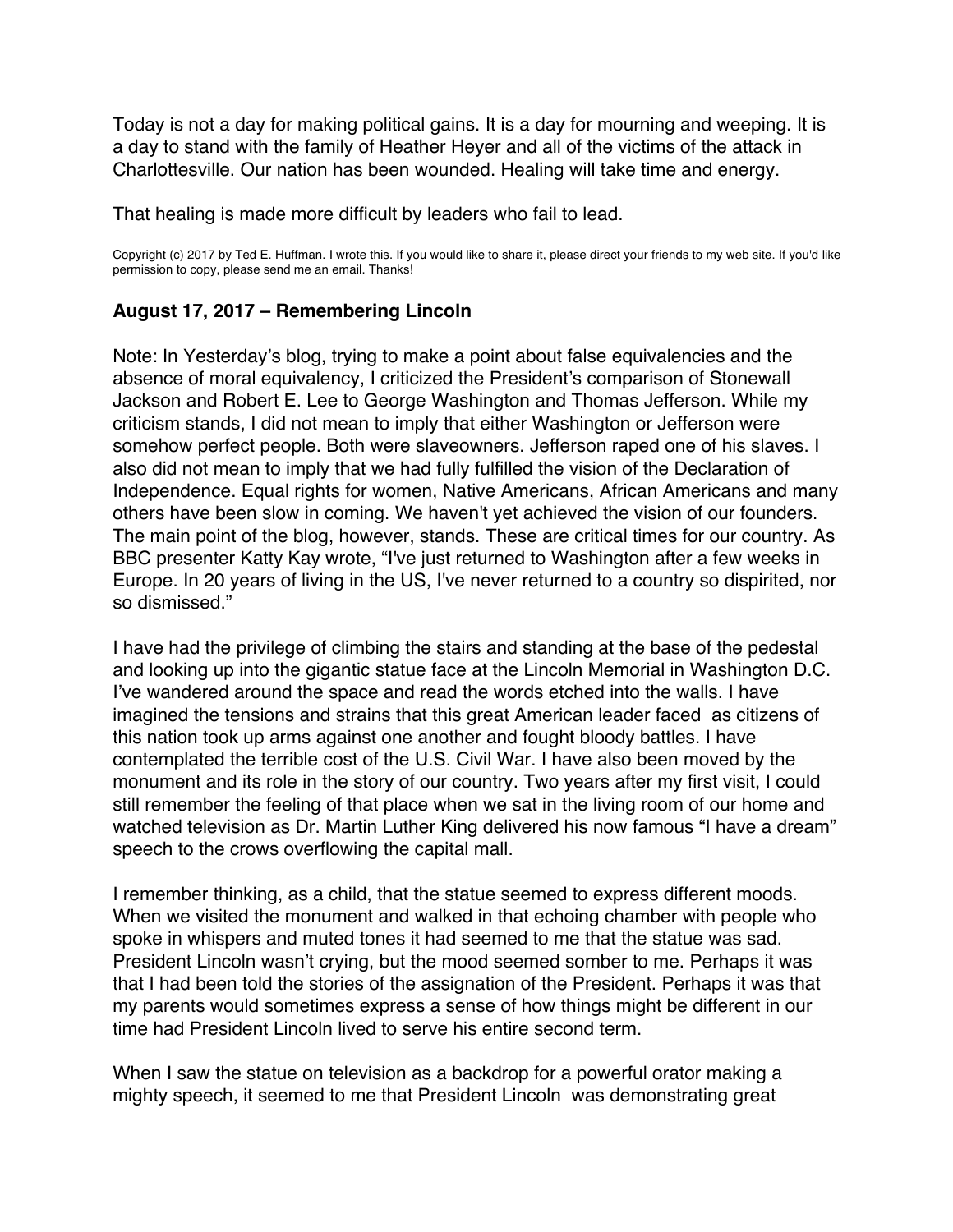courage as he looked out over the huge crowd. It looked almost like he was winking much more like the president in the portrait that hung in our classroom at school. For much of my elementary years, George Washington and Abraham Lincoln were the only presidents to grace our classroom walls, one on each side of the flag that stood in the corner. It always seemed to me that Washington was the sterner of the two, with no hint of a smile.

I think that I understand the somber Lincoln these days. In fact, I think that he may be on the verge of tears. It isn't because he received hate mail when he was alive. It isn't because John Wilkes Booth shot him in the head as he sat watching a play at Ford's Theatre on Good Friday in 1865. It isn't because some idiot vandalized the memorial with a spray painted curse word on Tuesday.

I think I understand a little bit of the burdens of the 16th President. More than the expressions of anger and hatred that he suffered; more than the adversarial relationships he had with legislators and even members of his own cabinet; more than the secession of states and the illegal seizure of federal property; perhaps even more than the grief over the death of his son Willie or the ongoing struggles with depression suffered by his wife - I think that I understand in a way that I did not previously that Lincoln wept because of the grave responsibility and deep cost of sending troops to war.

I memorized Lincoln's Gettysburg Address when I was in elementary school. I think I knew, even then that the line, "The world will little note, nor long remember what we say here, but it can never forget what they did here" had been quoted at Lincoln's Funeral. Senator Charles Sumner said, "Rather, the world noted at once what he said, and will never cease to remember it. The battle itself was less important than the speech." Lincoln might not have been confident of the power of his words, but he was deeply aware of the power of sacrifice.

Presidents need to learn the power of sacrifice. Some never do.

Lincoln knew something even deeper. More painful than the costs of sending warriors off to engage in danger and face death are the costs of turning your citizens into warriors. We not only ask soldiers to face death, we also ask them to kill. This is a burden that, when deeply considered, would bring any person to tears.

Across our nation mayors are scrambling to figure out how to prevent their cities from becoming the next Charlottesville. Their strategies are not just focused on training police and making sure they have adequate force to stand up to armed protestors. They are trying to figure out how to avoid conflict. Even if it is just throwing fists as was the predominant mode of conflict in Charlottesville before a young man committed an act of terror with an automobile as a weapon, the fighting is not a pretty sight. They understand, however, that the forces of evil cannot be ignored. Racism, hatred and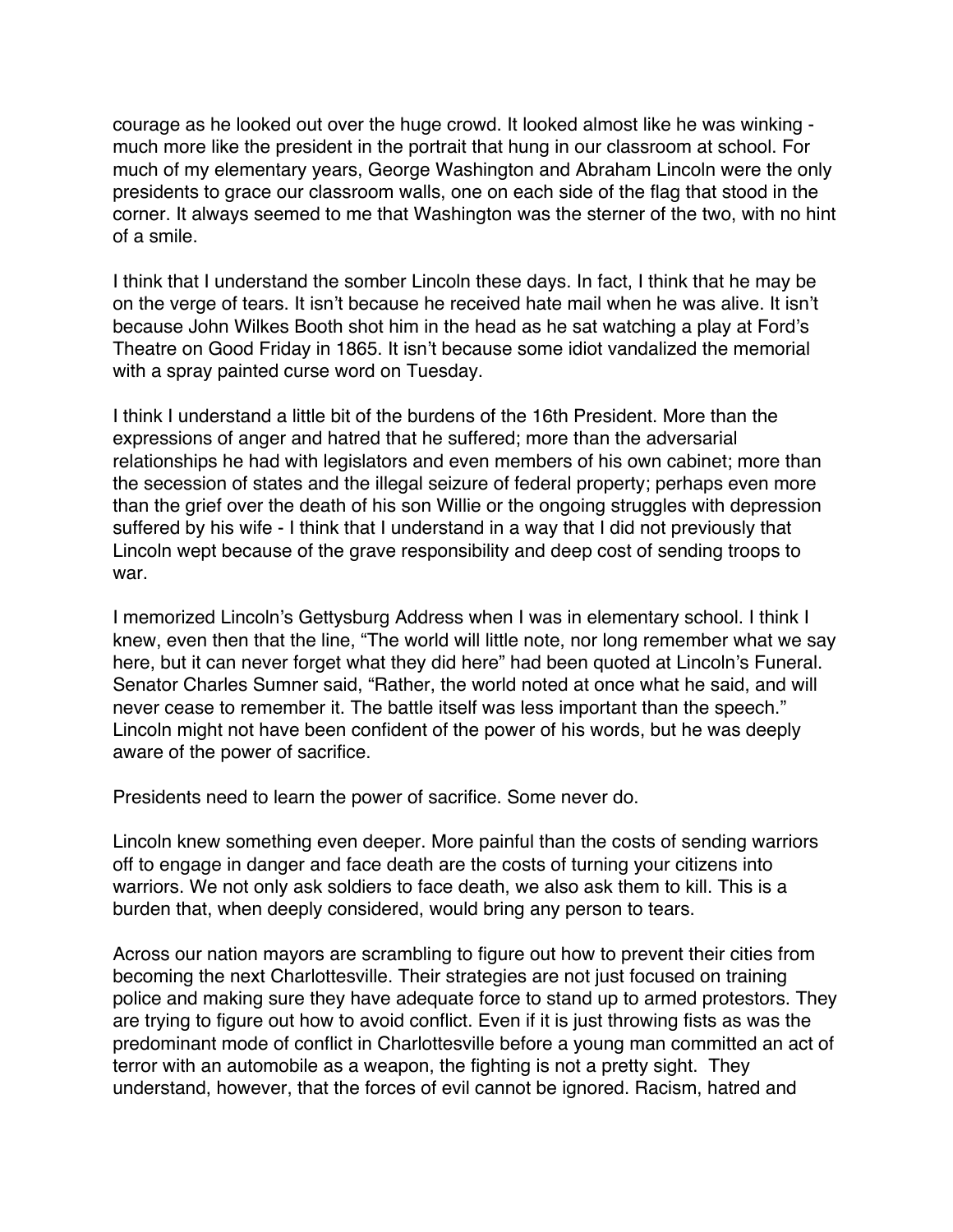<span id="page-38-0"></span>bigotry are not our values and we will not be silent when they are spewed in our streets and parks.

I keep president Lincoln in my mind often these days. He is a mentor and a guide to my thinking. I long with him for the fulfillment of a vision: "That this nation, under God, shall have new birth of freedom - and that government of the people, by the people, for the people, shall not perish from this earth."

Copyright (c) 2017 by Ted E. Huffman. I wrote this. If you would like to share it, please direct your friends to my web site. If you'd like permission to copy, please send me an email. Thanks!

## **August 18, 2017 – I Blame Snapchat**

I know that I am older than most expert users of computers, smart phones and media. I am one of those folks who grew up with books that had covers and pages and who still has a printed newspaper delivered to his house every day. My wife and I made it through four years of college and four years of graduate school with an Olympia manual typewriter. Which, by the way we still own. Which, by the way can be ordered from Easy for \$75. I have no idea whether or not the ribbons for such a machine are available. Today is a rummage sale at the church and that typewriter almost ended up on the sale, but i couldn't bring myself to do it, yet. I don't know why.

However, I don't consider myself to be a luddite. I was an early adopter of personal computers and had a laptop years before many of my colleagues. I carried a personal digital organizer before smart phones existed. I have a fairly up-to-date smartphone and i know how to use it fairly well. I know a little bit about social media. I have a twitter account which I mostly ignore and a Facebook account which ignore almost as much. I do however write a blog and I know enough about coding to keep this website running. I even have a fairly early model tablet that I use for reading books. I now use that same tablet for leading worship.

But the truth is that I don't keep up with social media. Part of the reason that I don't is that it isn't a priority for my time. I don't much enjoy reading snippets of other people's opinions. I like Facebook for catching up on my nephews and nieces, especially when they are traveling. I like catching up with old friends from time to time using Facebook. However, I don't bother to check it every day and sometimes a week or more goes by without my having looked at it. Friends who send me messages over Facebook or Facebook Messenger are often disappointed with the slowness of my responses.

I don't do Snapchat. I understand the basic concept of an image messaging service that allows for pictures and videos. I know that the app has a self-deleting feature that means that photos and videos disappear after they are received, which has made it a platform that is used for sexting by some. It is most popular, I think, among millennials and those who are even younger.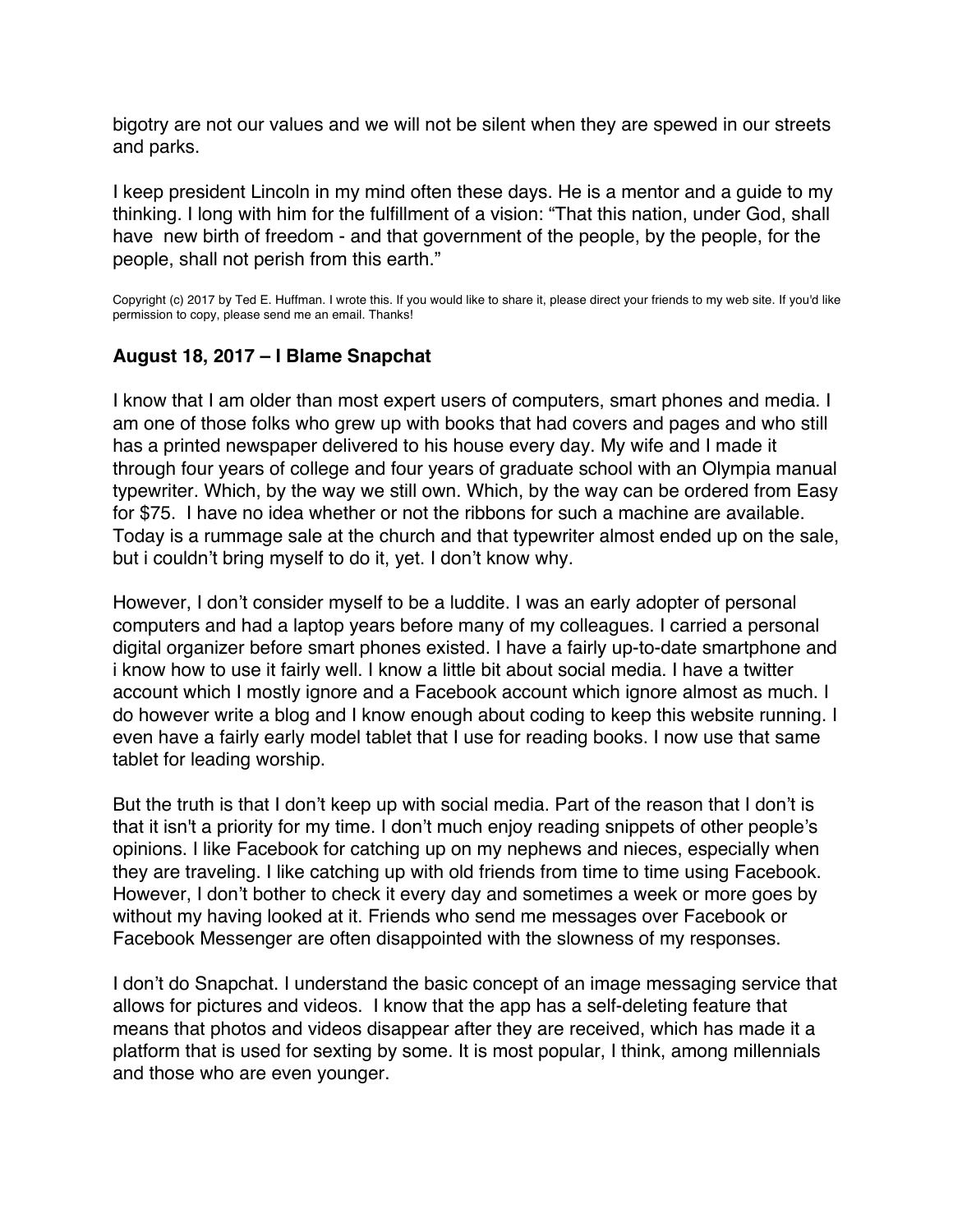I think that the world looks different to teens than it looked to me when I was their age. If a person is fifteen years old, he or she was only 5 when smartphones were invented. They don't remember a world before portable cell phones. They have grown up accepting social media as a natural way of communicating and staying in touch. They probably appreciate Snapchat and use it frequently.

In recent months I have had multiple occasions where I was helping families deal with sudden and traumatic loss when the continual use of smartphones was a real distraction to me. While I kept my phone on vibrate and never pulled it from its pouch during the visit, teens with whom I was visiting couldn't put down their phones. When I asked them to put the phones on vibrate and not answer during our conversation, they still couldn't resist looking at texts, tweets or snapchat messages. Constant connection is simply a way of life for them.

That means that news, whether accurate or not, travels fast. It travels so fast that it makes my head spin. Yesterday we were rushing to meet police officers at the scene of a tragic event in our community. As we traveled, my partner's phone rang. The call was accepted because it was from an official with the school. The official was making an inquiry about the call towards which we were rushing. Think about that for a moment. As first responders rush to the scene, the news has already traveled through the youth of the community and from them to the school officials who are calling to ask us information about a call that we haven't even made.

And the truth is that the call is not our story to tell in the first place. We adhere to strict rules of confidentiality. We couldn't do our work if those we serve thought that we would broadcast private information. The school official knows that. The call was just a gut reaction to the rapidly-traveling social media and the first response was to see if we might be a source of additional information. The story wasn't then and isn't now ours to tell. Even if we didn't keep strict confidentiality, we could hardly tell what happened on a call that we had not yet made.

I blame Snapchat.

I don't use Snapchat. I could blame Twitter or Facebook or text messages.

In the days of our manual typewriter, news traveled fast. These days its speed is blinding.

I am aware that these marvelous devices that we all carry do provide some important things for us. They do enable us to remain in constant contact with loved ones. They allow pictures of my grandchildren to be shared as they are taken. I love that. I love using video chatting and conferencing with our daughter in Japan. I love having my calendar at my fingertips. I love being to give voice commands to my phone while I am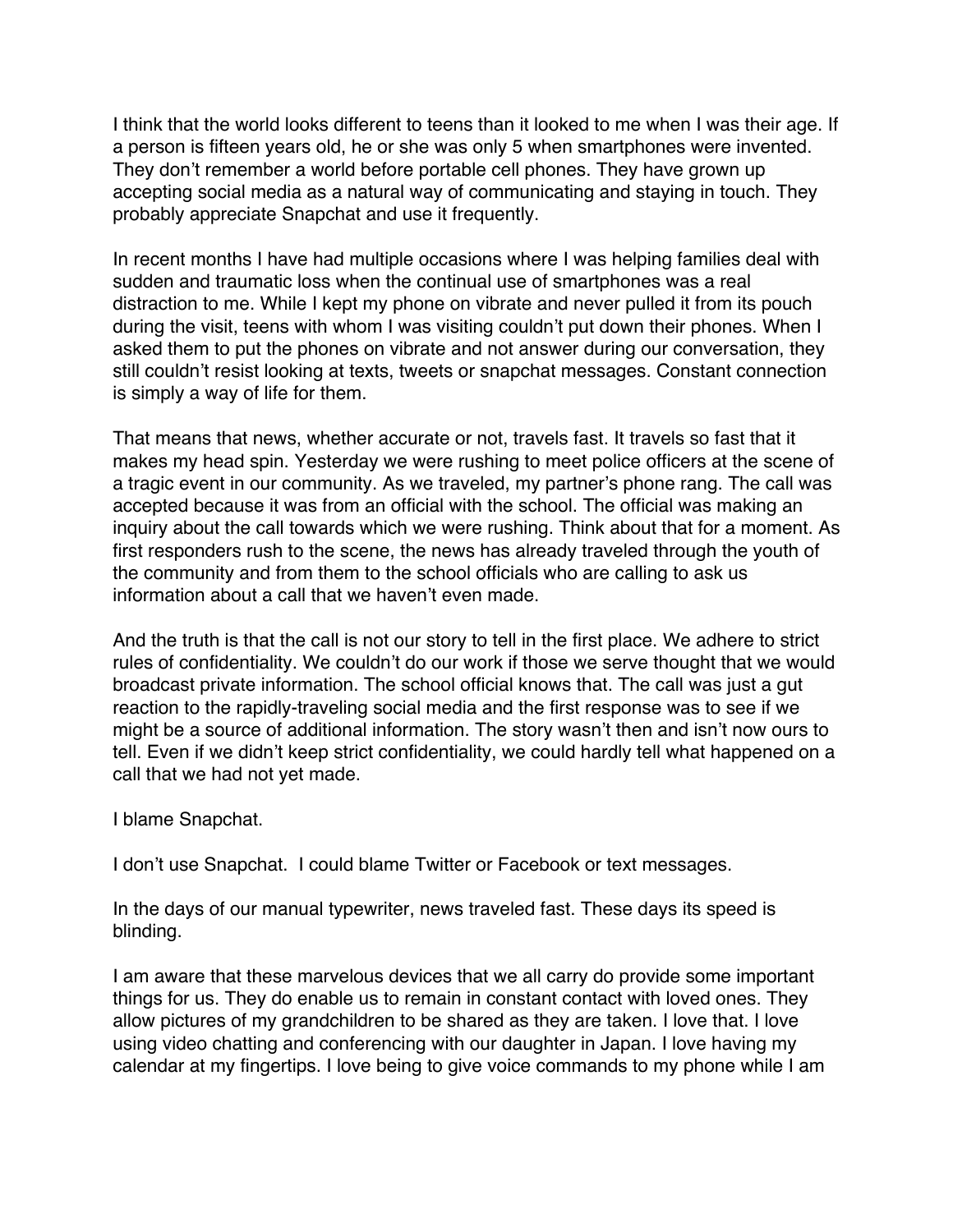<span id="page-40-0"></span>driving. The same phone on which my partner was talking to the school official was giving me directions to get to the address to which we'd been summoned.

But I fear for youth who receive news in inappropriate ways. I fear for youth who know the news but not what it means. There is some news that shouldn't be transmitted through social networks. Some things are best when told face-to-face by another human being.

I just don't know if my convictions on this subject are the result of my age. It seems possible to me that this whole blog post is meaningless to those who have never known a world without smartphones.

I blame Snapchat. Perhaps I should learn how to use it.

Copyright (c) 2017 by Ted E. Huffman. I wrote this. If you would like to share it, please direct your friends to my web site. If you'd like permission to copy, please send me an email. Thanks!

## **August 19, 2017 – Water**

The name that humans most frequently employ for this planet where we live is "earth." Its origins are far older than the understanding of our place as an orb with a moon revolving around it that itself is revolving around a sun along with other planets. The sun is moving through a galaxy which in turn is in motion in an ever-expanding universe.

People didn't always think of it that way.

One ancient cosmology that can be seen by biblical scholars is the view that the earth is dry land that is beneath a dome of heaven across which the sun, moon and stars move. Under the earth and above the dome of heaven is water, as if the earth were floating between "the waters below and the waters above." It is actually from that type of worldview that our name for our planet came. Earth designates dry land. The word means dirt, soil, humus. In Biblical Hebrew the word is adamah - very close to the name that is given to the first human who is literally sculpted from the earth.

Of corse the use of earth as the name of a planet requires having the idea that a planet exists. It took centuries of learning for humans to gain a bit of understanding about this place where we live and its place in the larger universe.

From around 1400, more than 600 years, we've been calling our planet Earth.

We might have chosen a different name had we waited until we were able to send humans into space to view and photograph our planet. Viewed from above the planet appears to be mostly water. Roughly three-quarters of the surface of the earth is saltwater.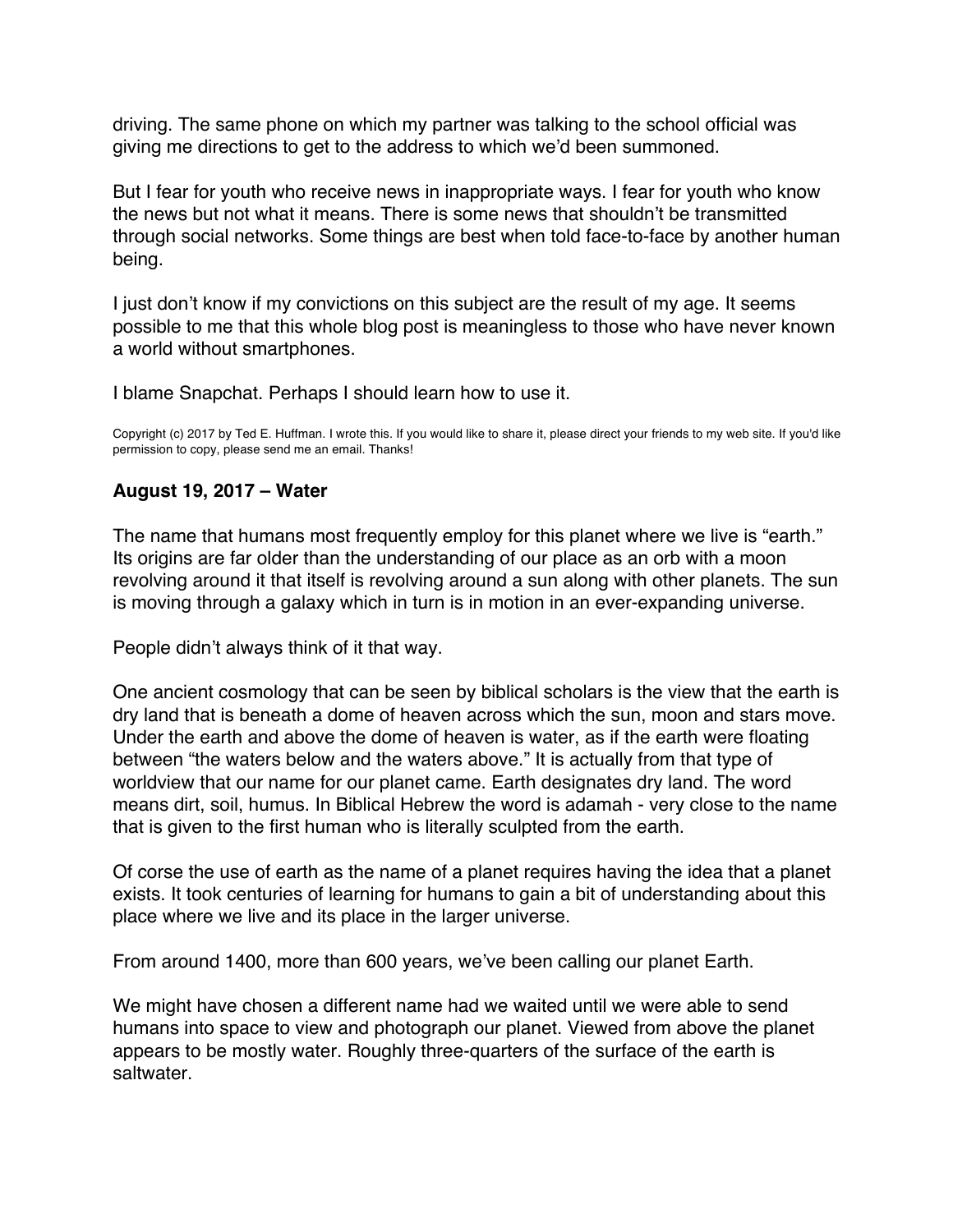Water is an interesting name because the word can be both a noun and a verb. We drink water. We water the garden. For a while, in our explorations of the nature of the universe we thought that water might be unique to our planet. We know that there are other planets even within our solar system that have far less water than the one we call earth.

I suppose that any name for a planet is in part arbitrary. Seen from the perspective of another galaxy, it might make sense for our planet to be identified by a number system in place of a word, as we do to distant stars, solar systems and planets.

I know that the physical features of what we call dry land are in motion. I understand a little bit about tectonic plates and the process of the rising of mountains and erosion of the physical features of the land. But from the perspective of my short lifetime geological time is incredibly long and the hills of my home seem to be somewhat fixed when compared to what an ocean looks like when I stand on a beach and view the constantlymoving surface of the water.

I am mesmerized by the ebb and flow of waves. I am fascinated by the rise and fall of tides. And before I had ever visited an ocean, I was enthralled by the flow of the river. I have invested some substantial blocks of time looking at rivers. The water over the rocks has both a visual attraction and a sound that is music to my ears. I grew up next to the river and the river always signals home to me even though my house has been on top of a hill a long way from a river for more years of my life than those when I lived right by the river.

The attraction of water is so strong that I make boats and take them out on the surface of the waters. I have paddled in lakes and rivers and along the edges of oceans. I have skimmed across the surface of the Bay of Fundy where just hours previously I had walked on the beech 20 feed below the place I was paddling. I have surfed in the waves at the age of Lake Superior, marveling at the size of the body of fresh water and its obvious comparison with the saltwater oceans of our planet. I have paddled down the Boulder, the Yellowstone and the Missouri, all parts of a great system of streams and rivers that carry snow water melt from the high country of the Rocky Mountains to the Gulf of Mexico. I have stood next to a snow bank on the continental divide on the border of Idaho and Montana and watched as some drops of water began their journey to the Pacific and others headed East eventually to reach the Atlantic. I've wetted my toes in the Missouri whose waters lead south on the same day that I placed my hand in the James which heads north towards Hudson Bay.

I am drawn to water.

Although I have tasted a bit of the frightening power of water, I am not afraid. I've swamped a canoe in the river dumping out my wife and daughter. I've capsized a sailboat on the lake. I've been dumped off of a raft in to raging whitewater. I've been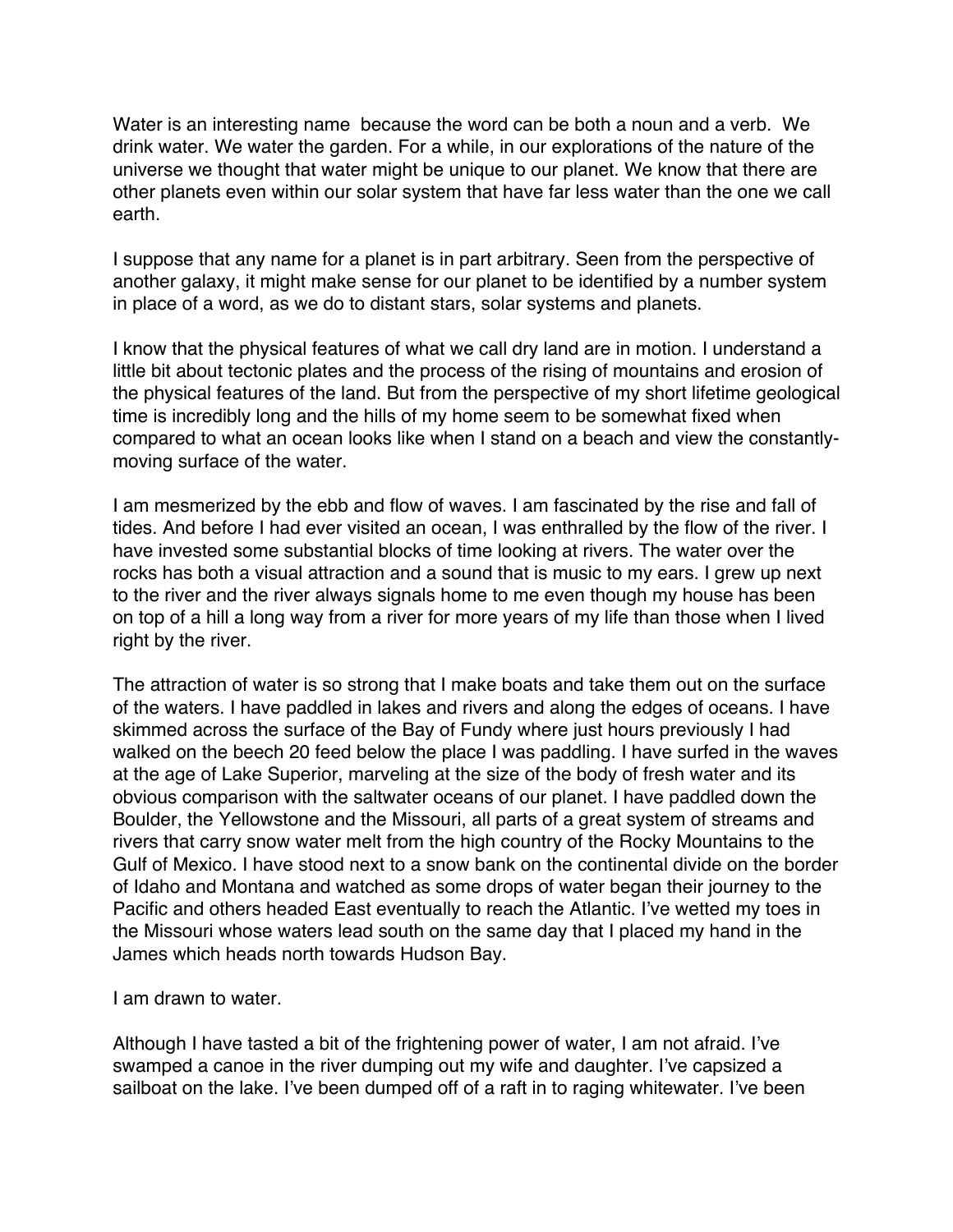<span id="page-42-0"></span>rolled by waves. But I know these experiences are trivial compared to the true power of water.

I know that I am made of water. About 60% of the human body by weight is water. Our brains and heart are even more water intensive, about three-quarters water. Our lungs, which fail when filled with too much water, are themselves over 80% water. We don't exist without water, even though we know we could die from too much water. There is oxygen suspended in water, but we cannot breath liquid water.

I don't expect us to start calling our planet "water," but I know that we can't afford to ignore the water, either. Like it or not, the water is rising. The polar ice caps are melting. Glaciers are receding, The sea is rising. So far the rise is measured in inches and feet. There won't be water lapping at the doorstep of my home, which sets nearly 3,900 feet above sea level, any time soon.

We may not be willing to call our planet "water," but we cannot afford to continue to ignore its waters.

Copyright (c) 2017 by Ted E. Huffman. I wrote this. If you would like to share it, please direct your friends to my web site. If you'd like permission to copy, please send me an email. Thanks!

# **August 20, 2017 – Sabbath**

Here is what didn't make the news this week: At our church volunteers turned out every day for the entire week to stage a rummage sale. Starting a week ago today, on Sunday, 30 to 40 volunteers turned out every day to sort, display, prince and sell items. They moved furniture. They carried things up and down stairs. They went out and picked up donated items from homes. They put up and took down signs. It was a tremendous effort. All of the proceeds go to charity. This isn't about institutional maintenance. We have a budget, based on the generosity of our members that sustains our institution. This effort is about supporting a wide variety of local charities. It is about the goodness of the hearts of everyday people.

That's the thing about living my life in the church. I spend most of my time in the midst of people who are selfless, serving, caring and loving. I spend most of my time with people who are generous and giving.

I read the news and I spend a fair amount of time being disguised with politicians. The business seems to be totally about money and the use of large amounts of money to exercise power. All of that money and power, however, isn't making people happy.

Our little church, by contrast, doesn't have much money or power. We live by the grace of God and the generosity of our people. It is important to understand that these are really generous people. That does not, however, translate into a rich church. Our budget is modest. Then again our needs are modest. We have no desire to have the biggest or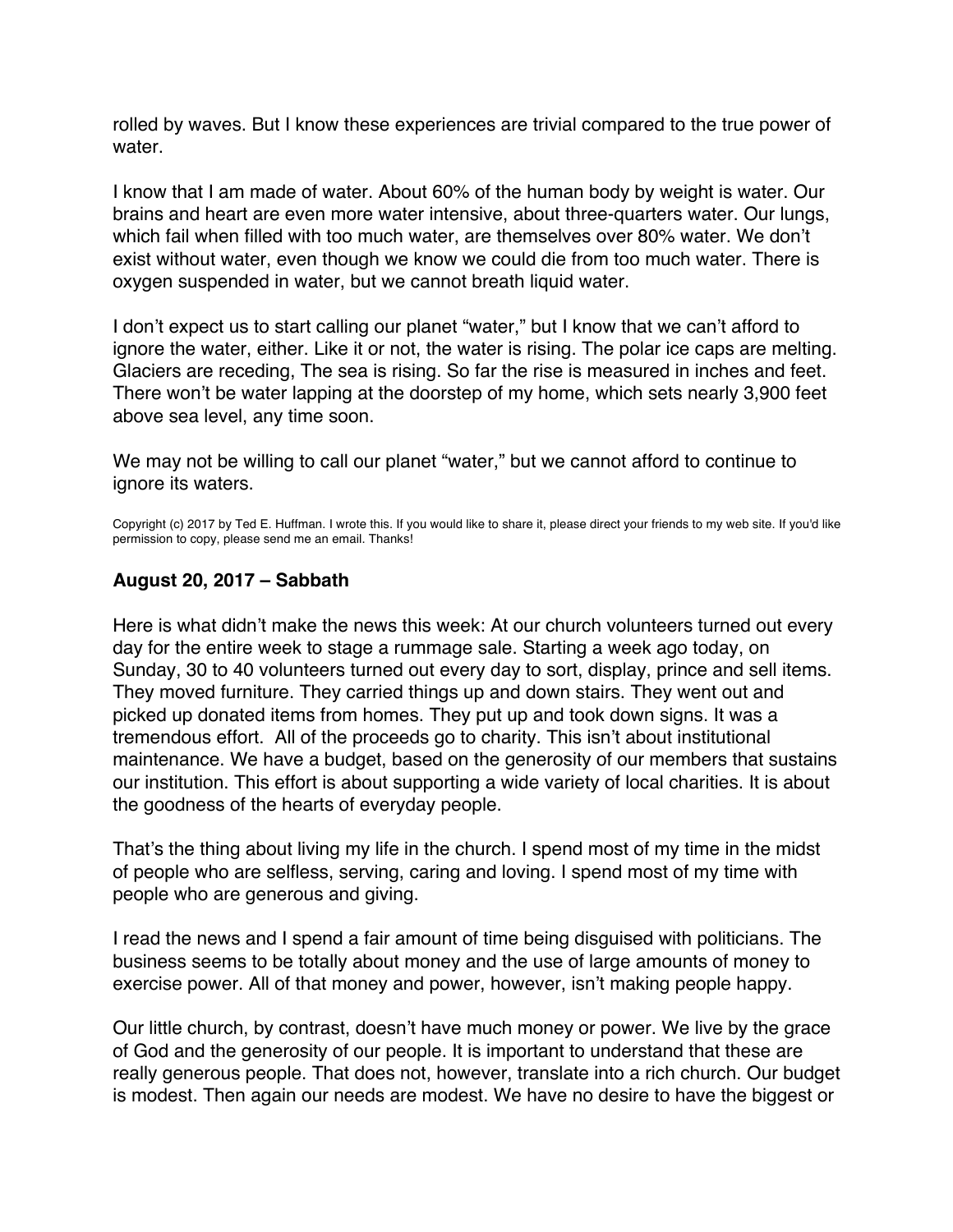most luxurious building. For example, we've been talking about getting air conditioning in our building for at least the last 20 years. We even have started a fund to save for it. But there are other priorities that take precedence. I think we're going to accomplish that goal within the next few years, but we haven't gotten there yet. In the meantime, there are a few hot days in the summer. But we don't suffer and we know that we aren't suffering. We can be a joyful congregation with out air conditioning.

Because we serve our community, we get out into the world. I think that in the past week I have spent at least as much time with people who are not members of our congregation than with those who are. While this is unusual for me, it isn't impossible. And so I've been to homes where the people don't have a church community. I've tried to provide support to those who seem to be lonely and isolated. I've brokered a bit of help for those who need it. I've sat and talked with teens who don't know that there are adults that you can trust in this world. I've comforted grieving people who don't even know the names of their neighbors.

This world can be harsh and it can seem cruel.

Meanwhile, back at the church, while I was out doing all of these other things, the volunteers were enjoying each other's company. Each day sufficient food showed up to feed everyone. Each day there was laughter and joking and camaraderie. A grandson was born and everyone celebrated. A brother died and all comforted the grieving. And yesterday, in the midst of all of the other amazing volunteer work, a couple of additional volunteers framed out a small bathroom remodeling project. The project is part of our congregation moving forward to remove barriers to participation to welcome those with special needs.

It has been an amazing and wonderful week. And it didn't make the news.

It isn't that we need the press. It is that we don't know how many other good things are going on in our community and around the world. You see, we are not unique. All around the world people are gathering together in communities and doing the hard work of taking care of one another. It feels to us that our church is unique because we don't know what is happening in other churches.

Early in my life, in the midst of the hectic and busy pace of being a graduate student, I learned to choose my sources of news carefully. With limited time to obtain and digest the news, I needed to be able to evaluate news sources, discern who could be trusted to be accurate in reporting and discover ways to use multiple sources to gain multiple perspectives. It is an entirely different process than what is employed in homes where there is the same channel on the television every day.

One of the gifts of the past year in my life is that I am learning to limit my intake of news. I still need to keep up with the major events of the world. I have no intention of living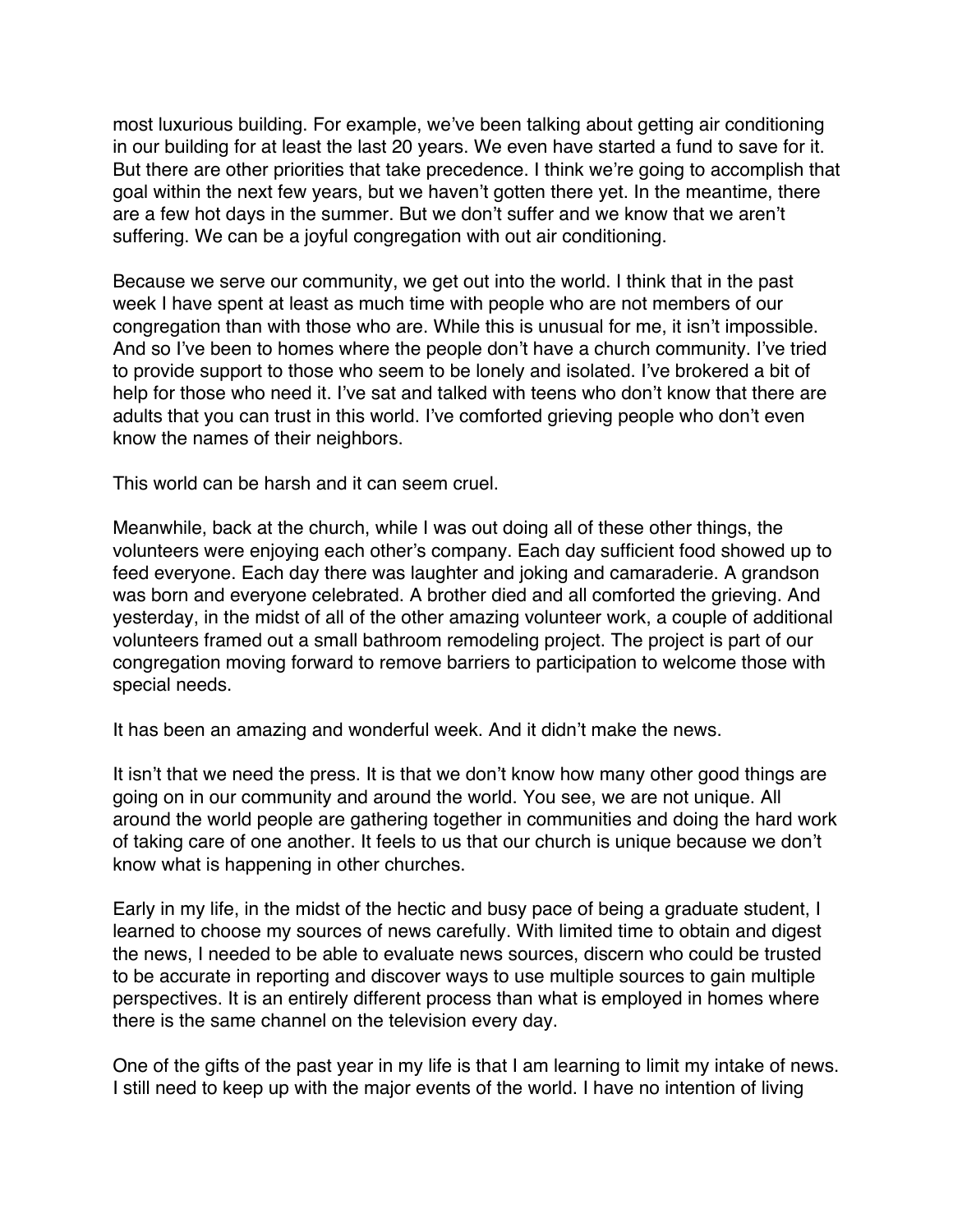<span id="page-44-0"></span>disconnected form the rest of the world. The Gospel message pushes me to be continually engaged in the world. But I don't have to scan the headlines at first waking. I don't have to scan them at bedtime. I don't have to scan them multiple times throughout the day. I own the technology that could me constantly connected and I am learning to turn it off or set it aside. I and learning that quiet, contemplation and meditation are essential. I am learning that I don't always have to the the first to know.

I am learning that there is more essential information than what makes the headlines of the major news outlets.

Just as I can benefit from knowing a weather forecast but still have to pay attention to the real conditions by going outside and looking at the sky, I can benefit from reading the reports of others, but still need to engage my community with my own presence.

There are quite a few folks in my church who are tired. They've been working hard. They have accomplished a lot. They deserve a rest.

You won't read about it in the news, but today is Sabbath - a day of rest. There will be time for the world's clutter tomorrow.

Copyright (c) 2017 by Ted E. Huffman. I wrote this. If you would like to share it, please direct your friends to my web site. If you'd like permission to copy, please send me an email. Thanks!

### **August 21, 2017 – Predictions**

For the record:

- I do not believe that your dog will go blind today.
- I do not believe that there will be a supervolcano eruption today.
- I do not believe that a large meteor will strike the earth wiping out life as we know it today.
- I do not believe that God will use aliens coming to earth as a way of communicating with humans today.
- I do not expect Creationists to suddenly become capable of predicting weather or explaining DNA today.
- I do not think that we will see a clear sign giving a date to the second coming of Christ today.
- I do not believe that our government is hiding secret information about the nature of the universe from us that will be revealed today.
- I do not expect the world to end today.

However, if it does, there will be no blog tomorrow.

For you Biblical scholars, Joel 2:31, which is quoted in Acts 2:20, says "The sun shall be turned to darkness, and the moon to blood, before the great and terrible day of the Lord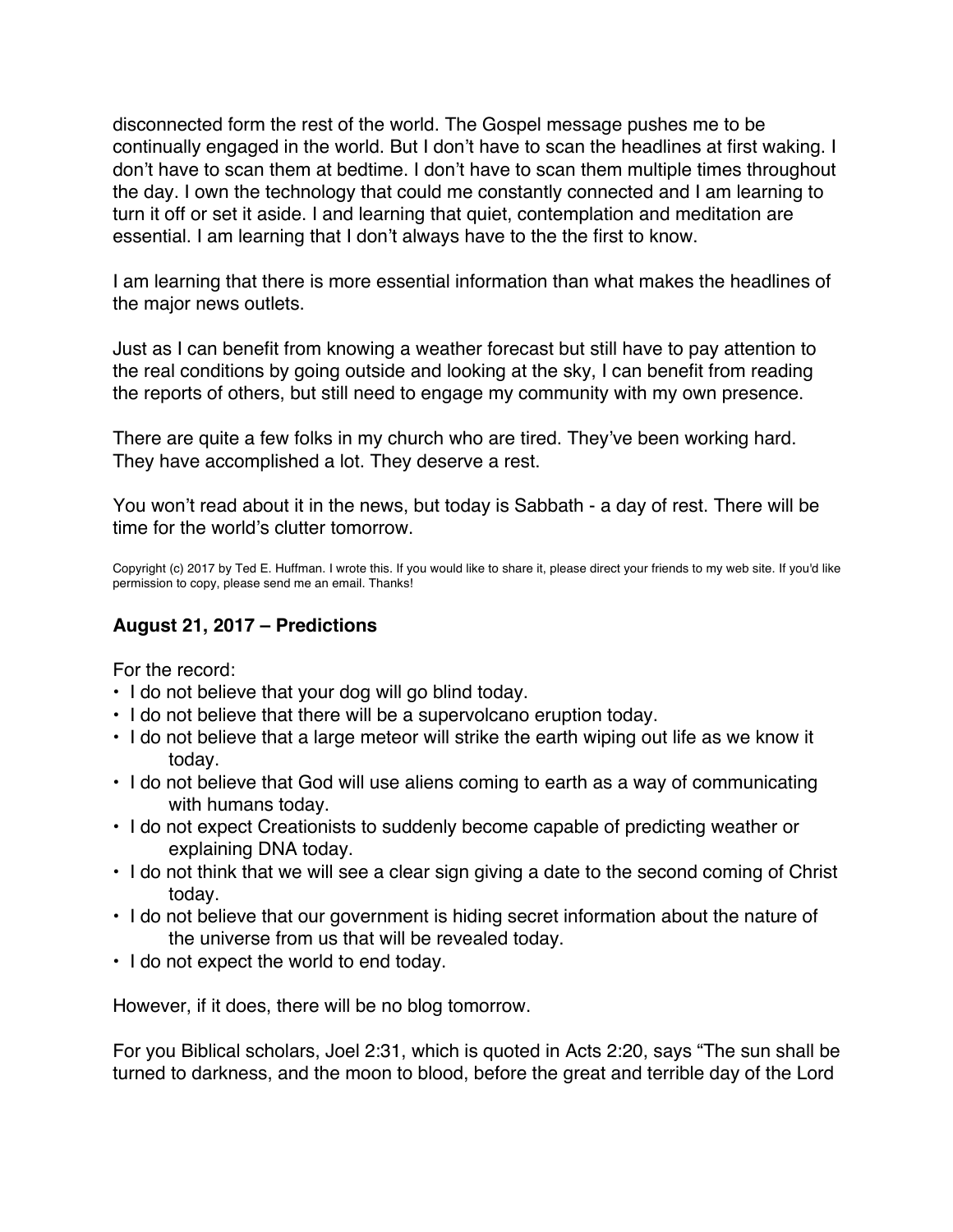comes." It does not say the moon will temporarily pass between the sun and the earth causing a shadow to fall in some places on the earth.

And for other Biblical scholars, the book of Revelation is not a book of prediction of the future. It is the vision that came to John as he was on the Island Patmos in the first century. And for those who like to use the symbolic language of the book of Revelation to get people to make big contributions in response to your made-up predictions of the future, just remember how many times those who have made those predictions have been wrong.

If you want to do a bit more digging, I suggest the Talmud, which discusses eclipses directly. Here are a couple of examples for your consideration:

*III.2 Our rabbis have taught on Tannaite authority: When the lights are in eclipse, it is a bad omen for the whole world. It is to be compared to a mortal king who built a palace and finished it and arranged a banquet, and then brought in the guests. He got mad at them and said to the servant, "Take away the light from them," so all of them turned out to be sitting in the dark.*

or

*It has been taught on Tannaite authority: R[abbi] Meir did say, "When the lights of heaven are in eclipse, it is a bad omen for Israel, for they are used to blows. It is to be compared to a teacher who came into the school house and said, 'Bring me the strap.' Now who gets worried? The one who is used to being strapped" [T. Suk. 2:6H-D].*

Now, I'm not sure which metaphor is better, a banquet crowd left in the dark or students when the teacher calls for the strap. Maybe we should go with the banquet because we have a picnic planned for today already. Both quotes are from the Babylonian Talmud and appear back-to-back there. The next one discusses the difference between a solar eclipse and a lunar eclipse:

*III.3 Our rabbis have taught on Tannaite authority:When the sun is in eclipse, it is a bad omen for the nations of the world. [When] the moon is in eclipse, it is a bad omen for Israel, since the gentiles reckon their calendar by the sun, and Israel by the moon.*  When it is in eclipse in the east, it is a bad omen for those who live in the east. When it *is in eclipse in the west, it is a bad omen for those who live in the west. When it is in eclipse in-between, it is a bad omen for the whole world.*

All of these references talk about omens and I'm not very good with omens. It is, however, my understanding that natural phenomena that aren't common were often seen to be omens by ancient peoples.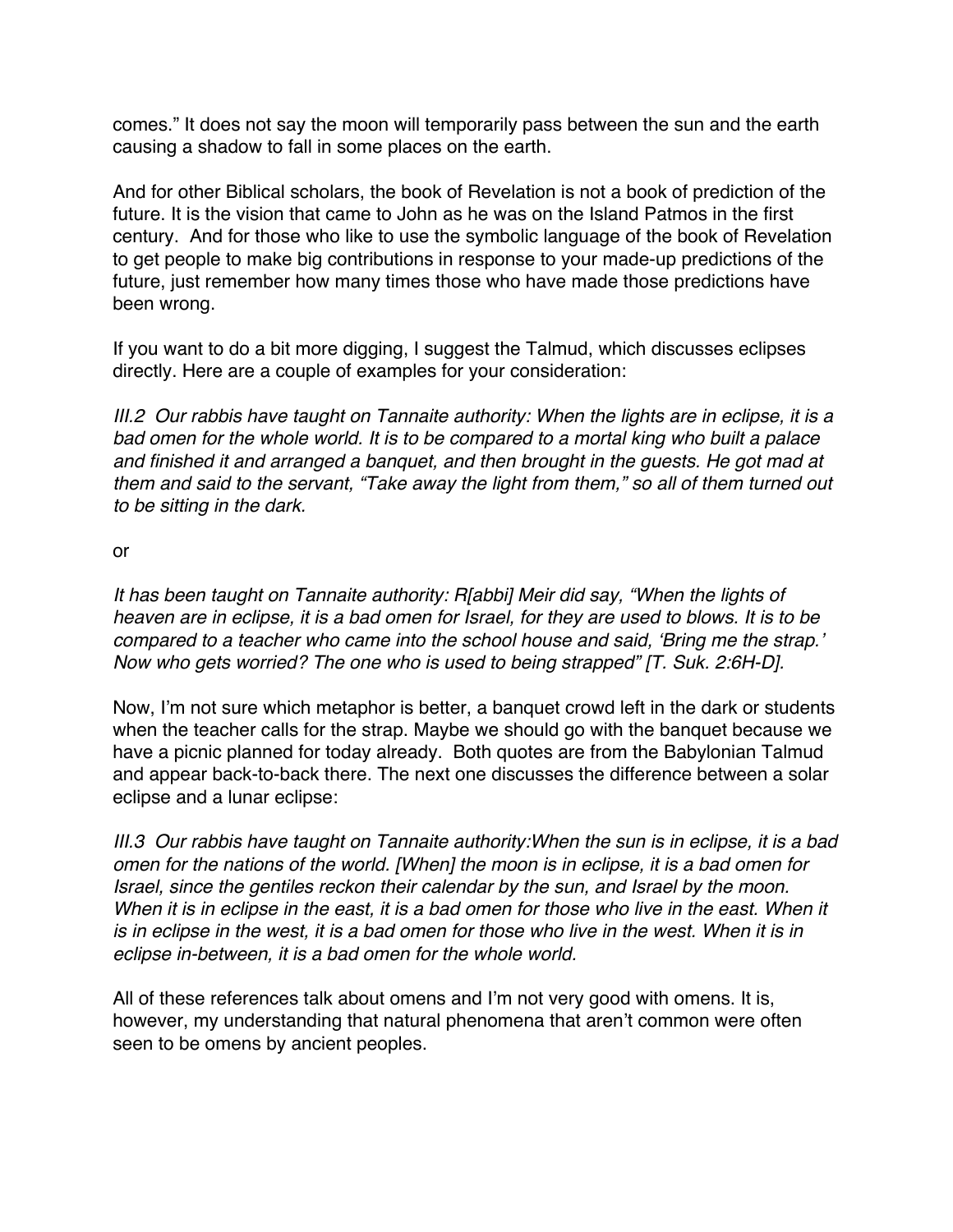I am expecting some unusual natural phenomena during the eclipse today. I think there will be some strange shadows. I expect that birds may calm down and even roost during the eclipse. I don't know if nocturnal animals will increase their activity when it gets dark, or if they'll sleep through the entire event. I'll try to pay attention, though I might not be in the best place to observe animal activity given the fact that we plan to watch the eclipse from the parking lot of the Lutheran Church in Alliance, Nebraska. I don't want to pay for parking at Carhenge and I think it is likely that I won't be able to get a clear shot of the solar eclipse over Carhenge anyway. At least there will be a lot of others looking for that shot. I'm thinking the steeple of the Lutheran Church might be a bit less popular when it comes to camera angles.

If we are lucky the Lutheran church will be holding a luncheon as a fund-raiser. After all they say a lot of people are heading to Alliance, which brings me to another of my predictions like those with which I began today's blog.

I don't believe that there will be a traffic jam that turns the highway into a parking lot anywhere between here and Alliance, Nebraska. If I had, I might have considered going down last night, which I couldn't have done because I didn't make campground arrangements three years ago, and the motels are all full.

There might be a bit of exaggeration in some of the predictions.

For what it is worth, I did end up with some certified eclipse glasses. I do have the proper filter for my camera, though I'm not the world's most accomplished photographer and I suspect that I might not end up with the best photos of what is supposed to be history's most photographed celestial event.

Oh, and I do have a lunch packed just in case the Lutherans decide not to prepare a lunch.

I do hope, however, that they'll let us use their bathrooms. I couldn't, however, find any place in the Bible that commands them to do so. If I get desperate enough, I could offer to give them a pair of eclipse glasses for their dog.

Copyright (c) 2017 by Ted E. Huffman. I wrote this. If you would like to share it, please direct your friends to my web site. If you'd like permission to copy, please send me an email. Thanks!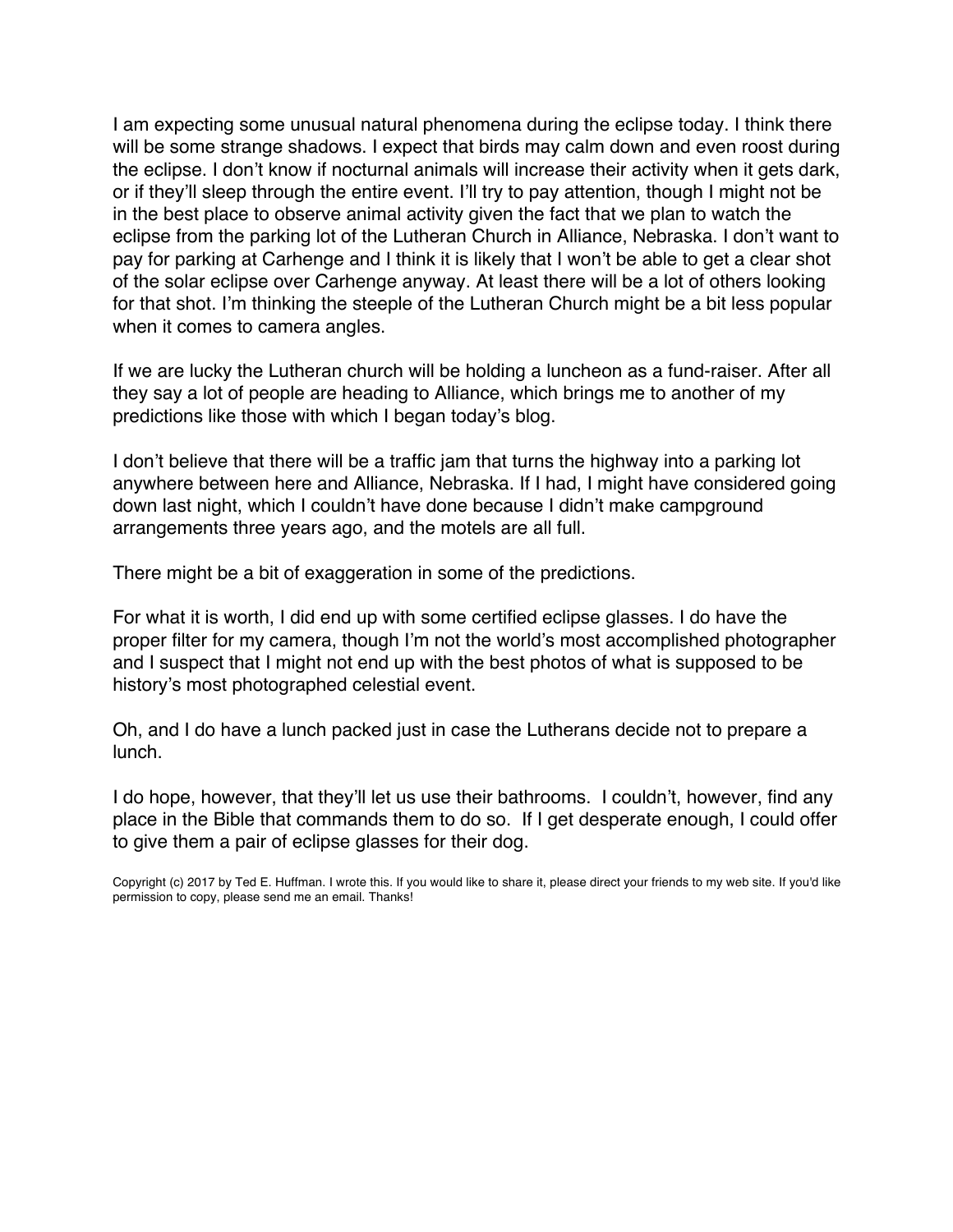<span id="page-47-0"></span>**August 22, 2017 – Looking Skyward**



Well, the world did not end yesterday. Something much more marvelous happened. I am grateful that I was able to make the drive to Alliance, NE, for 2 minutes and 30 seconds of totality. Of course the experience was more than just the brief time of darkness. We enjoyed the hospitality and the cinnamon rolls of the people of St. John's Lutheran Church. We had a lovely spot on a well cared-for lawn to set up our chairs and cameras and watch as the moon passed in front of the sun. For two hours and 49 minutes we were able to see that the moon was at least partially in front of the sun by viewing it through our special glasses. Of course we didn't stare at the sun all of that time. We had time to visit and to observe a lot of other natural phenomena. The temperature got cooler. The chickens in a nearby yard were confused by the dusk followed by dawn phenomena. The rooster crowed for a couple of minutes as it started to get dark and crowed again as it got light. Dusk didn't descend in the manner in which we are used to it - coming from one side of the horizon to the other. Instead, with the sun overhead in high noon position, it fell quickly from no apparent direction. There were a few clouds in the sky, but they didn't prevent our seeing the total eclipse. The experience is difficult to describe, but I'm glad we were there to see it.

It was a dramatically different experience than we had in 1979 when we viewed an eclipse from a place where the sun was more than 90% obscured but which didn't experience totality.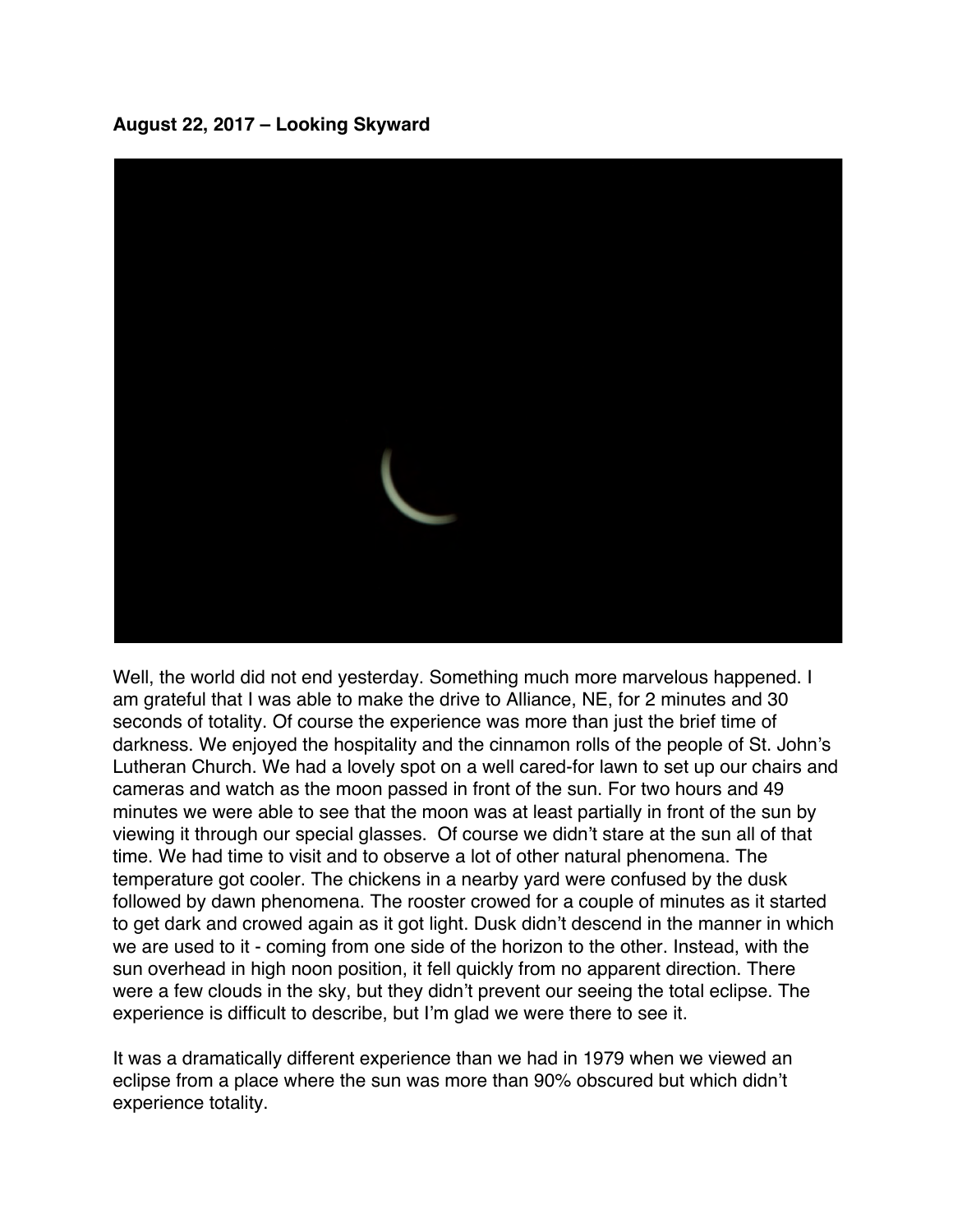The experience was especially appreciated because it provided a distraction for us, and perhaps for the entire nation, from the daily headlines of turmoil in the world. in our constantly-connected world, it was a gift to take a day to turn our thoughts to a celestial phenomena and, for the most part, ignore the politics and other news topics that normally dominate our conversations. We were aware that the shadow of the moon crossing in front of the sun was making its way across the nation and that our focus on the skies was shared by millions of others.

It is even nice to wake up this morning and know that the eclipse made headlines in the places the continue to report other news such as a major policy statement on the war in Afghanistan, missing sailors after a collision of ships, the investigation of the Barcelona attacks, the ambush of a judge in Ohio and the usual catalogue of crises, tragedies and worries.

Of course life goes on. I have three important meetings today and I'll spend a couple of hours this evening with area teens who are reeling from the second death by suicide of a high school student in a short amount of time. Yesterday's eclipse didn't interrupt the grief of those who have lost loved ones. There were funerals yesterday and there will be funerals today. For those in the depths of grief, the luxury we enjoyed of a day to focus our attention on the skies simply wasn't available. They might have glanced at the sky, but they didn't have the ability to allow the eclipse to divert their minds from what was foremost in their consciousness: the pain of loss and the hard work of grief.

For some of us, including the five bus loads of students from Pine Ridge who shared the park next to the church where we viewed the eclipse, however, yesterday was a day set aside. It was a time to be reminded once again that we are a part of things that are much bigger than ourselves. The movements of the planets and moons and solar systems in our galaxy take place an an enormous scale with distances that boggle our imaginations. And yet we have been given the unique opportunity to have an incredible vantage point of observing what is going on. And we had the added bonus of careful science and engineering to aid our experience. We had special glasses that enabled us to view what otherwise we would not have been able to see without damaging our eyes. We had the results of careful observers who predicted when and where the viewing would be best. We had scientists to interpret the things we were seeing and give us information about what was occurring. We had the luxury of being able to take a day off from work and have a car and gas to make the trip to where totality was visible. We even had a contingent of dedicated law enforcement officers to direct traffic at a few busy intersections to help with the flow of automobiles to and from the areas of totality. There are a lot better photographs of the eclipse than the ones I was able to capture. It is easy to see some really dramatic pictures in many different places on the Internet. I'm including one of the pictures I took with today's blog because it is a reminder to me of the incredible experience that I was able to have.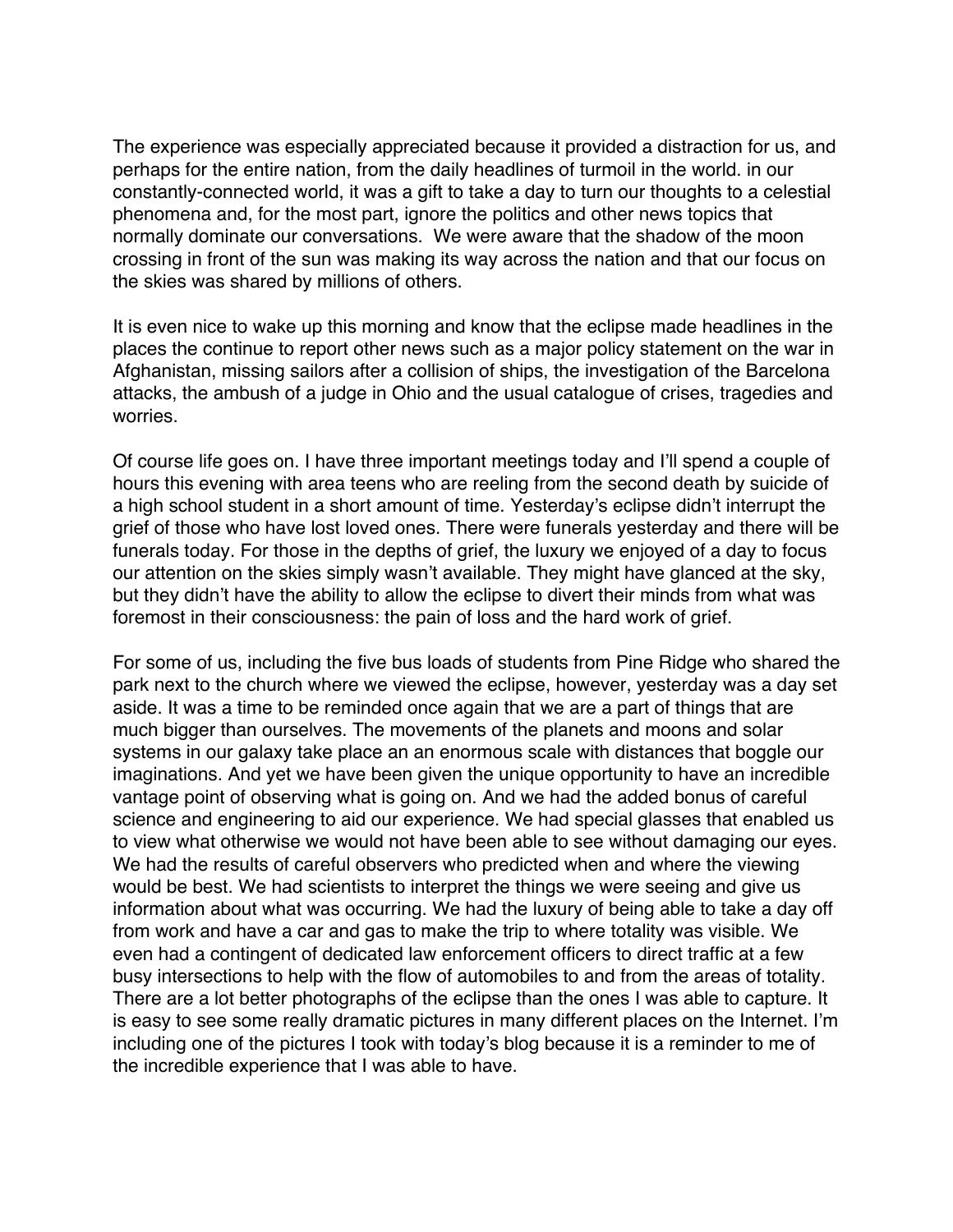<span id="page-49-0"></span>The ancients understood that natural phenomena show us a bit of our place in this world. Even though they did not have information about the vastness of the universe. We have inherited a few of their words that describe their sense of wonder. Psalm 19 begins with a phrase that was a part of my consciousness yesterday as I gazed towards the sky: "The heavens are telling the glory of God; and the firmament proclaims his handiwork."

Glory seems to be just the right word for what we witnessed yesterday. I was trying to describe the experience to a friend who was unable to be in the path of totality and was well aware that my words fell short. But it was good. It was very good. We have been blessed.

Copyright (c) 2017 by Ted E. Huffman. I wrote this. If you would like to share it, please direct your friends to my web site. If you'd like permission to copy, please send me an email. Thanks!

## **August 23, 2017 – Many Different Families**

I grew up in a family that was blended together of children who were adopted and others who were born to the family. It seemed very natural. We had wonderful parents who reveled in their roles in our large family. I enjoyed having multiple brothers and sisters. I knew other children who had different kinds of families. Most of the families in our school were a bit more conventional. I felt sorry for the kids in our class who were the only child in their family. That seemed a bit sad to me.

There are simply a lot of different ways of being family. I Know a family where six siblings all share one parent, but no two have both of their parents the same. The brothers and sisters sometimes all live together in the same house and at other times live in several different houses. They seem to have positive relationships not only with their own parents, but also with those of siblings. A recent family gathering brought together four adult couples in addition to the children. I know another family that is a second family for a couple who raised the children who were born to them and now are raising their grandchildren. The fact that the parents of the family are older than their friends' parents doesn't seem to be a problem for the children who are growing up in a stable, loving environment. I have friends who are couples who have no children and who are happy with their situation. There are single individuals in our church who are dedicated church volunteers and who really enjoy being with and serving other people. We even have families with parents in long-term marriages and just a couple of kids. We have families where grandparents live close and are actively involved in families. We have other families where grandparents live far away and are less often seen.

This great diversity of family types and styles is not something that is new. As our congregation has been reading through the stories of Genesis in this cycle of the lectionary, we are being reminded of how many different types of families there are in our shared story. Abraham and Sarah have only one son, but Abraham fathered another son with another woman. Isaac has two sons who upend the usual inheritance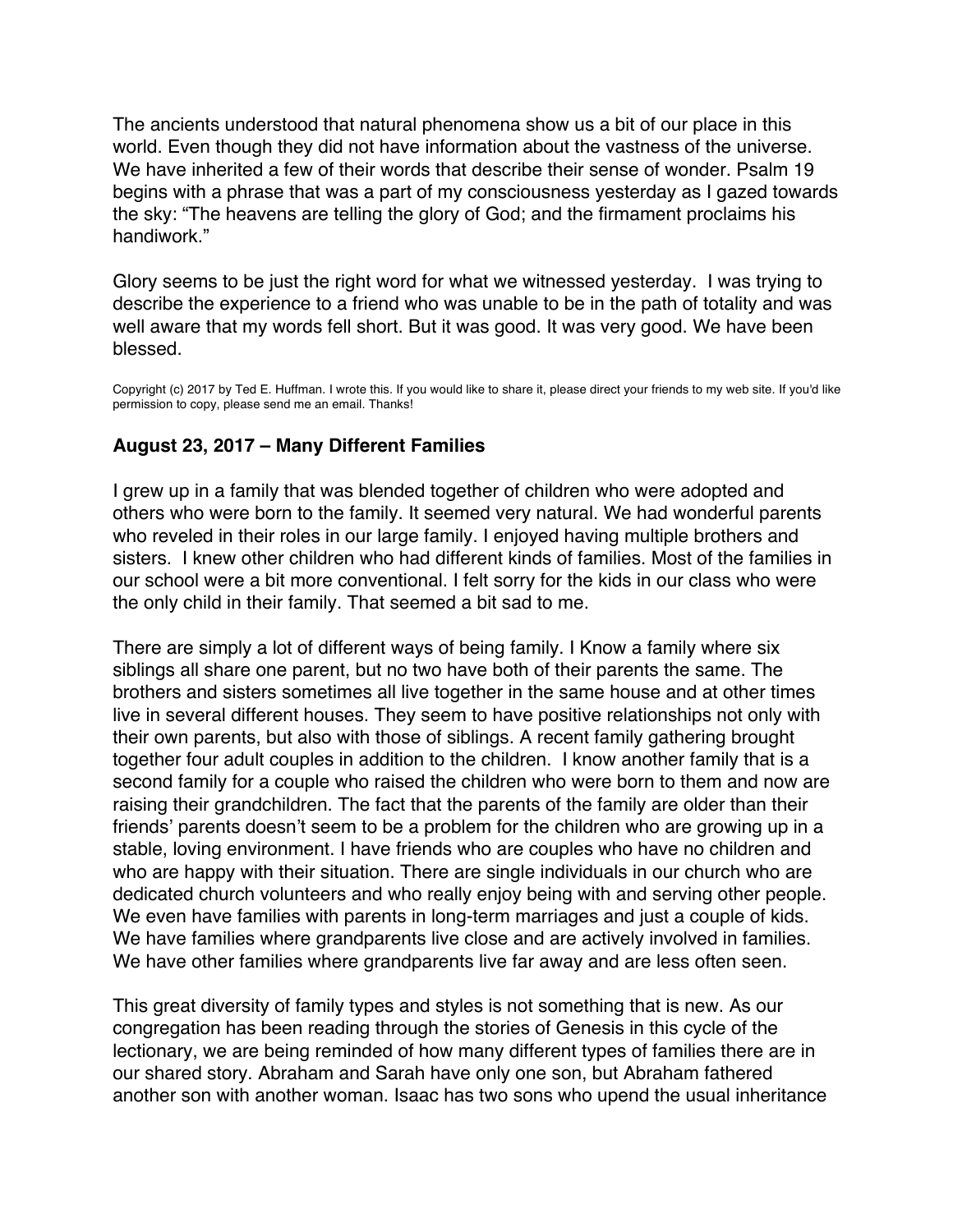rights. Jacob is father to twelve sons and a number of daughters with four different mothers. And that is just the beginning of the story of our people. If you go through all of the characters listed in Matthew's genealogy, you will find all kinds of different families including a widow who has a son for her mother-in-law with a relative chosen by that mother-in-law.

There is no single "right" way to be a family.

There is no single right answer to the question, "How many children should a couple have?"

Sometimes I think of all of the different shapes of families when I am working with couples who are planning to marry. I often get to spend more time with young couples who are preparing for first marriages than I do with couples who are older or those who have previously been married to another. I delight in the honest intention of young people to remain with a single partner for all of their lives. I have had the good fortune of marrying young and discovering a very meaningful life-long relationship. It seems like a very good way to live and I have no problems wishing that these young couples will be able to fulfill the promises that they make and have long and healthy marriages. And I've been officiating at marriages long enough that some couples whose marriages I helped celebrate have remained married for several decades now.

Other couples who seemed to me to have equal intentions of forming life-long marriages have ended up becoming separated or divorced. Some have formed unique blended families. So far I have never been asked to officiate at multiple marriages for the same person. I think such a request might yield an interesting set of discussions, but I have officiated at many marriages where one or both of the partners have been previously married. Some of those marriages have been very successful and deeply meaningful.

Not long ago I met a family for the first time that was so complex that I was tempted to pull out a notebook just to record all of the names. I tried, after meeting them, to diagram the family and ended up with a couple of people whose relationships were uncertain to me. It seems to work for that family, however. The children don't seem to need to use a notebook to keep track of the various players. They seem at home with living in multiple households with different configurations and different siblings in different homes.

Our church family is a very big and very confusing family. We share love of elders and infants, teens and young adults, school-aged children and middle-aged couples and singles. Each week when we welcome all with the words, "No matter who you are, or where you are on life's journey, you are welcome here!" we really have people at all sorts of different places on their life journeys. Compared to some congregations in our community that serve congregations that are more similar in age and life circumstances,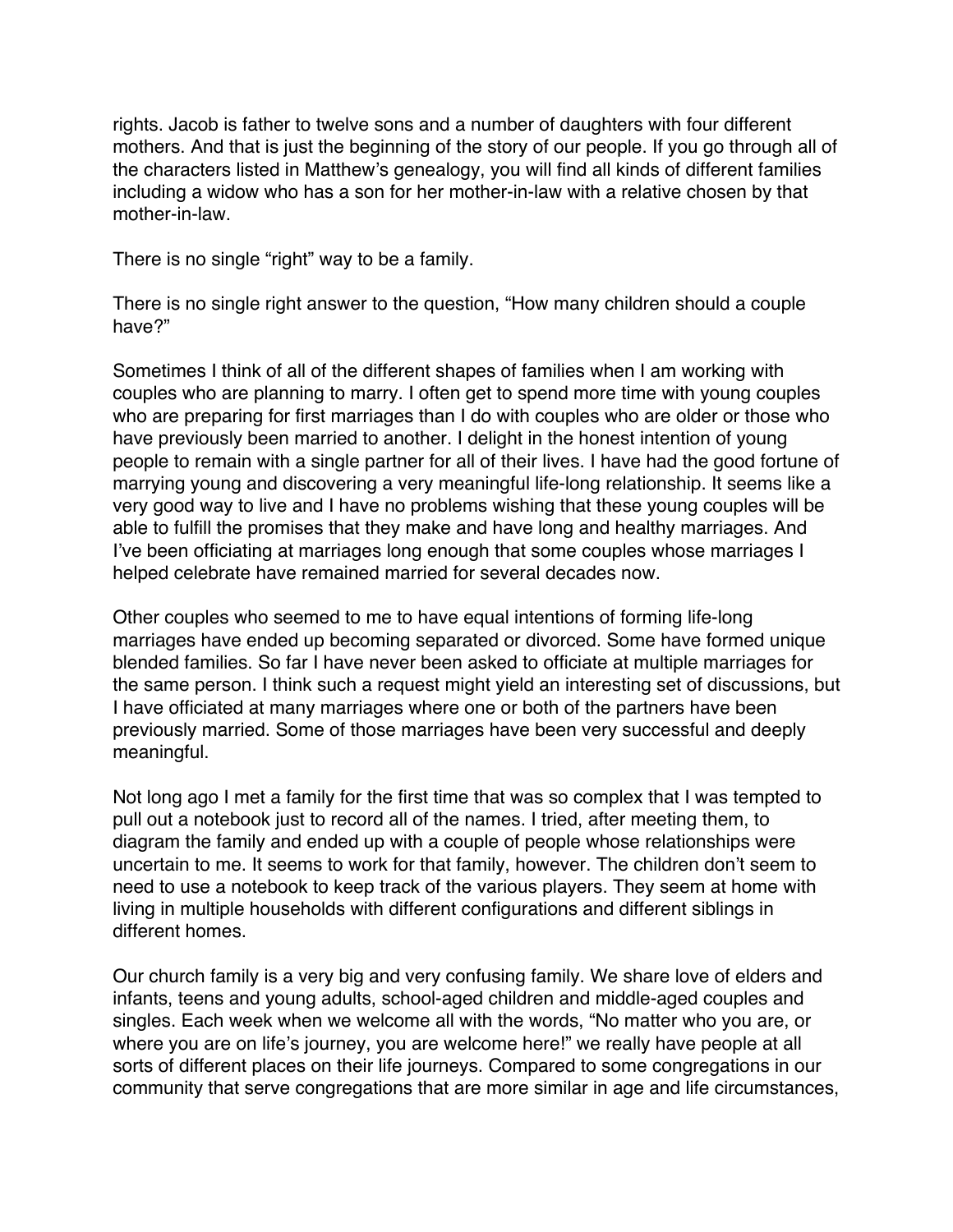<span id="page-51-0"></span>our collection is a very diverse crew. We like it that way. As a grandpa whose grandchildren live many miles away, I enjoy being able to hold an infant from time to time. I am honored to get down on the floor to speak with preschoolers. I treasure my conversations with elders. I enjoy friends who are of a similar age to me. I appreciate the contributions and leadership of those who are young enough to be my children. I feel grateful to participate in this wonderful church and pray that it will continue to be a place for people of all ages and life stages.

I suspect that there are still more surprises in store for our congregation as we travel through the decades together. May we continue to be open to the new things that God is showing us.

Copyright (c) 2017 by Ted E. Huffman. I wrote this. If you would like to share it, please direct your friends to my web site. If you'd like permission to copy, please send me an email. Thanks!

### **August 24, 2017 – Another Funeral**

Sometimes, when I worship in a congregation other than the one I am serving I am able to relax and participate fully in worship. These are wonderful experiences for me. I need to worship as much as any other member of my congregation and sometimes the process of leading worship can interfere with genuine participation. When I am leading worship, I have to keep thinking of what is coming next, of the timing of events, of how people are reacting, and many other different things. I love to lead worship, but it isn't always relaxing.

Sometimes, however, when I am worshiping with others I find myself doing a bit of a critique of the worship instead of simply allowing myself to be3 immersed in the experience. I suppose it is one of the risks of my profession. In the back of my mind I am always evaluating each worship service with an eye towards how it might be improved.

When I am at a funeral in support of those who have lost a loved one to suicide, I have a special heightened sense of awareness of those who are grieving. I watch for signs of how things are going with them. Yesterday I kept scanning a room with many teenagers looking for those who were especially distressed, mentally noting those who might need a bit of extra support following the service. At the same time I was listening to what was being said by worship leaders and trying to be a respectful participant. My mental state, however, was far from relaxing and allowing myself to be swept up in the worship.

So it isn't my place to criticize what occurred. Despite my own mental list of how I might have done things differently, it is important that I look for the places where God was working through the worship leaders to bring healing and hope to our community.

Yesterday's experience reminded me of how different people, living in close proximity to one another, can have very different experiences. We live in a city of about 74,000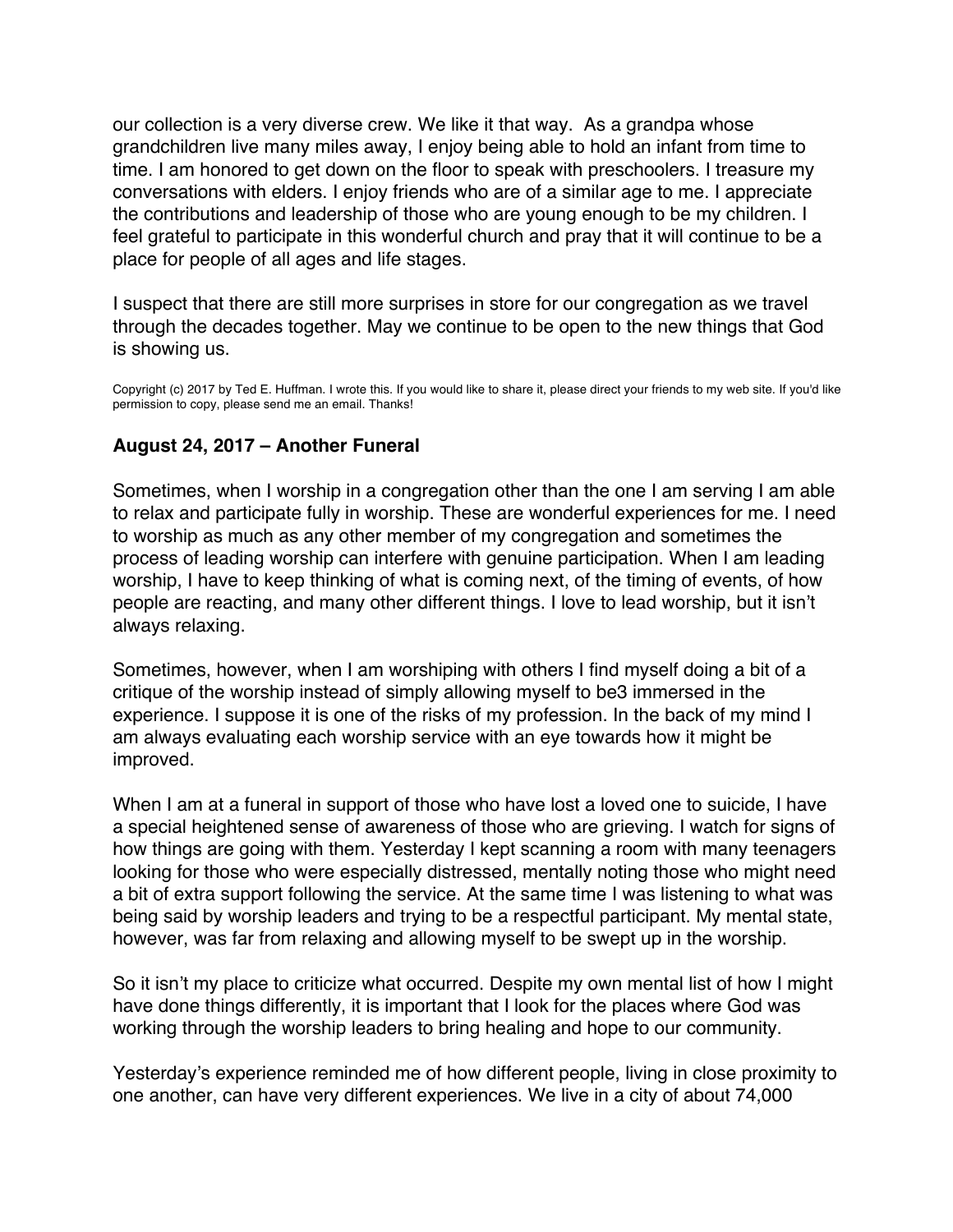people and we are reeling with two funerals for teens in a month. 110 miles southeast of town is the community of Pine Ridge, with only 28,000 residents, where it is not at all uncommon for them to have multiple teen funerals in the same week. My colleague in Bridger, also about 100 miles from Rapid City, where the population in town is only about 35 people, and the surrounding country is home to under 500 people, leads 30 or more funerals every year. While I am scanning a congregation in our community for youth for whom a funeral and the process of grieving is a new and unfamiliar experience, pastors in communities close to ours are deeply aware that their youth attend all too many funerals. There is a definite privilege that we enjoy from the circumstances of our community that is hard to put into words, but fairly easy to observe.

The pastor officiating at yesterday's funeral serves a large congregation where funerals are relatively rare. My congregation is a fraction of the size of the one served by that pastor, but we have many times the number of funerals each year. This is due, in part to the average age of those who participate in the congregations. It also has to do with differences in style of ministry, that are beyond the scope of this particular blog. Still, it was a bit surprising to me that the pastor was unfamiliar with funeral traditions and practices that are a part of the culture of our area. Maybe that is just a sign of my age and the length of time that I have been serving in this community, but I was aware of the big difference between my experience with funerals and that of the pastor who led yesterday's service.

Less experience does not, however, translate into less meaningful worship. The pastor's words were heartfelt and helpful to the grieving congregation. He offered hope to those who are having trouble finding hope. He offered comfort to those who are feeling very uncomfortable.

Later, after the service, I was diffusing the experience with a colleague who also attended the service to provide support to the grieving congregation. We attend a lot of funerals - more than your average person because of our role in the community as suicide first responders. We have a catalogue of past experiences for comparison. In our conversation we noted that the experience was much better than some funerals we had attended where the officiant didn't seem to understand the unique nature of suicide grief, the stigma that is sometimes attached to suicide, and the need for suicide response to always focus on prevention of additional suicides. At one point in our conversation, it seemed to me that we were almost rating the service: "Well it was way better than . . ."

I wonder if others who came to the funeral were using similar comparisons. Of course some of the teens have limited experience with funerals, but adults would have attended more services in their lives and would have more experiences with which to compare.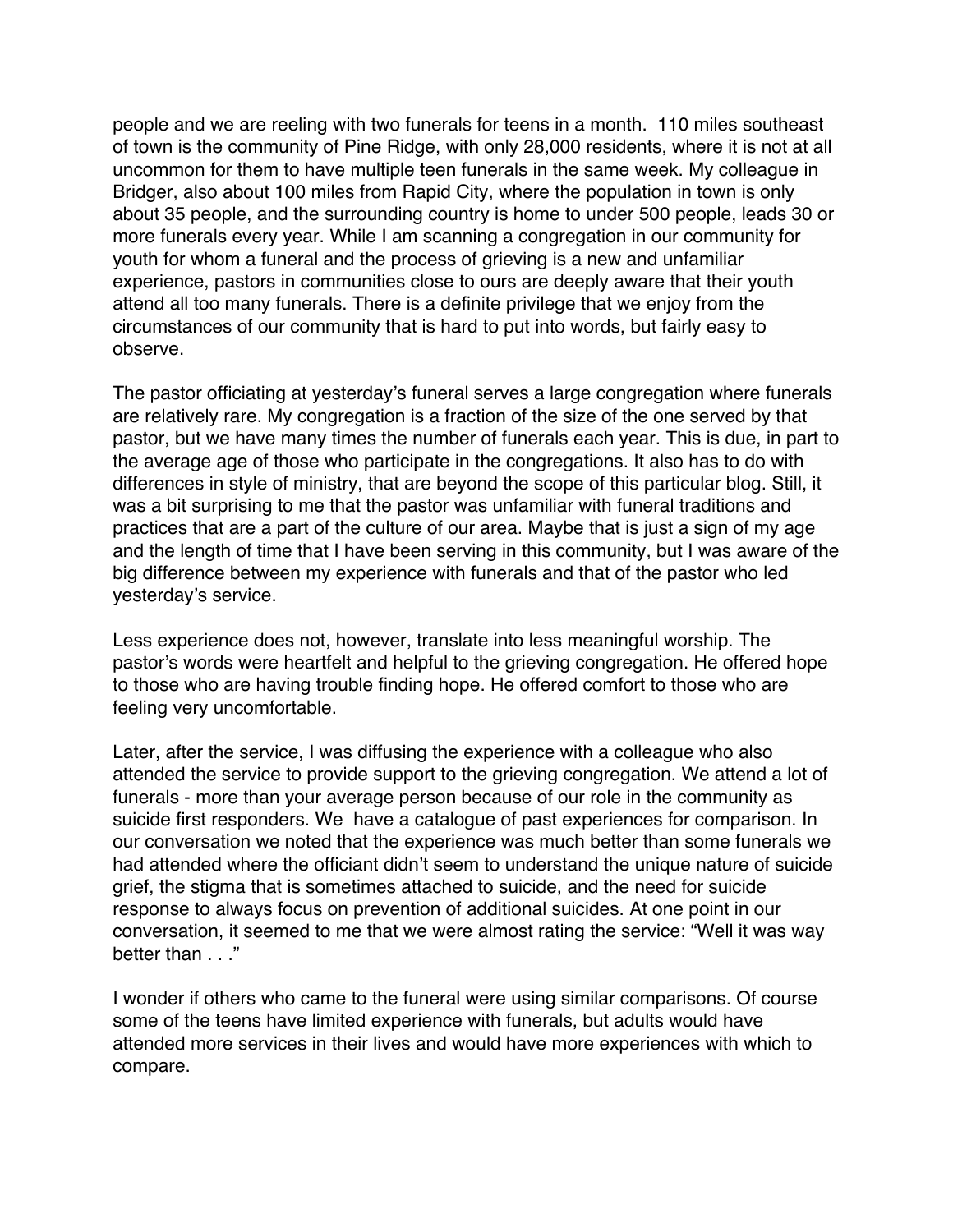<span id="page-53-0"></span>In reality, the experience is beyond comparison. If you think of the prospective of the parents who were going through the funeral of their son, no experience in their lives compares to or could prepare them for this one. Yesterday was unique in all of their lives. They will never get over this loss. They will always see themselves in terms of "before" and "after" this experience. The young man who has died was unique in all of the world. He is not a statistic. It is unfair to compare his death to any other death. He is and individual with circumstances, experiences, and pressures that were unique to him.

It is important that we, who are involved with the deaths of others, not become hardened to the experience and insensitive to the uniqueness of each situation. We need genuine worship as much as any other member of the congregation.

So I am grateful to the pastor and to the congregation that provided the funeral. I am honored that I was able to attend. And I pray that funerals continue to be rare for this pastor and congregation.

Somehow, however, I can't avoid a bit of an evaluation, even if it is the evaluation of my own participation in worship. It is the way I think.

Copyright (c) 2017 by Ted E. Huffman. I wrote this. If you would like to share it, please direct your friends to my web site. If you'd like permission to copy, please send me an email. Thanks!

#### **August 25, 2017 – Changing Convictions**

There are things about which I used to be certain that I sometimes question. There are other convictions of my youth that I continue to embrace and hold tightly. I suppose that it is simply another expression of my humanity. Sometimes I am right. Sometimes I am wrong.

I was passionate about marriage and absolutely convinced that it was the right thing for me. I was right. After 44 years of marriage it is abundantly clear that life inside of a covenant - making and keeping promises - suits me well. I have been nurtured and strengthened by marriage. The promises I made back then are just as relevant and meaningful in my life as they were back then.

I am equally committed to my vows of ordination. The promises I made when I was ordained are promises worth keeping. They influence my daily life and practice as powerfully today as they did back in 1978 when I took those vows. They are relevant and meaningful.

I do not feel bound by the promises I have made, though I fully intend to keep them for all of my life. Rather I feel freed by those promises. Making absolute commitments has given me freedom to live my life fully.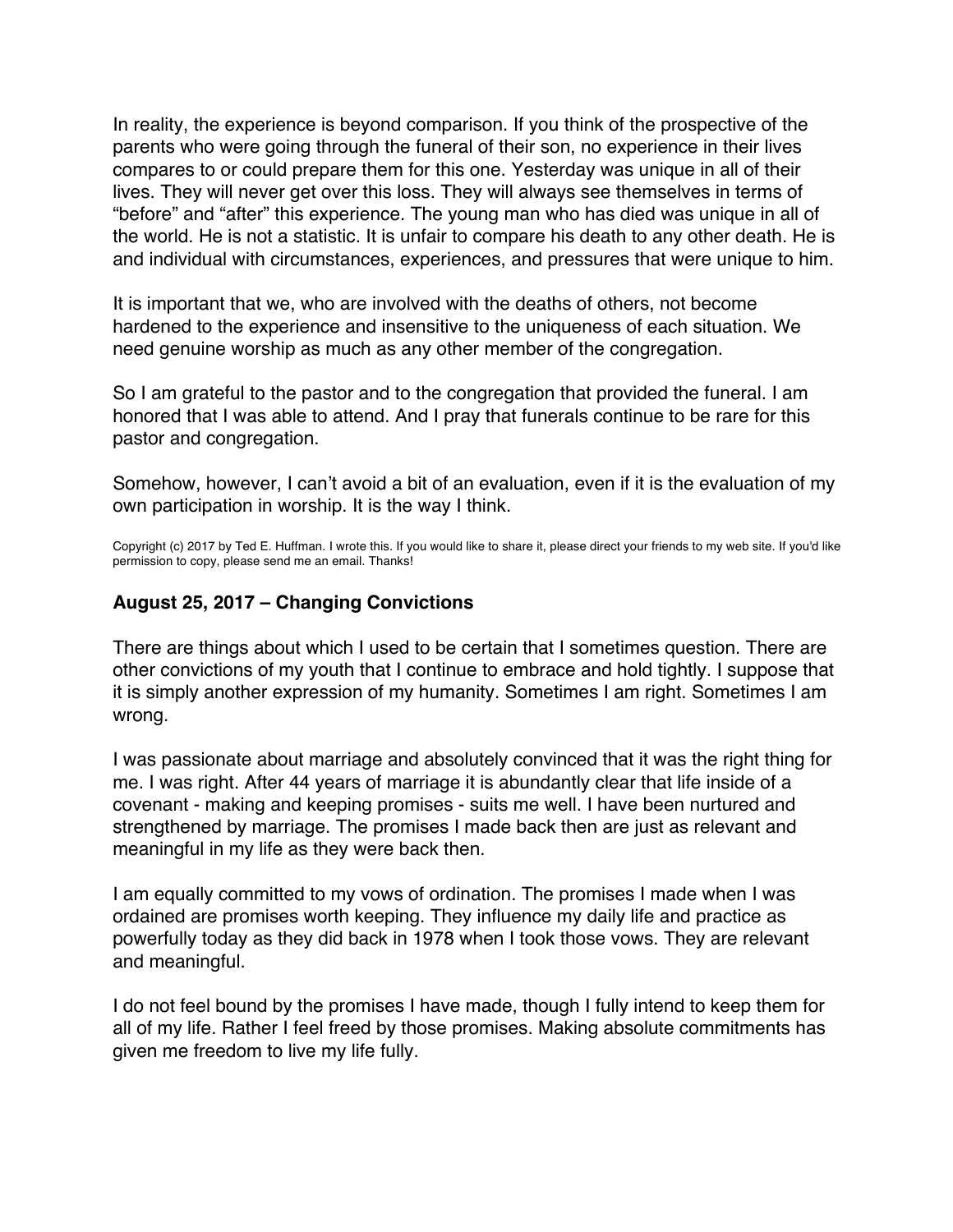But,, as I have said, there are other things about which I used to be passionate and believe deeply that I now question. I remember long arguments about mission budgets early in my career. Members of the churches I served would, from time to time, question the amount of money we would send to the church's Conference and national settings. I would argue that we needed to give. If we want our members to live generously, we must live generously as an institution, making our gifts to the wider church as the first commitments of every month. I was a proponent of proportional giving for Our Church's Wider Mission. I still believe in giving. I still believe it is important for a congregation to be generous as a first priority. However, I have learned over the years that much of what is called mission is not outreach at all, but rather a form of institutional maintenance. National and mid-level judicatories of the church are at least as much, if not more so, focused on simply maintaining themselves rather than on mission and outreach. Local congregations are frequently more effective in outreach when working through local partnerships and reaching beyond their walls in relationships with other congregations.

I used to believe that there was a proper sequence to church affiliation. That sequence began with baptism, followed by confirmation, followed by a deepening commitment to the church. But some of our members come and participate fully in the church, including serving on committees and doing the work of the church before they become baptized. Some very active members have not yet been baptized. The sacrament which is so central and means so much to me is less central and less meaningful to some other people. Delaying a baptism, however, doesn't mean that it is somehow less powerful or less meaningful to a believer. On Wednesday I had a conversation with a mother about baptizing her children. She has two and I thought that she would want to baptize them when they were born, but that didn't work out for her. There was always some reason she wanted to delay. Now that there are two, we spoke in June of having them both baptized at the end of the summer. We even selected the date. As the date neared, she decided to delay for another year. I am puzzled by the delay, but she is convinced that she needs to have the baptism when all of the aunts, uncles and grandparents can come, some from great distances, and gather for the event. I worry that the events of life will stifle her plans. It is possible that an elder might die. It is possible that something else could happen. But I am more patient with her sense of timing than I would have been earlier in my career. I am learning to trust the Holy Spirit to follow a timetable that is different from my own.

Because my ordination vows and the process of preparation for those vows was so important to me, I used to be rigid in the distinction between those who were ordained and those who are not. I was an ardent defender of challenging and difficult educational requirements for ordination. I was a passionate defender of difficult procedures for licensing ministers and for quick revocation of licensure when specific duties were fulfilled. I was critical of those who din't follow denominational rules about administration of sacraments to the letter. I became a bit of an educational elitist, challenging those who hadn't had the benefit of graduate theological study. I think I was a bit of a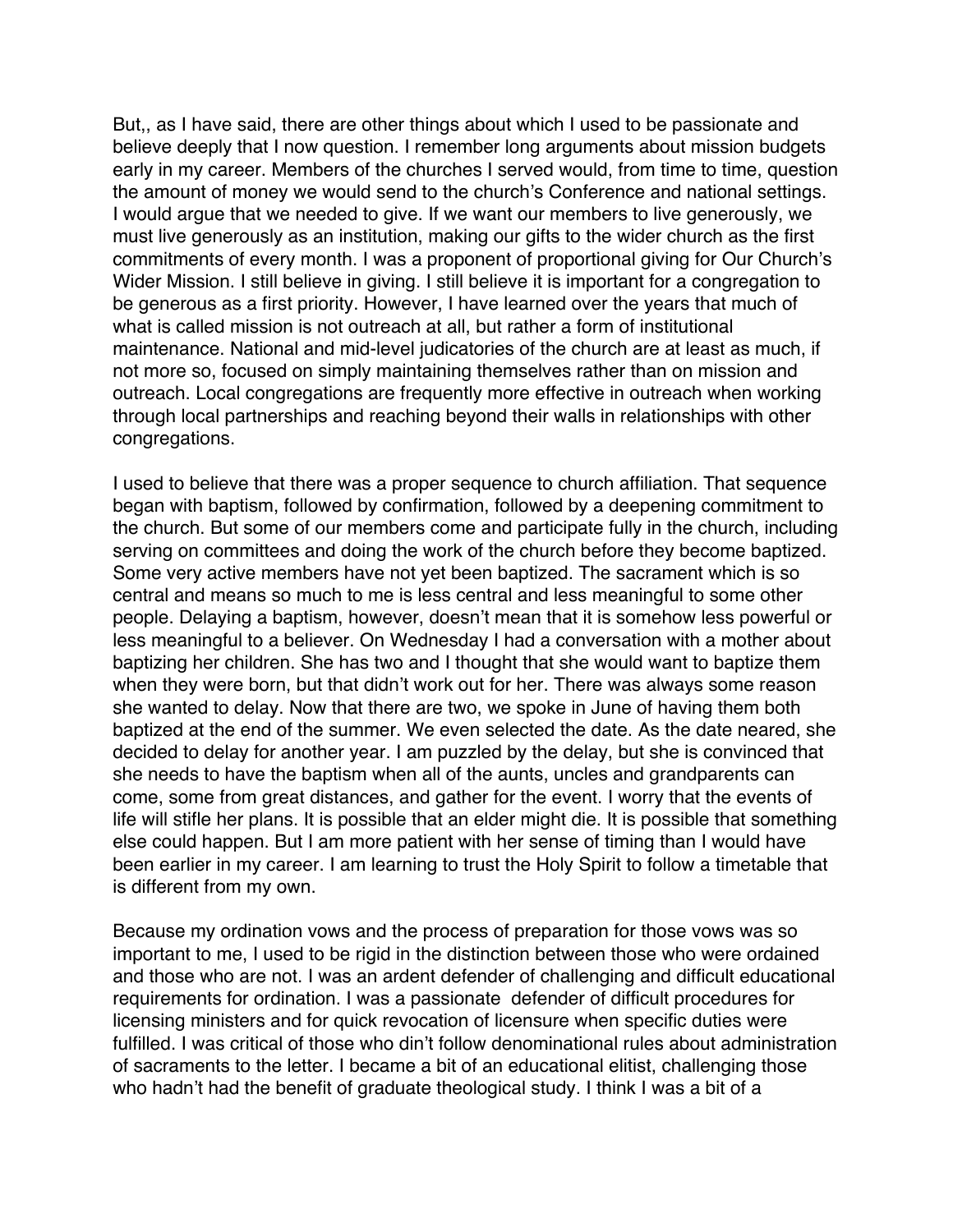<span id="page-55-0"></span>challenge to those who appeared before the Committee on Ministry back in the days when I served on that committee. These days I have learned to recognize that there are multiple paths to Christian ministry. I understand that there are inspired preachers who are not academicians. I no longer believe that there is a "right" theology for those who administer sacraments. I don't have the same range of questions for those seeking standing as ministers. I am more interested in capacity to learn and grow than in achievements already accomplished. I would be a different voice on the committee than once was the case.

I once thought that wen I became an elder, I would have great wisdom. I would have knowledge that was worth sharing and others would come to me for answers. Although I'm at more of an awkward age than a true elder, I am discovering that those of us who have been around the church for many years are better at questions than we are at answers - at least that is true of me. I understand now, in a way that I could not when I was younger, that some of the great questions of life remain. Possessing the answers is not required of those who would be truly wise. Living the questions is an honorable life. It is good enough for me for now.

Copyright (c) 2017 by Ted E. Huffman. I wrote this. If you would like to share it, please direct your friends to my web site. If you'd like permission to copy, please send me an email. Thanks!

### **August 26, 2017 – Remembering Cecil Andrus**

People who live in more populous places never quite believe the way things are done in the places where I've spent most of my life. When we lived in Idaho, what is called an inaugural ball in most states was called "The people's ball." It took place in the state capitol building and was open to the public. You didn't need a ticket. You just went if you wanted to mix with cowboys and miners and ranchers and people just off the street. I remember leaving a governor's prayer breakfast once. I was eager to get out of the parking lot and back to work and a bit worried about the left turn onto a street. There across from me was a nondescript black sedan, whose driver was waiting for and yielding to the left-turning cars speeding our exit from the parking lot and getting us on our way to work. Like other Idahoans, I recognized the driver and waved. He waved back graciously. Even if I hadn't known him, I might have guessed his identity by the license plate on his car. It had only a single digit: 1.

That story probably says more about the personality of the man than about the rural friendliness of western states. Cecil Andrus had just returned to Idaho and was reelected governor of the state after serving as Secretary of the Interior from 1977 to 1981. There were those who were urging him to run for the United States Senate after his stint in the Department of the Interior, but he calmly stated that he had done his service to the nation, "Four years in Washington, D.C. is enough sacrifice for one person. I plan to live the rest of my life in Idaho." He did.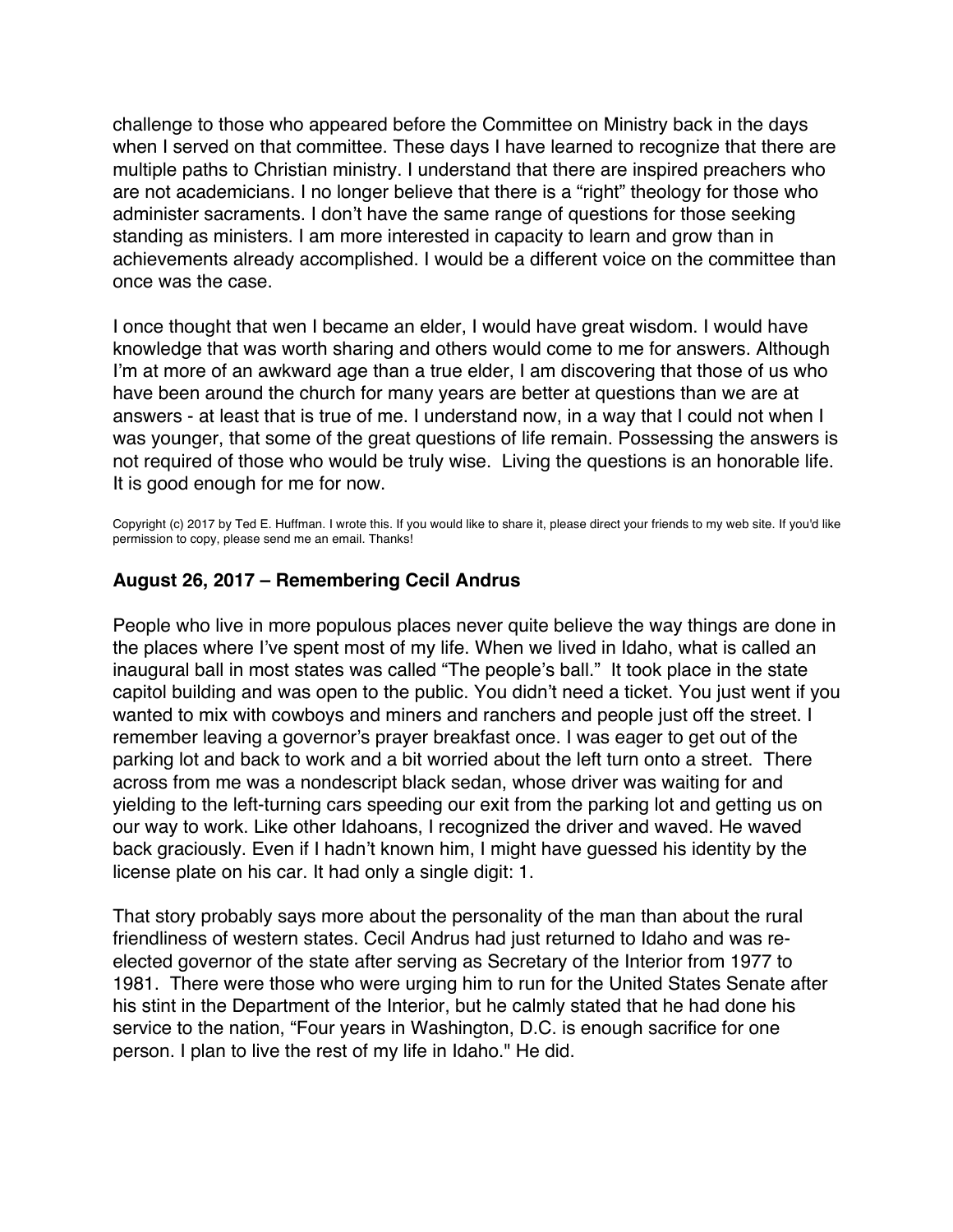Know to most Idahoans as simply "Cece," he had a long reputation in Idaho politics. In the 1950's he had worked in the logging industry up in Orofino. In those days they skidded logs down streambeds, destroying salmon habitat. They simply didn't know any better. It was an inauspicious beginning for a man who became one of the world's greatest champions of wild lands. He will forever be remembered for there 1980 Alaska Lands Act, which protected more than 100 million acres as national parks, wildlife refuges and wilderness.The move wasn't popular with all of the folks in the west, but because of Andrus' active involvement future generations will be able to see part of the wilds of Alaska in their natural state. That is also true of the Hells Canyon National Recreation Area, the Morley Nelson Birds of Prey National Conservation Area, and the Frank Church-River of No Return Wilderness. All had Cecil Andrus as their champion. He waged a lot of hard fought battles to preserve public lands for future generations.

His start in politics wasn't all success. After serving in the Idaho senate, he made a bid for the governor's office in 1966. He lost the Democratic primary to Charles Herndon. When Herndon died in an airplane accident, he became the party's candidate and lost the general election to Republican Don Samuelson by 10,000 votes, being the only person to lose two elections for governor in the same year.

When we lived in Idaho, one of his priorities was education. His constant appeals for the children of Idaho created a kind of bidding war for both parties to demonstrate their care for kids and increased school funding occurred until he left office in 1994. The contrast between bipartisan support for education in Idaho and the single-party neglect of education in South Dakota was striking when we made the move between the two states and continues to be obvious to this day.

Cecil Andrus was targeted by the National Rifle Association, a quirk of history and policy that never made sense to me. He was a lifelong hunter and gun owner. One of the stories Idahoans love to tell is about the time in 1991 when he was on his annual elk hunting trip. Andrus had his mule, Ruthie, along to help pack out the meat. He field dressed his elk and grabbed a halter to load up Ruthie. Ruthie didn't like blood and she kicked him and a hunting companion. Andrus had a broken nose, a fractured scull and had a gash above his eye. His companion was unconscious. They had to walk out to a trailhead where they received transport to a medical center. Republican Senator Steve Symms, a longtime political opponent of Andrus said, "Hell, when I found out he was kicked in the head I knew he'd be all right." Andrus had a reputation for being tough and hard headed when engaged in politics.

Cecil Andrus died Thursday, one day shy of his 86th birthday, from complications of lung cancer.

Whether or not you agree with his politics, his legacy is great precisely because he dedicated his life to those who will come after him. He preserved wild places for future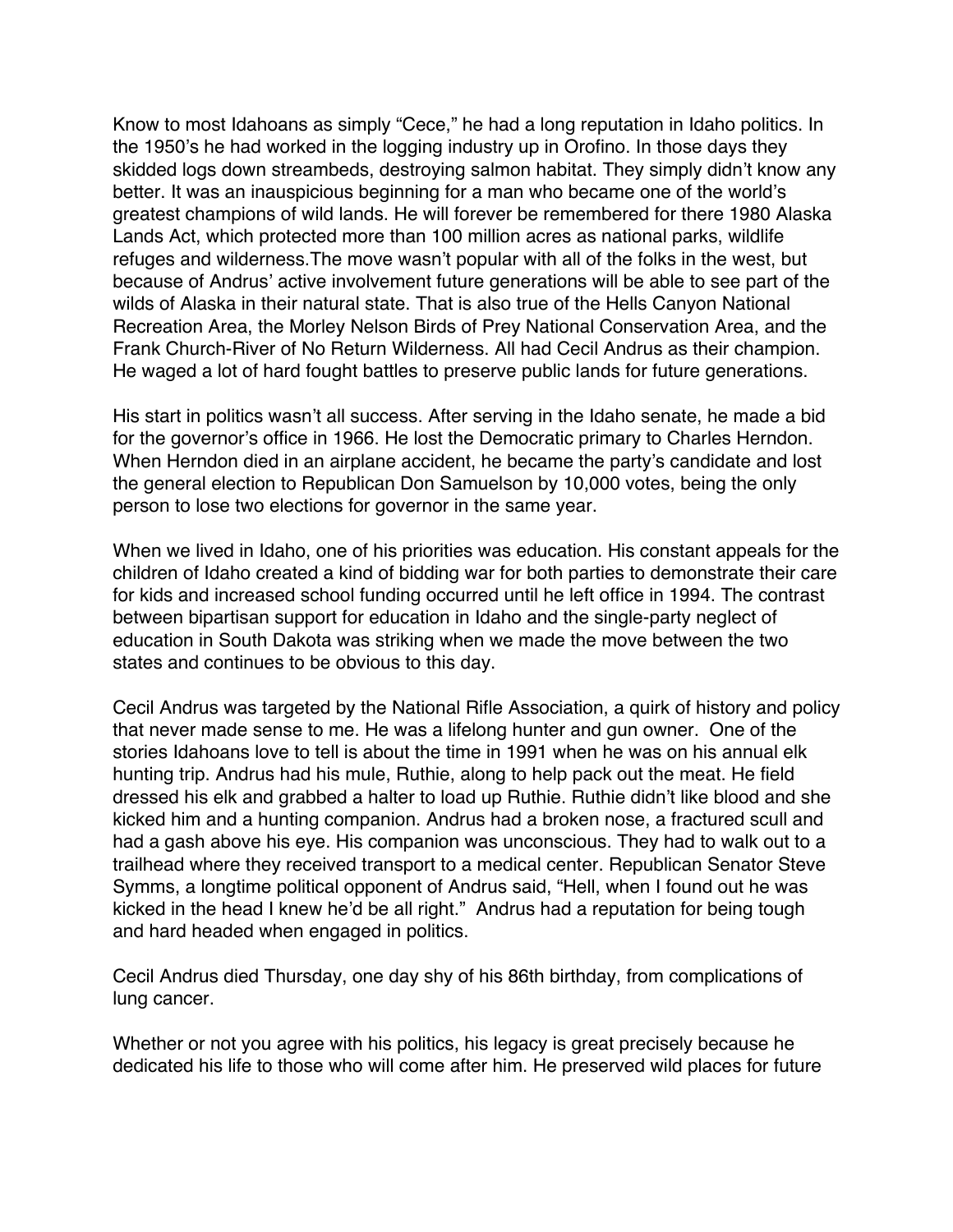<span id="page-57-0"></span>generations. He made education a statewide priority for the sake of future generations. He will be remembered as the champion of wilderness and kindergarten.

It seems that we currently live in a time when politicians have little concern for the future beyond the next election cycle. Few can think in terms of decades or generations. President Theodore Roosevelt preserved the Grand Canyon because he believed that wilderness echoed and nourished the wild character of our nation. President George W. Bush spoke of the moral call to conservation and a "duty to be good stewards of the Almighty's creation." There was a time when preservation of public lands was not a partisan issue. These days, contempt for future generations appears to be the norm as the administration seeks to scale back protection of archeological sites that are acred to Native Americans, the places where Geronimo and Billy the Kid hid out, and the ocean and coral reefs that surround our nation. Logging in a national monument in Maine and commercial fishing in protected marine areas is being promoted without regard to the costs to future generations.

We're gonna miss you, Cece. I hope it won't take getting kicked by a mule for our nation to recover its ability to forgo short term profits for the sake of future generations.

Copyright (c) 2017 by Ted E. Huffman. I wrote this. If you would like to share it, please direct your friends to my web site. If you'd like permission to copy, please send me an email. Thanks!

## **August 27, 2017 – Random Thoughts of Weather**

Some years the hail comes in June. Last year it was July. This year we escaped hail at our home until August 26. Now a little hailstorm isn't really severe weather. It seems a bit trivial when compared to the destruction wrought by Hurricane Harvey in Texas. We got mostly pea-sized hail with a few marble-sized chunks and even a few larger than that. The cherry tomatoes shed their fruit in droves. We gathered up a large bowl of green tomatoes from the ground. But the plants kept their leaves and there are still plenty of tomatoes still on the vine. The big tomatoes weathered the storm pretty well. We may see a bruise or two, but those plants look fairly healthy. It surprised me how good they looked after watching from inside the house as the hail piled up deep enough on the deck and in the yard to take several hours to melt. I noticed a few dings in the hood of the pickup, but probably not enough for an insurance claim. I'll have to go to the body shop one of these days and get an estimate. Looking up from the ground it appears that the roof weathered the hailstones without problems.

Hailstorms can be very destructive and when the really big hail comes it can really make a mess. But the swath of a hailstorm is usually fairly small. One place can get it really bad and another place a few miles away can miss the hail entirely.

Along with the hail, we got a heavy rain. Although a lot of the rain ran off, the ground absorbed enough to keep the grass green for a couple of weeks. The trees, remarkably adept at surviving all but the biggest hailstones, thrive on the moisture. The hailstones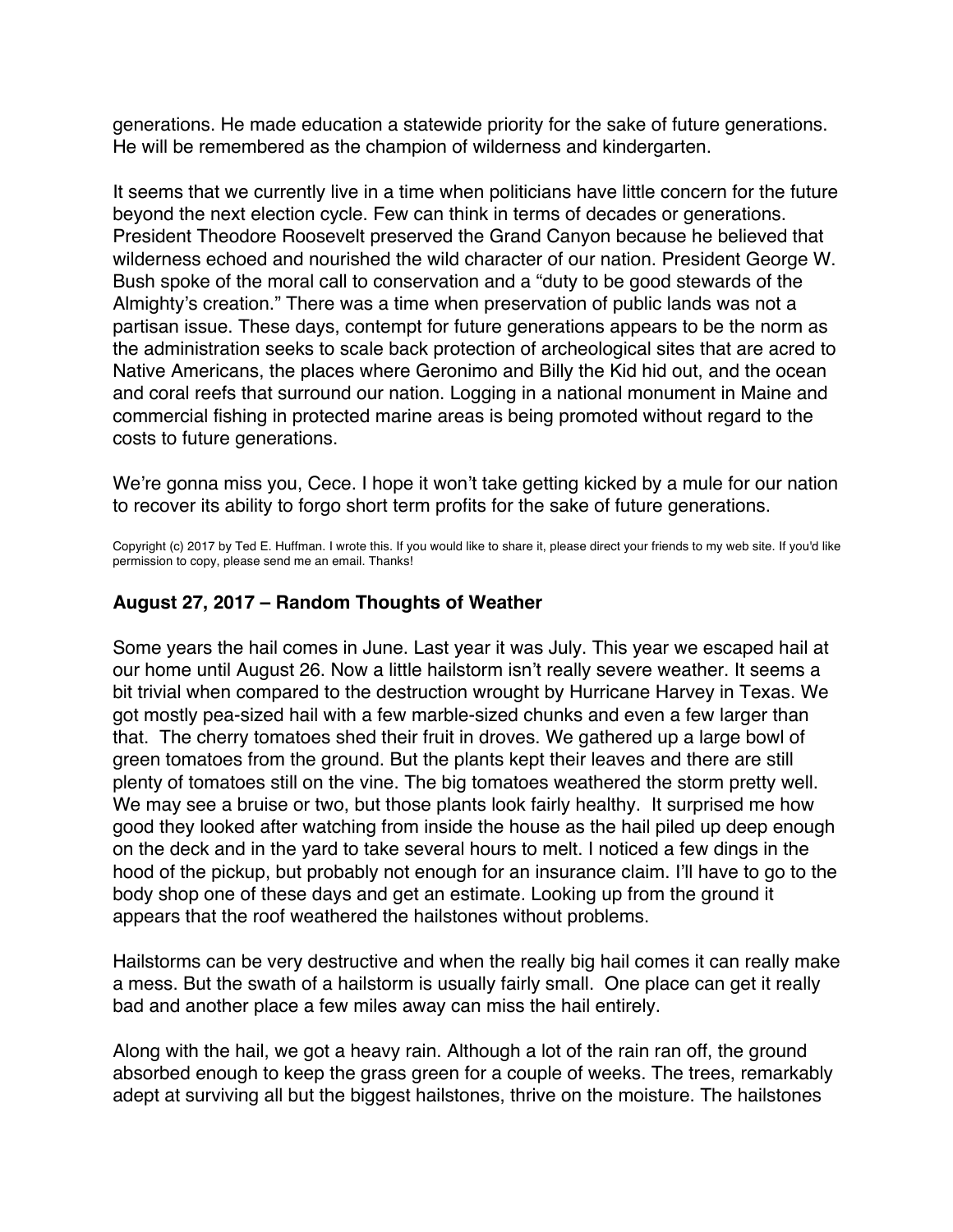allow the water to seep into the ground by piling up in drifts and melting slowly. All in all we've been very lucky in the weather department.

Our thunderstorms are too small to garner their own names. In recent years they have taken to naming especially large winter blizzards, but most of the weather around here goes without a name. That may be one of the factors that makes this place such a wonderful home. We don't suffer from adverse weather as much as some other folks.

The forecast calls for the waters to rise in Texas and some may see additional destruction caused by rainstorms that have stalled and are depositing enough rain to be measured in feed instead of inches. In addition to the force of the category 4 storm with winds over 130 mph, the storm also spawned tornadoes that added to the destruction. All in all the Texas coast isn't the most comfortable place to be right now.

Back in the 1970's there was a commercial for Chiffon margarine in which an actress with flowers in her hair declared, "It's not nice to fool mother nature!" I don't know whether or not that was the origin of the quote, but ever since that time, the image of the actress portraying someone's image of what mother nature might look like comes to my mind from time to time. Of course personifying the larger forces of nature is a limited way of thinking about the realities of this world. And the power of nature doesn't lie in some kind of capricious magic. Weather is a huge and powerful dynamic, with many different potentially destructive dynamics. Lightning can cause great destruction not only from the force of a single strike, but also by igniting wildfires that rage beyond the capacity of humans to control.

The invention of margarine probably isn't the biggest impact that humans have had on natural forces and processes. There has been much press given to global warming that is due in part to the overconsumption of fossil fuels and the emitting of excessive carbon into the atmosphere. We also are aware how the use of antibiotics is effecting the natural bacteria that inhabit this planet and not only cause disease, but also are essential to healthy living.

For the most part, our ventures into manipulating and altering nature have come as the result of mistakes, not conscious efforts. Human impact on the environment is largely from unintended consequences of attempts at improving the human condition.

The bottom line is that our actions have consequences that are often far distant from their intended results. The ecosystem is sufficiently complex to make it very difficult to analyze cause and effect. There is room for argument about which factors are the most decisive in the phenomena we observe.

Certainly one of the factors in the destructiveness of weather is the increase in the population of the world. When a storm strikes in a place where there are few people, there is, obviously less injury and loss of life. As human population grows and people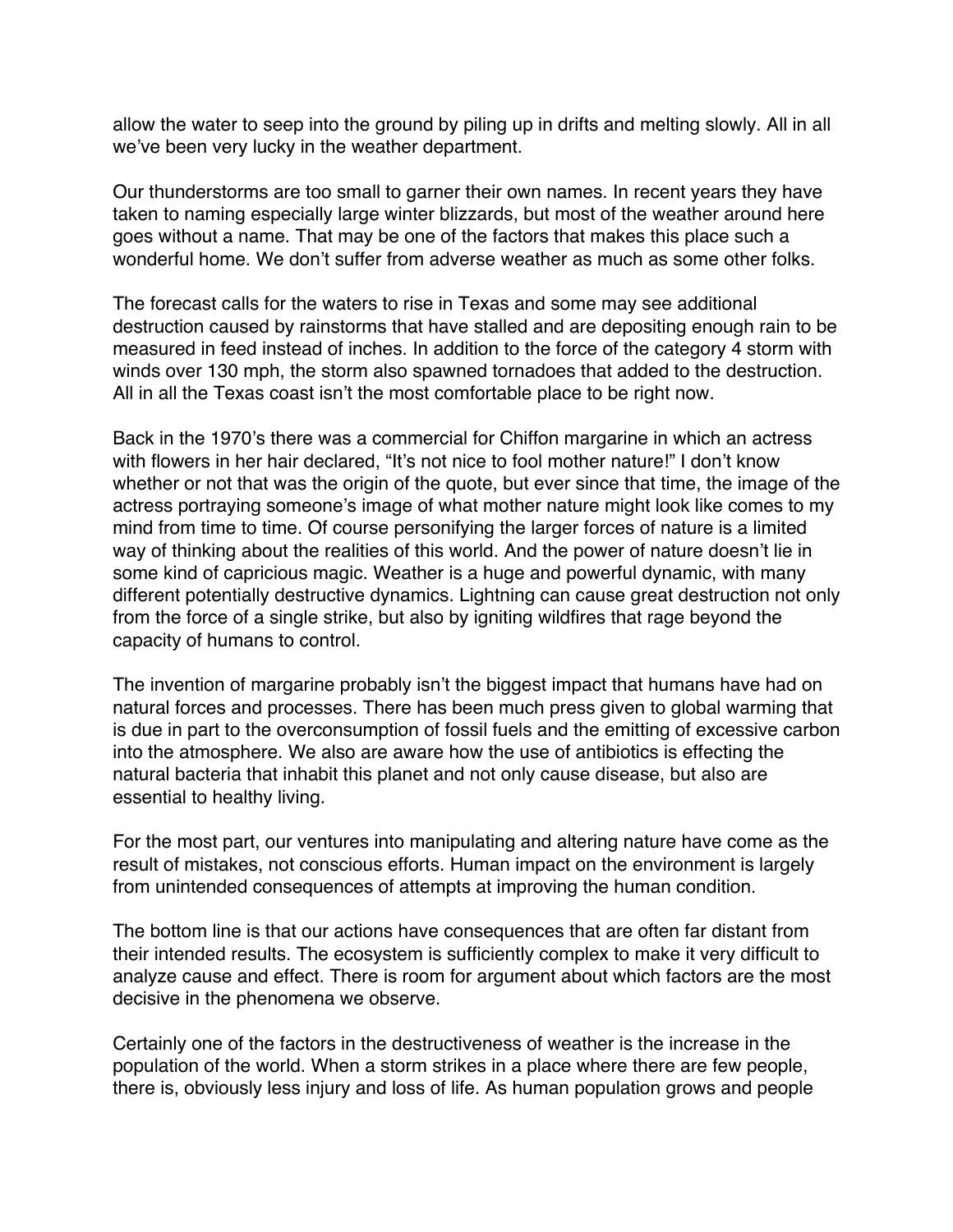<span id="page-59-0"></span>tend to settle in larger and larger cities near to coastal areas the potential for storms that are catastrophic in human terms increases.

We live in a world with forces that are far greater than us. As hurricane Harvey has illustrated in the last couple of days, there is little we can do to avoid the destruction of nature's mightiest storms.

I don't have much to complain about with a little hail.

Besides, the hail has a certain entertainment value. As long as we are safe inside our home, we enjoy watching the hail bouncing off of the ground. Some of the hailstones will bounce three or four feet up from the grass. That demonstrates the force with which they are falling. It wouldn't be pleasant to be out and being hit with those chunks of ice. We notice that the deer and turkeys are very adept at seeking shelter. Yesterday we enjoyed watching a doe and two fawns under the trees in our back yard. Their area was fairly small and one of the fawns was a bit restless. He kept jumping over the backs of his sibling and mother and was eager to check out the hail. He would like the hailstones to see what they were and a couple of times ventured out enough to be struck by a few before returning to the shelter.

I'm glad we don't have the power to control storms. We might not be very good at exercising such power. All in all we're pretty lucky in the weather department. And there'll still be tomatoes in the next few weeks barring a bigger storm.

Copyright (c) 2017 by Ted E. Huffman. I wrote this. If you would like to share it, please direct your friends to my web site. If you'd like permission to copy, please send me an email. Thanks!

### **August 28, 2017 – Getting Away**

To those who check for my blog every morning at the same time, sorry for the late post today. There are no troubles. We just got the opportunity to get away for a short trip and decided, somewhat spur of the moment, to camp in the Big Horn mountains of Wyoming last night. So here we are, with no cell phone service and no Internet connection in an absolutely delightful, very peaceful and remote campground in the high country, not far from highway 14. US 14 makes its way through the Big Horns by way of a very steep ascent from both the east and the west between Ranchester and Graybull. There is a junction at the top where you can take 14A to Lovell, which is the route we will take. We're headed to Red Lodge, Montana today to visit family. Then we'll go on to Big Timber and be back in Rapid City on Wednesday. It is a quick trip, but it is giving us some much-needed R & R before heading into the busy fall season. School starts in Rapid City on Wednesday and church programs will be firing up as well.

You would think that I'd know my way around Wyoming quite well, having lived much of my life in three of the states that border Wyoming: Montana, Idaho and South Dakota. Wyoming is a very interesting state. It has some gorgeous mountains. And it has a lot of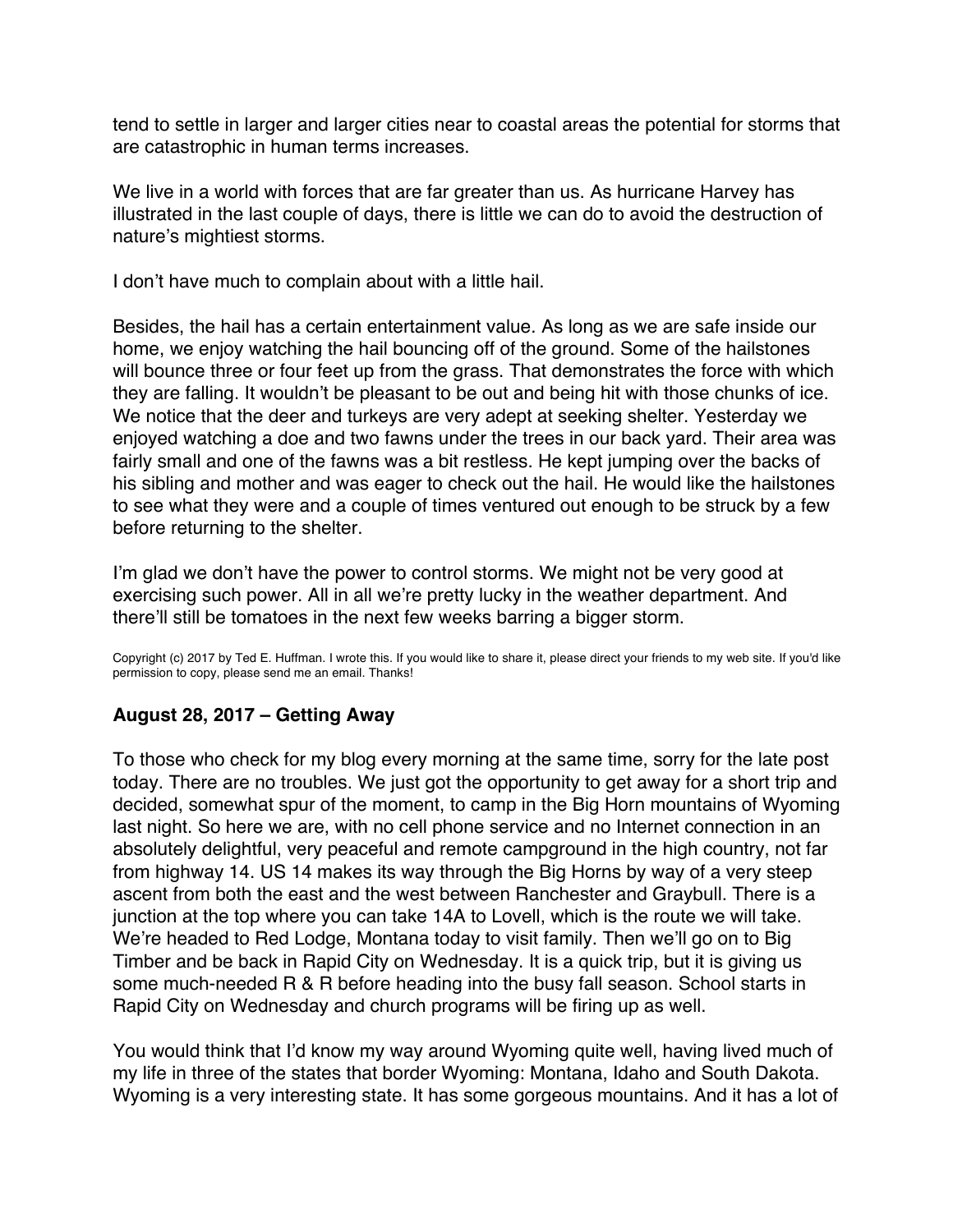sagebrush - a LOT of sagebrush. Our daughter attended Western Wyoming Community College and during that time I made several trips from Rapid City to Rock Springs and back. Rock Springs is in the southwestern corner of the state. My preferred route for that trip was to enter Wyoming near Newcastle and take the good two-lane road through Wright to I-25 just outside of Casper. From Casper, I'd take the road across the open country to Muddy Gap and then down to I-80 for the last little run into Rock Springs. Like many of the routes I take, there wasn't much Interstate driving involved. It is possible to take I-80 all the way across the state, but there is a lot of truck traffic on that route and I've found it more relaxing to avoid it when there is a good alternative.

The other trip through Wyoming that we take regularly is just clipping the northeast corner of the state on Highway 212 between Belle Fourch, SD and Alzeda, MT. There is about 20 miles of that highway that goes through Wyoming. It has an extended 45 mph speed zone through Colony, which is less of a colony and more of a couple of bentonite plants. I've never received a speeding ticket there. I'm pretty good about following speed limits in the first place. But I know quite a few people who have made their contributions to the State of Wyoming by not expecting to see any law enforcement in that corner of the state.

Mato Tipi, more commonly known as Devil's Tower is a beautiful place to take guests, not far from Rapid City, and we've been known to take a couple of different routes to see that sight. From there, if we are heading to Montana, the road from Hewlett to Alzeda is now paved and easy to travel.

Interstate 90 makes its 80 mph run from a few miles outside of Spearfish, SD across the northern tier of the state to Buffalo, where it meets up with Interstate 25 and heads north through Sheridan towards Hardin and Billings, MT. It is a route we used to travel quite a bit, but these days we've learned to prefer highway 212 through Montana. It keeps us in our usual style of avoiding Interstates.

We have friends who can't imagine traveling the way we do. We rarely go over 65 mph when we have our camper so we don't need the speed that the Interstates offer. And we prefer the back roads. A friend, who has always lived in urban areas once asked what we would do if we had a breakdown on one of the remote roads that we travel. Breakdowns are, for us, relatively rare with the reliable vehicles that we are able to drive. However the answer is simple. We'd get help from those who were passing by. He was a bit horrified with my answer, being distrustful of strangers and preferring to drive only in places where he can use his cell phone to call for professionals with tow trucks. I drive in places where it is a whole lot quicker to change your own tire than to wait for AAA.

He can't imagine camping next to a highway that has virtually no nighttime traffic. He probably hasn't seen a moose in the wild, either, a treat that we got last evening as we were approaching our campground. It is a matter of preference. I love people. I love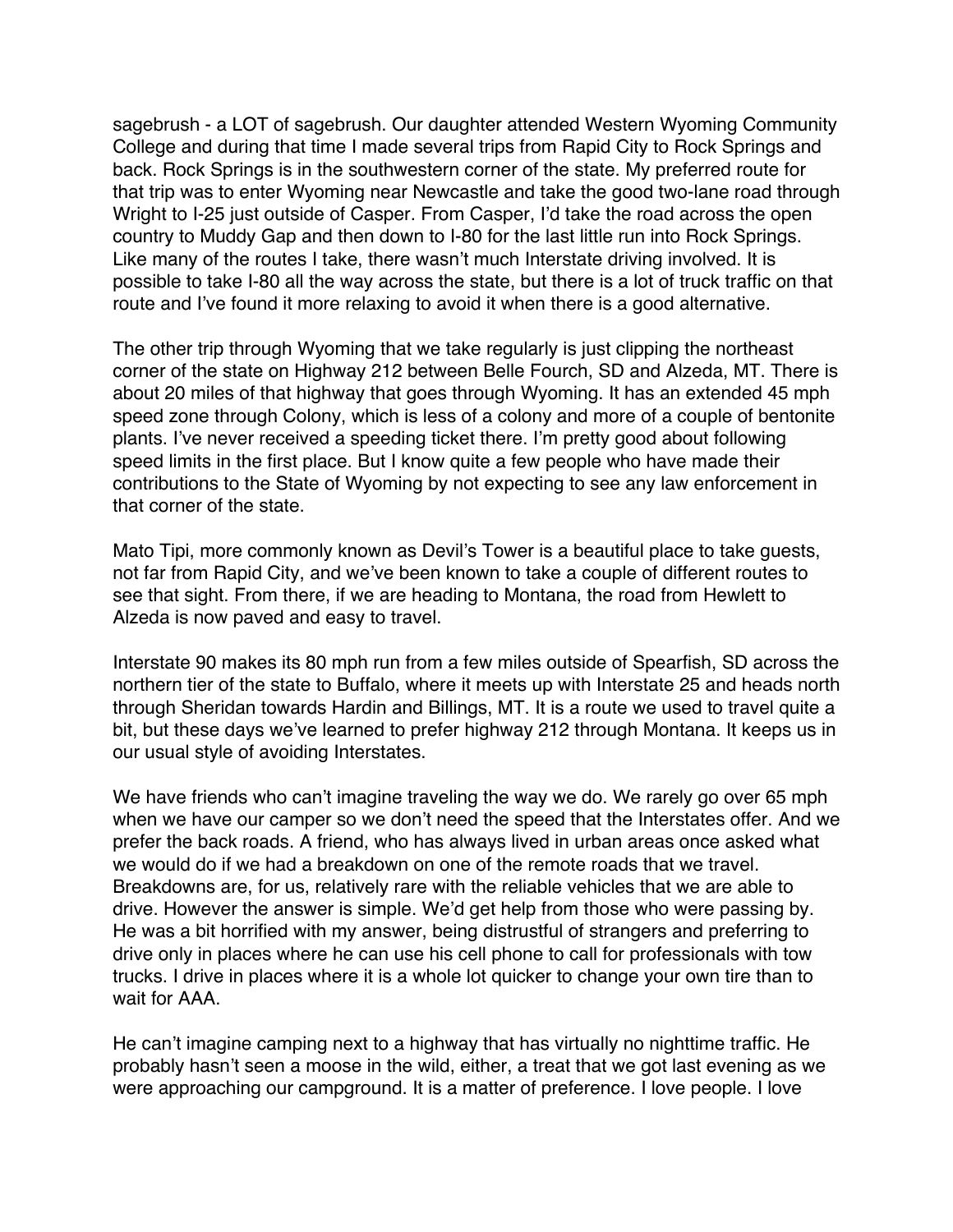<span id="page-61-0"></span>working with people. But I also enjoy getting away. He'll probably never see the Milky Way the way it was last night in a place with virtually no light pollution. Even with the smoke from fires in Montana the sky was magnificent. To see that, you have to be away from street lamps and city lights.

It is quiet enough here to allow yourself to think.

Having never been to the Middle East and never traveled in the lands where the Bible Stories took place, I don't exactly know what that land is like, but I imagine that there are parts that are quite a bit like Wyoming, though in the days Jesus walked the land they didn't have huge pumps pulling oil from deep in the ground and enormous equipment working massive open-pit coal mines or the tall stacks of the coal-fired generators.

They did have empty spaces without many people and dark, star-filled skies at night. They felt the heat of midday and the cool of night.

God, of course, is everywhere and one doesn't need to go to wild places to pray. However, there is something special about the opportunities we get to go to places where we can be alone with God for a few minutes

We are blessed.

Copyright (c) 2017 by Ted E. Huffman. I wrote this. If you would like to share it, please direct your friends to my web site. If you'd like permission to copy, please send me an email. Thanks!

### **August 29, 2017 – Becoming Less Connected**

"But he withdrew to the wilderness and prayed." (Luke 5:16)

The gospels make several reports of Jesus going off by himself for the experience of solitude and prayer. I most cases, these appear to be brief episodes, but early in his ministry there is the story of his going into the wilderness for 40 days. It is upon this that the length of the season of Lent in the church is based. 40 days has become a standard amount of time for prayer and preparation for major spiritual challenges.

In practical life, however, we don't withdraw from the pressures of society for long. Our culture and our community are based on a type of constant connection. Quiet reflection and meditation are not highly valued. Politicians who speak first and think afterward win elections. Leaders who are reflective are often seen as hesitant or weak. Recently I had a conversation with some friends about a book that is currently popular titled "10-Minute Mindfulness." I have not read the book and am not qualified to comment on its usefulness, but I am stuck that like so many other things in our society, a deep and long-standing spiritual practice has been reduced to a series of 10-minute exercises. The great teachers of Buddhist tradition invest their lives in meditation. One wonders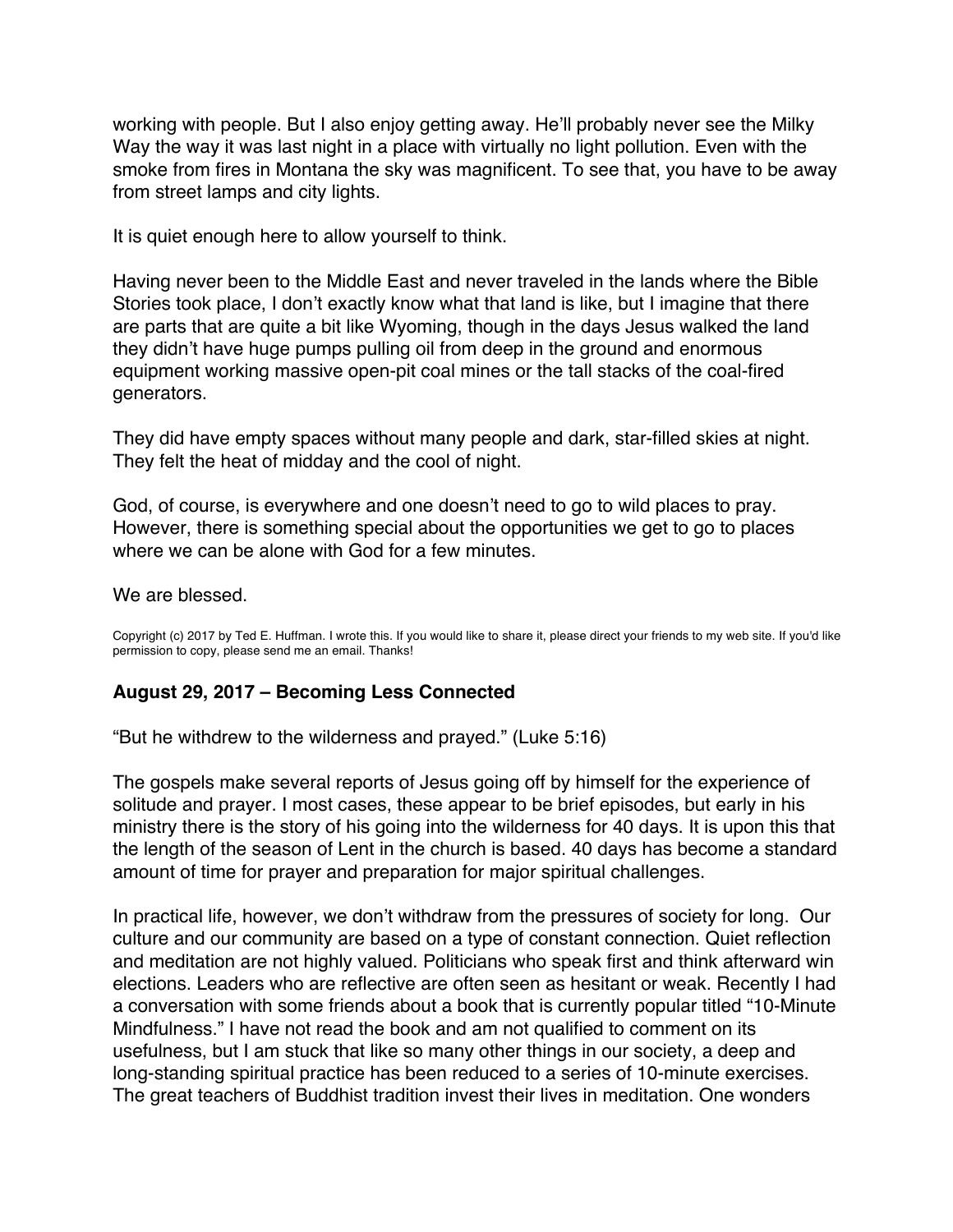how much of that spiritual reality can be delivered in short, small amounts of time that require almost no commitment or sacrifice on the part of participants.

It is still possible to withdraw to the wilderness to pray. We experienced that briefly overnight Sunday when we chose a camping spot where there is no cell phone coverage. It was peaceful and relaxing and there was time for a walk alongside a creek. There was time to think and reflect and renew our spirits. There was time to pray.

It isn't, however, as if we spent a lot of time there. We were parked about 12 hours and within about 45 minutes of starting to drive my cell phone began to make its familiar sounds indicating that messages were arriving. By the time we drove down out of the mountains to the prairie below my phone had collected text messages, voice mail and email. When we stopped in Red Lodge and set up our camper a little before noon, I went through my messages and responded to several. Then, though out the day I responded to a variety of messages.

There was a call for assistance from someone who had rushed to Rapid City to take a family member to the emergency room at the hospital and needed to find money to buy gas for the return trip. There was follow-up with a grieving family. Our daughter awoke this morning, which was yesterday afternoon in our time zone, to a "shelter in place" order caused by the launch of a missile from North Korea that headed in their direction. The missile fell harmlessly into the sea and all are safe, but there was the need to make contact and reassure ourselves.

As I was reflecting on the invasiveness of my cell phone with family over dinner I recounted how when I moved to Rapid City I did not have a cell phone. I felt that I didn't need one. I enjoyed quiet time when driving and never felt afraid to make a trip because I wouldn't be able to call for help. My first cell phone came as the result that I do much of my work outside of the office. I'd be out and about at meetings or calling on parishioners and it was often very difficult for me to estimate how much time it would take. I ended up getting a cell phone to make it easier for the secretary at the church to keep track of me and when I would be available to respond to the calls that were coming in to the office. At first I only turned on the phone when I was working. Gradually, however, the phone became more capable. I learned to send and receive text messages. We upgraded the phone system at the church so that calls could be transferred to my cell phone. I started giving out my cell phone number to those who might need to call in a crisis. Soon the phone was left turned on 24-hours a day. It replaced the land line that we kept on the headboard of our bed. Then I got a phone that would send and receive email messages. I added email accounts in an attempt to sort the nearly constant inflow of communications. I became addicted to being constantly connected.

I reflected that I had started my blog post yesterday with an apology for it being posted late in the day, though it was up before noon. When I started writing this blog, I wrote a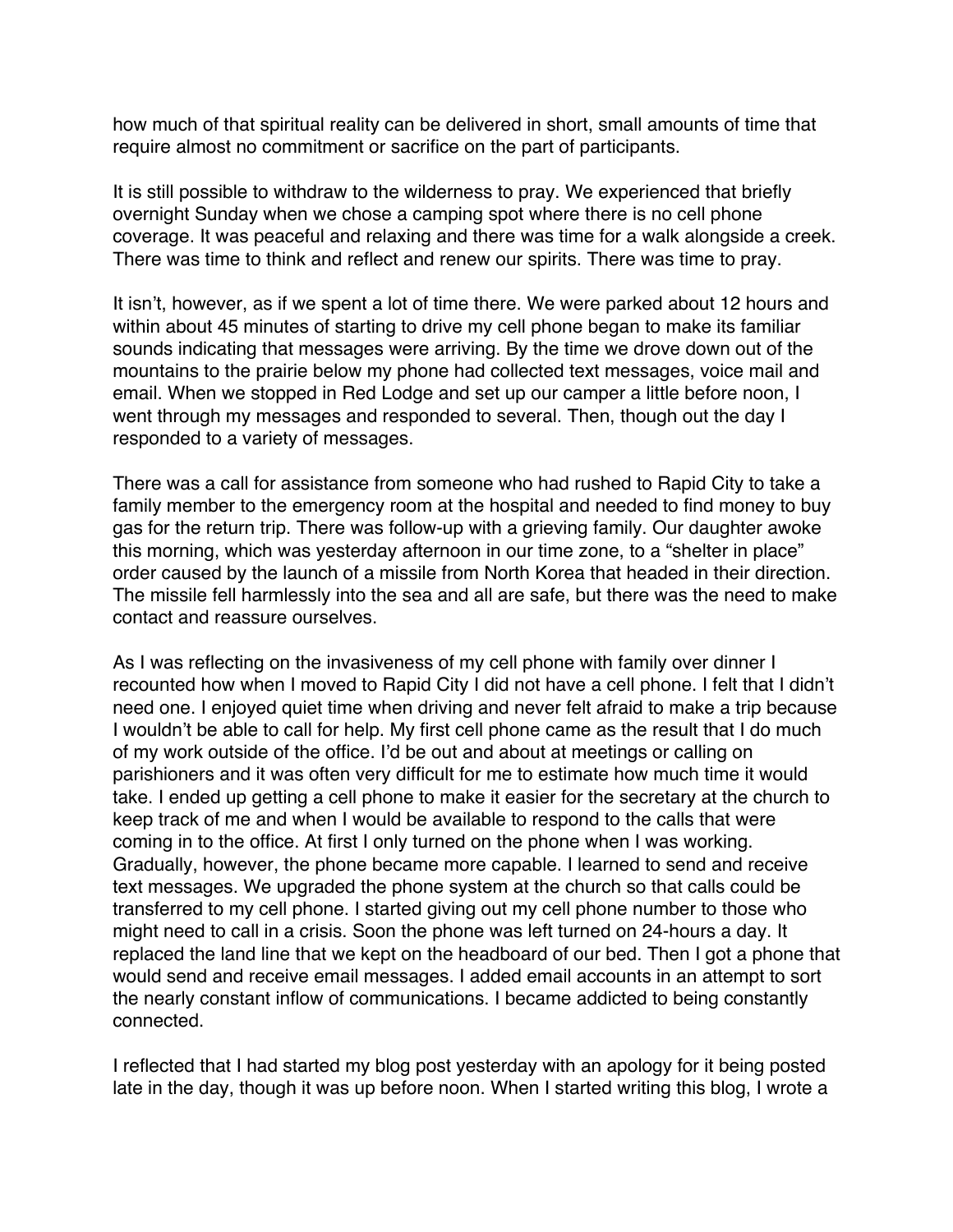<span id="page-63-0"></span>daily essay, but didn't give much thought as to what time of day I got it up to the Internet. There have been a couple of times since I began to post my journal to the Internet that I have gone several days without posting because I was sorting out issues with software or changing hosting services. Lately, however, I feel an obligation to get my posts up before the business day begins. That obligation wasn't imposed by some outside force. It was my own decision.

This summer, however, I passed the ten-year mark since I have traveled without a notebook computer. In 2007, I went to Costa Rica and although I kept a daily journal, I didn't post to the internet until after i returned from the trip. I have had a computer with me every day for writing my blog ever since. I've become addicted.

Which raises the question in my mind about whether or not I am capable of following Jesus to the lonely places to pray. I don't intend to stop writing the blog anytime soon. Writing is an important spiritual discipline for me. But I do intend to take the discipline of solitude more seriously. I intend to become just a little bit less connected.

I won't become Buddhist and I'll never master mindfulness. But I do intend to give more than ten minutes to the pursuit of solitude.

Copyright (c) 2017 by Ted E. Huffman. I wrote this. If you would like to share it, please direct your friends to my web site. If you'd like permission to copy, please send me an email. Thanks!

## **August 30, 2017 – In the Flood**

As the world watches in horror as the flood waters rise in Houston, there are city officials there who can remember what happened a dozen years ago. In the aftermath of Hurricane Katrina and the devastation wrought by the storm and subsequent flooding in New Orleans, city officials in Houston tried to err on the side of caution when, just three weeks later, Hurricane Rita threatened their city. They ordered an evacuation of the nation's fourth largest city. The result was chaos. The highways turned into gridlock. People died of exposure in cars that ran out of fuel. A bus evacuating a nursing home caught on fire. Of the more than 100 people claimed by Hurricane Rita, more than 60 were the direct result of the order to evacuate Houston.

They weren't prepared to handle a mass evacuation of 2.3 million people back then when it was ordered. They weren't prepared to evacuate the city this week when the aftermath of Hurricane Harvey dropped record amounts of rain and unprecedented flooding struck the city.

A car is not a good place to be during a flood. A car that is trapped in traffic is no place to be during a flood. City officials decided not to evacuate. Like the decision to evacuate back in 2005, there will be plenty of people who second-guess the decision not to evacuate this time.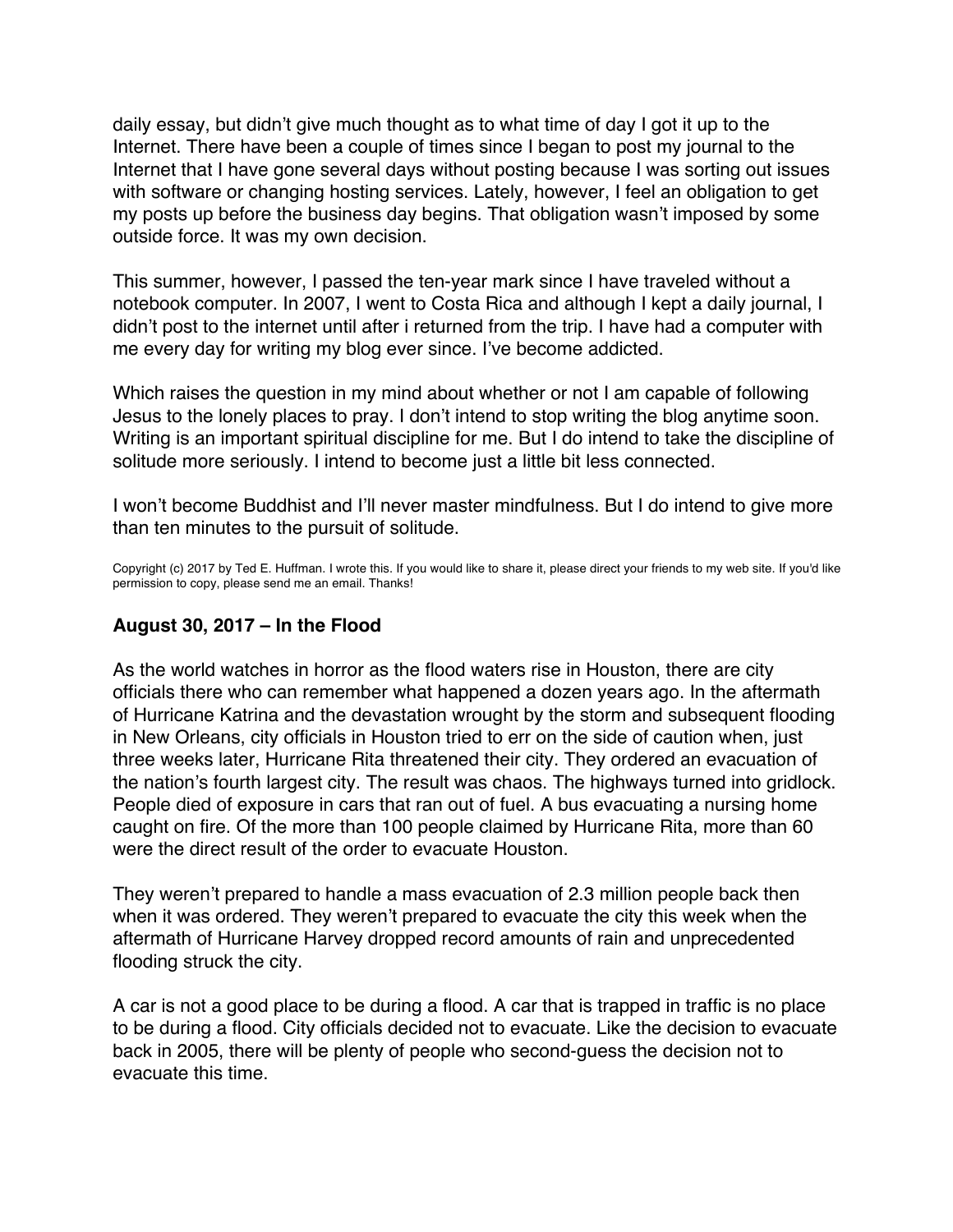There is more to the story, of course. Just last year a report from Pro-Publica found that Houston officials had allowed an excessive amount of prairie to be used for building housing in the face of dramatic urban growth. The result, according to the report, was that any future flooding would be made more intense by using land that formerly would just soak up water as the site for houses, parking lots and other development.

Add to this combination of history and development and tragedy the fact that some climate scientists are pointing to the severity of Hurricane Harvey as a sign of global climate change. Warmer air holds more moisture. Dramatic flooding is, in part, the result of the capacity of the atmosphere to hold more rain. That is due, in part, to the effects of human fossil fuel consumption and the resulting increase in global temperature.

And so, despite the words that will be used on millions, perhaps billions of dollars worth of insurance claims, I'm not sure it is fair to call this storm "an act of God."

Certainly God is revealed through the power of nature. Still, blaming God does seem to be a stretch of the facts.

Having said that, however, I certainly believe that God is present in the unfolding tragedy of Houston flooding.

God is with those who are stranded and suffering. God is always present when people suffer, crying with the afflicted, sharing their pain.

God is with those who are grieving. All loss results in grief. God is always a part of the healing that comes from grief.

God is present with the amazing heroes who are taking on personal risk to assist in efforts to rescue and save others. God inspires human compassion and enables us to reach beyond ourselves in service of others.

Like New Orleans, when Hurricane Katrina led to devastating flooding a dozen years ago, the flooding in Houston isn't making any distinction between the rich and the poor. The gates of gated communities aren't keeping the waters from rising. Those with lots of financial advantages have faced devastating losses. In the months to come, however, after the waters begin to recede, there will be a big difference between Houston's rich and the city's poorest residents. Losing everything when everything is insured is different from losing everything when there is no insurance and no backup plan. There will be plenty of people who have nowhere to go and who won't be living in motels while they wait for the insurance checks to provide for the process of clearing away the debris and building new homes.

It may rain on the rich and the poor alike. But not everyone fares the same down the road when the waters have receded.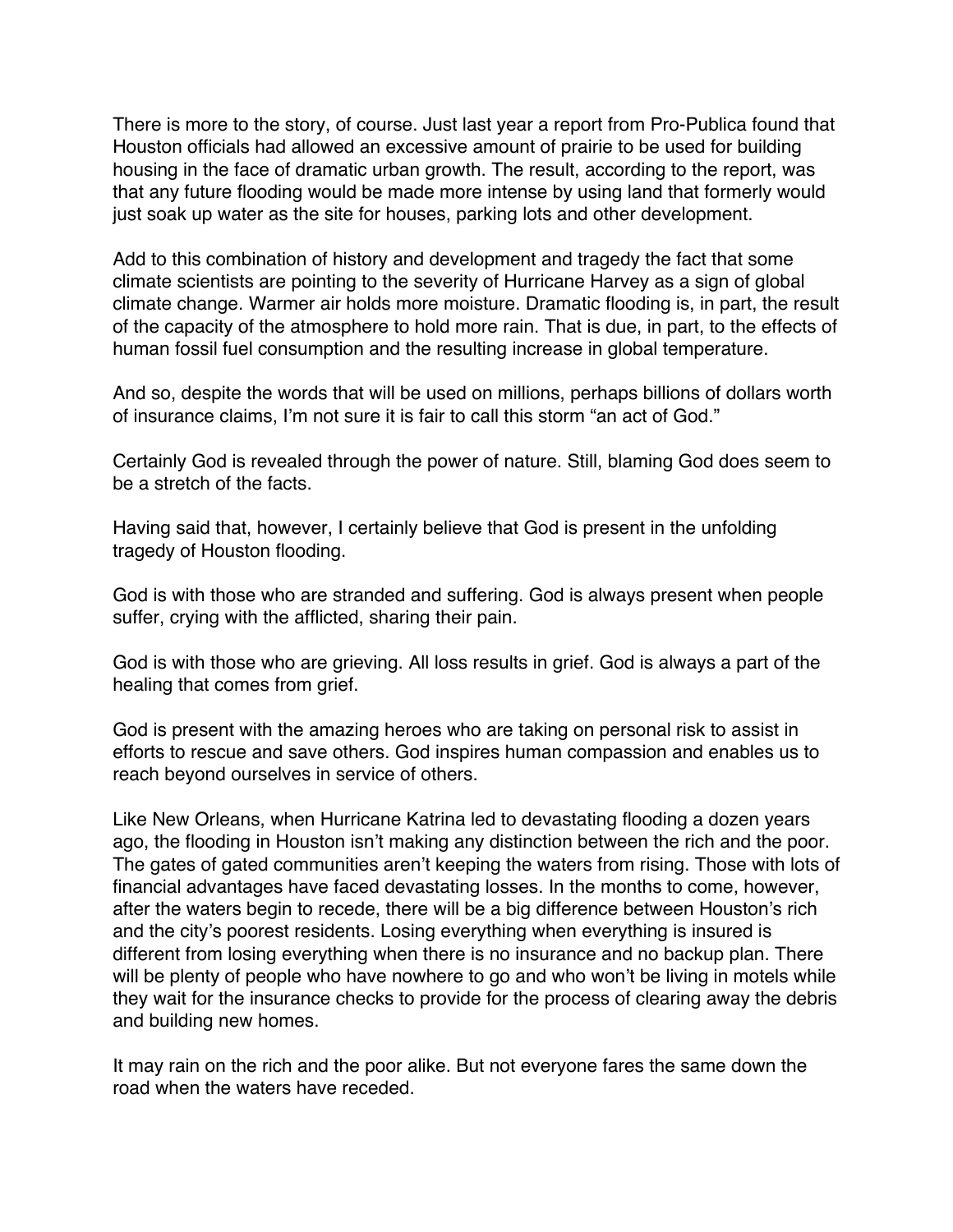God will be with the poor of Houston long after the country has forgotten the power of this flood. God is still with those whose lives were devastated by Katrina, even though much of the lower 9th ward is yet to be rebuilt and its residents are scattered across the nation. In Houston as in Katrina, the rule is the same: in the land of bayous elevation goes at a premium and those with the least money occupied the lowest ground.

Of course the waters in Houston are deep enough to affect plenty of folks who had homes on somewhat higher ground. They will endure a lot of hassle as they figure out how to replace destroyed cars and homes and figure out how and when they will be able to return to work at jobs that are affected by the flooding. There will be plenty of insurance forms to fill out and savings accounts to tap. But those are the luxuries of those who have insurance and savings accounts.

Don't get me wrong. Those insurance policies and savings accounts are the result of hard work and prudent thinking. They are not luxuries for those who have experienced the devastation of the floodwaters. They are necessities for survival.

And to the extend that it is true that those things are the tools for survival, there are people in Houston whose very survival is threatened by the lack of those resources.

The ancient stories of our people include the story of the great flood when nearly all of the world was destroyed. Through God's grace a handful of people survived. We've been telling that story ever since as a sign of God's promise and God's power to save. Now we'll tell it again with fresh meaning.

Somehow the people will survive, though many will perish and the grief will be great.

We pray that the survivors will be able to share their wisdom with the rest of us as we move forward as a people rising out of the floodwaters and moving towards the future. For God is also in the future, calling us to learn better how to care for one another.

Copyright (c) 2017 by Ted E. Huffman. I wrote this. If you would like to share it, please direct your friends to my web site. If you'd like permission to copy, please send me an email. Thanks!

# **August 31, 2017 – Toys**

Mr. Potato Head used to be a collection of items that had spikes on them so they could be inserted into an actual potato. The "head" was a fruit or vegetable and the accessories included eyes, ears, a nose, and a body, that was usually too small for the head. There were also hats and a pipe. We also has a Mrs. Potato Head around our house. I have a vague memory of playing with the toy using a cucumber and an onion in addition to a potato, but it never was one of my favorite toys. My youngest brothers had a Mr. Potato Head that included a plastic fake potato and the accessories had rounded plastic parts that fit into holes in the plastic potato instead of sharp spikes that could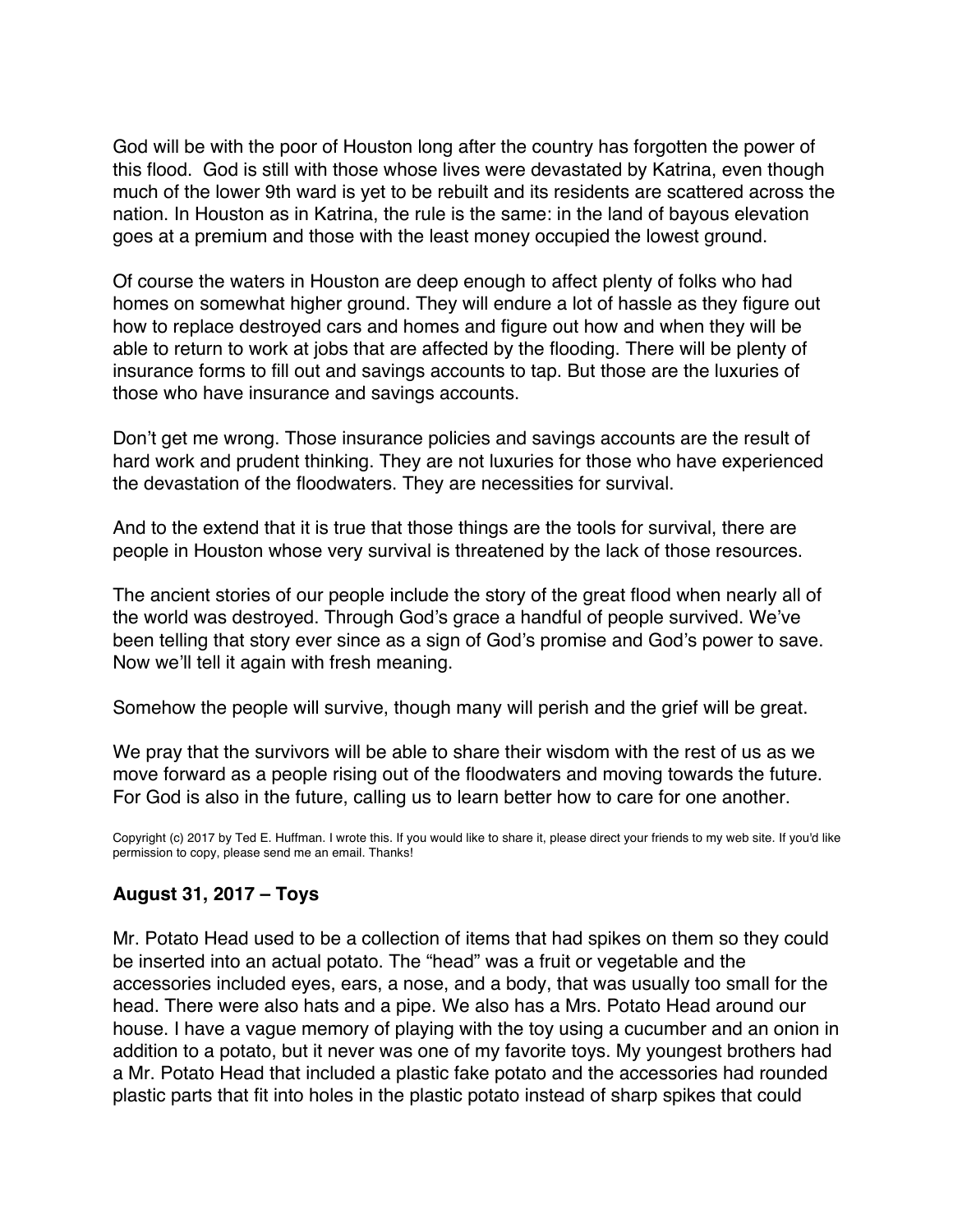<span id="page-66-0"></span>penetrate the skin of a vegetable. It is now billed as a classic toy, but it doesn't meet my criteria for a true classic. I remember playing with the toy, but I do not remember our children or grandchildren playing with it. It is possible that they have, but I have no memory of it.

On the other hand the simple waffle ball with a yellow plastic bat is a toy that has been played with by at least three generations of our family. I don't think the design has changed a bit in all of those years. I'd put the hula hoop in the same category. There have been a few modifications. Seeds added inside the hoop make a sound as the hoop goes round and round and there have been additional colors and designs, but the basic toy is the same. I don't think they had the smaller hoops when we were kids, but the concept is pretty simple and has provided entertainment for generations of kids. It even made the Christmas wish list in the Chipmunk song, "Christmas Don't be Late."

My sister had Barbie dolls and so did our daughter. So far I haven't seen any in the home of our grandchildren, but they are pretty young. I never understood the appeal of that particular toy. It won't stand up, can't really be posed and the main game seems to focus on dressing the toy. I wasn't into fashion as a kid and am not into it as an adult. Changing clothes is a chore that one has to do, but there is no reason to see it as a game or play from my point of view.

The first "Little People" that I can remember came with a barn and a few animals. There was at least a cow and a horse and a chicken in the set. I think there might have been a lamb and a dog as well. The little people men had cowboy hats. Our kids really got into little people at a certain phase when they were growing up and there was a school bus that got a lot of mileage around our house. Our grandchildren have also played with little people a lot. It is interesting that a round piece of plastic that doesn't have arms or legs somehow becomes a "person" for the game, but the rounded body that fits into a hole in a vehicle or other toy seems to work.

The Etch A Sketch toy that our granddaughter plays with is a bit different from the original with a vertical and a horizontal knob, but the toy seems to be one that has endured for multiple generations. It's a pretty simple device, with a bit of aluminum powder in a plastic box which uses static to cling to the "screen." The pose of holding the device upside down over you head so you can watch by looking up as you "erase" the picture is an image that sticks ini my mind.

Hot Wheels cars came around after my time. I think we may have had one or two Matchbox cars when I was a kid, and my youngest brothers had a few of the hot wheels. By the time our son came around, however, our home had plenty of the tiny cars and a box of plastic track and connectors. We make all kinds of configurations of track for the cars to zoom down from tables and chairs and other pieces of furniture. Our grandson still has a lot of fun with his box full of the cars. I think his dad has also